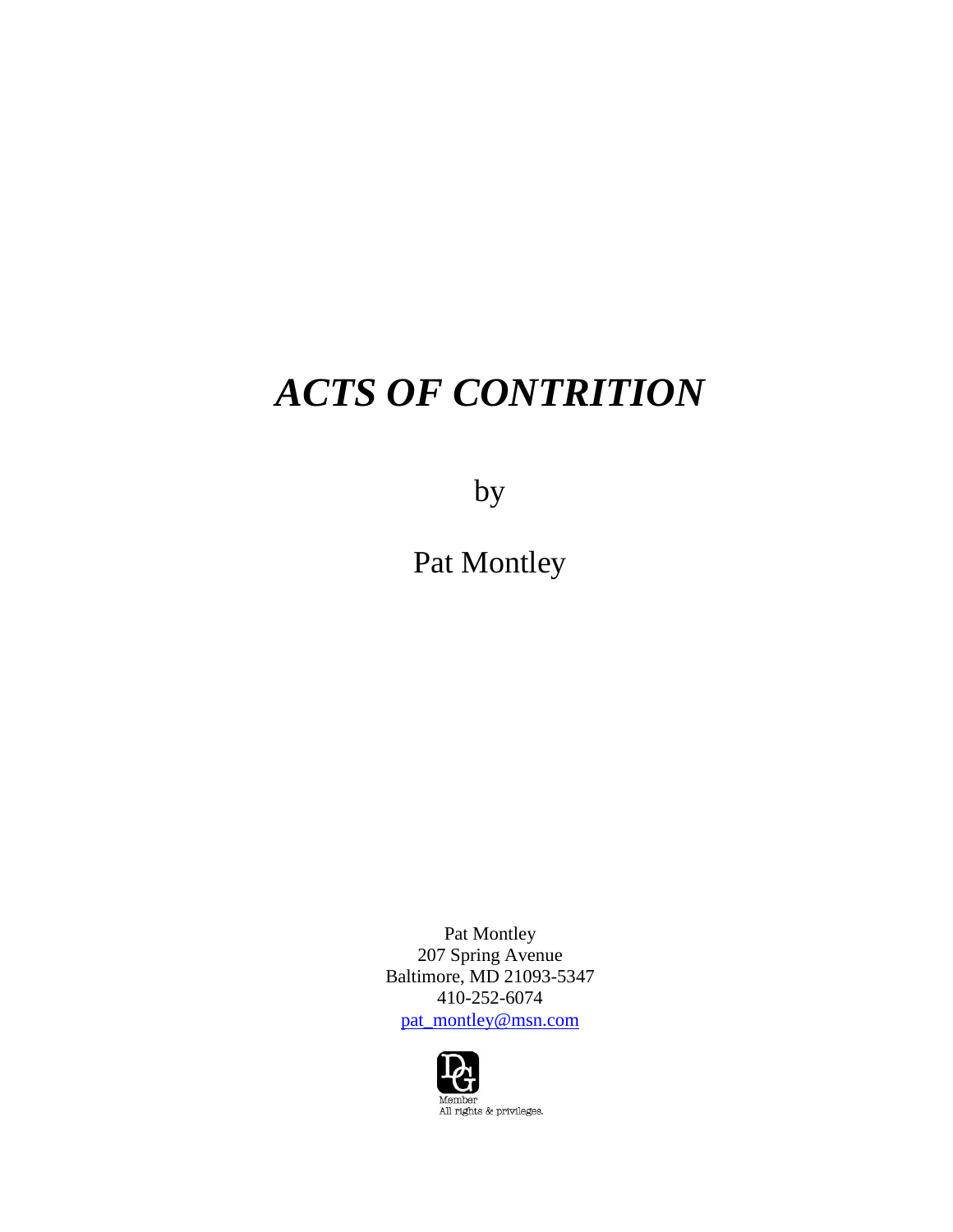# *ACTS OF CONTRITION*

#### **by Pat Montley**

#### **SUMMARY**

What exactly constitutes an apology, whether voiced in public arenas or by regular folk in the privacy of our homes and offices? Is it enough to say "I'm sorry *that*…" (the offense happened)? Or "I'm sorry *you*…" (were offended)? Or must an apology begin "I'm sorry *I*…" (committed the offense)? Must responsibility be taken? Or can the event be dismissed as an accident, an unintentional slip of the tongue due to ignorance or diminished faculties, or simply a misunderstanding? What are the possible effects of a sincere apology? An insincere one? What does it mean to forgive? Who benefits? Are there some offenses that are unforgivable? Does forgiveness require more than an apology?

This play explores the theme of forgiveness in seventeen discrete two-character scenes. It raises questions about the nature, purpose, and dynamics of apology, repentance, and regret, as well as the need for and cost of giving, getting, delaying, withholding, and negotiating forgiveness.

#### **CAST OF CHARACTERS**

There are 28 characters in 17 two-character scenes. Scenes 1, 5, 9 and 13 feature the same couple. The play can be done with as few as 6 performers

#### **SETTING**

#### Here and Now

Bare stage with minimal set pieces. Blocks of various geometric shapes could work.

#### **PRODUCTION NOTES**

At the discretion of the Director, scenes may be omitted if a shorter running time is desired. While the pre-curtain song and suggested curtain-call song could be played in their entirety, only a few seconds of songs introducing individual scenes should be played—just enough to cover the scene change, set the tone, and—in some cases—be recognized by the audience. Some possibilities are listed below; directors are invited to consider other songs that would be appropriate for their audiences.

#### **SCRIPT HISTORY**

Writing of first draft supported by Djerassi Resident Artists Program, Woodside, CA

Production: Edinburgh Fringe Festival Production: Slippery Rock University, PA Reading: Pittsburgh New Works Festival Winner, Kaleidoscope Arts Festival Playwriting Contest Second Place, Goshen Peace Play Contest Third Place, Kernodle New Play Competition Reading: Baltimore Playwrights Festival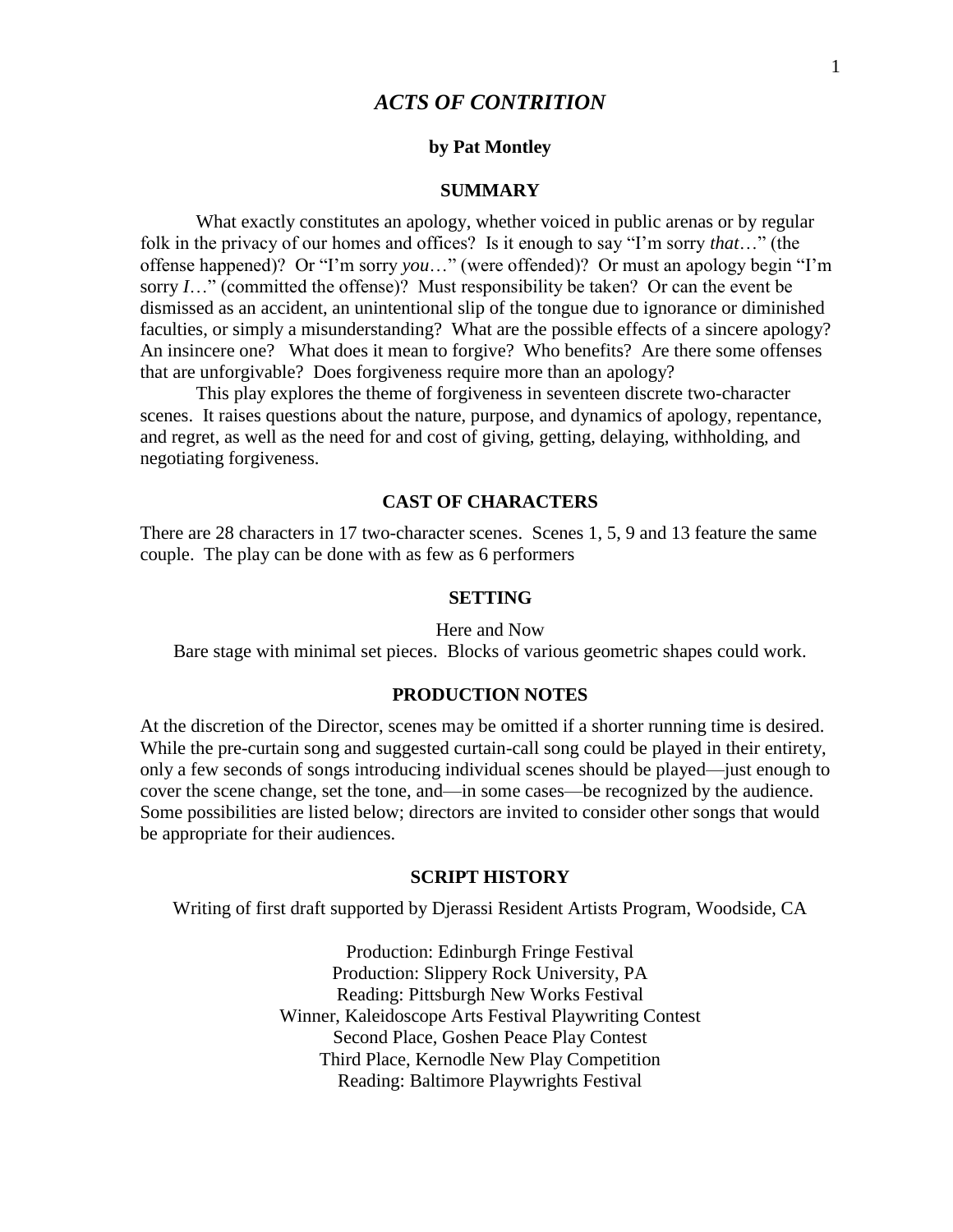# **SCENE SYNOPSIS**

| <b>Scene</b>                   | <b>Action</b>                                                                                                                                                                     |
|--------------------------------|-----------------------------------------------------------------------------------------------------------------------------------------------------------------------------------|
| 1. The Tango                   | Nicky starts to apologize, but instead implies that Nat should. Nat's<br>indignation culminates in a counter apology.                                                             |
| 2. Mind $&$ Body               | Body and Mind exchange apologies for mutual betrayals.                                                                                                                            |
| 3. Working it out              | Penny keeps Jason from using the leg-extension machine in the gym<br>by arguing/flirting. He accepts her proposition on condition she<br>apologize.                               |
| 4. Anger Manage-<br>ment Class | Dad tries to get Lucy to apologize for hitting a sibling, but Lucy<br>presents a series of uncanny arguments that drive Dad to lose control.                                      |
| 5. The Wii Tennis<br>Match     | Nicky insists on Nat's being <i>heartily</i> sorry, but Nat claims apologizing<br>is an act of the will, not the emotions.                                                        |
|                                | 6. Last Two Minutes With two minutes to live, Pec begs Grace for forgiveness.                                                                                                     |
| 7. Concentration<br>Camp       | Ezra berates Sol for forgiving their persecutors and is undone by his<br>own hatred.                                                                                              |
| 8. Kevorkian                   | Lee, a terminally ill man tries to persuade caretaker-daughter Delia to<br>help him die—a request complicated by the ambivalent nature of their<br>past and present relationship. |
| 9. The Wrestling<br>Match      | Nat presses Nicky for a joint apology. Nicky's defensiveness almost<br>drives Nat away.                                                                                           |
| 10. Friends' End               | Barb wants to end her friendship with Judy, who resists letting go.                                                                                                               |
| 11. Prison Visit               | Noz, jailed for the murder of a homosexual, is visited by his victim's<br>mother, Bessie, who claims to forgive him.                                                              |
| 12. Prodigal                   | Charles the betrayer and Margaret the betrayed obliquely negotiate<br>how their post-betrayal lives might be played out.                                                          |
| 13. The Fencing<br>Match       | Nicky expresses regret that Nat was offended by Nicky's<br>behavior. Nat challenges this with the definition of "apologize." They<br>reach a surprise resolution.                 |
| 14: The Lonely<br>Goatherd     | Pru tries to persuade her famous Client Magnus to apologize for a<br>public faux pas, but Magnus isn't sorry.                                                                     |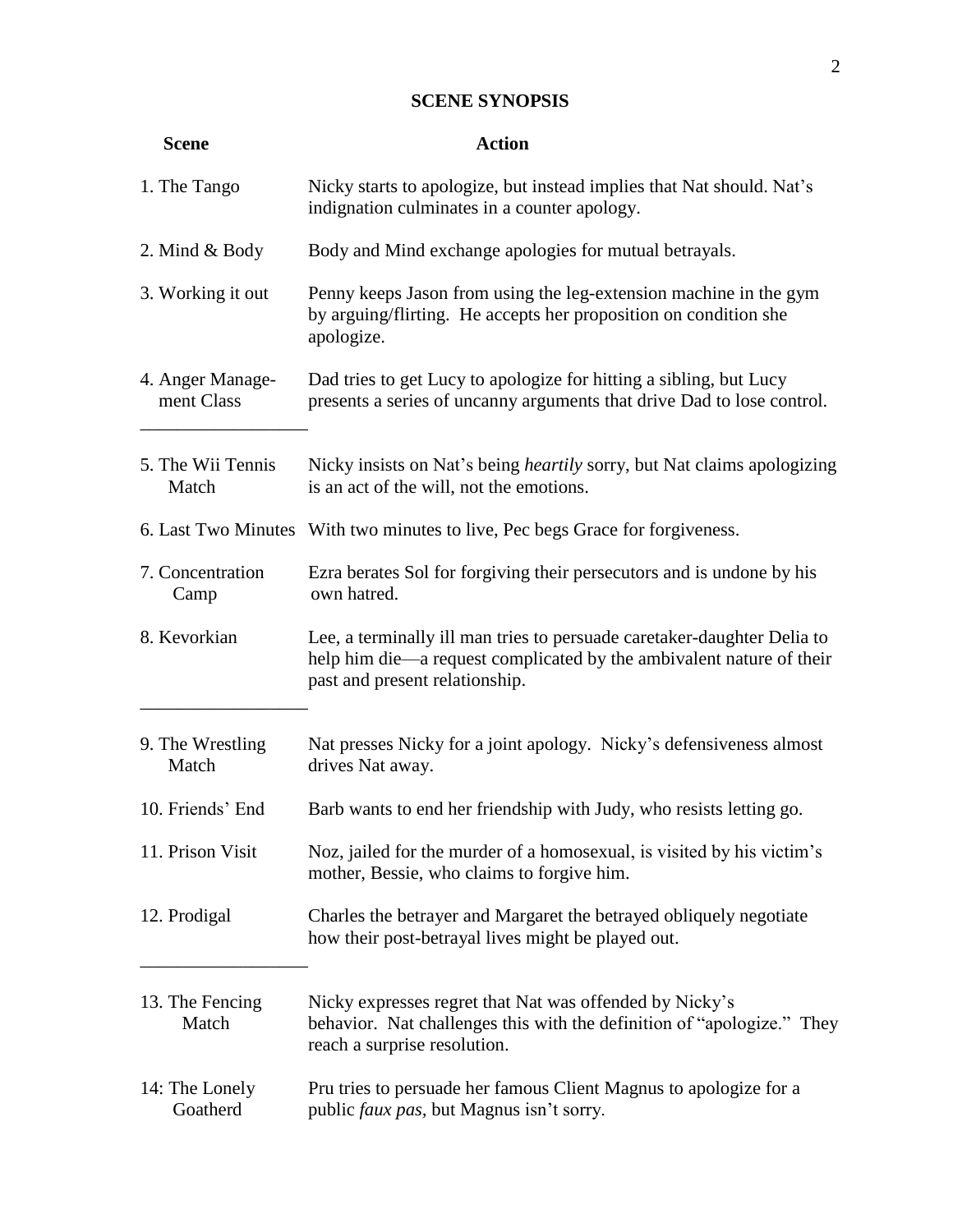| 15. Café Nirvana | Sam apologizes to Tori for bad behavior, but Tori rises above the<br>offense and perhaps even—punitively but humorously—above the<br>relationship. |
|------------------|----------------------------------------------------------------------------------------------------------------------------------------------------|
|                  | 16. Forget & Forgive Ruth, an elderly woman reveals to her forgetful husband Reggie what<br>makes forgiving easier.                                |
| 17. Wake-up      | With the help of Gabby, Adam searches for a way to repent and make<br>restitution for a life of selfish exploitation.                              |

# **Some Possible Classic Songs for** *Acts of Contrition*

"Who's Sorry Now?" (Patsy Cline)

"I Apologize" (Bing Crosby or Dinah Washington)

"I'm Sorry" (Bo Diddley)

"I'm Sorry" (Brenda Lee)

"What Can I Say, Dear, After I Say I'm Sorry?" (Bobby Darin or Kay Starr)

"Someday You'll Be Sorry" (Louis Armstrong)

"I'm Sorry" (The Platters)

"I'm Sorry" (John Denver)

"Forgive And Forget" (Nana Mouskouri)

Curtain Call: *Non, je ne regrette rien* (No, I Regret Nothing) (Edith Piaf)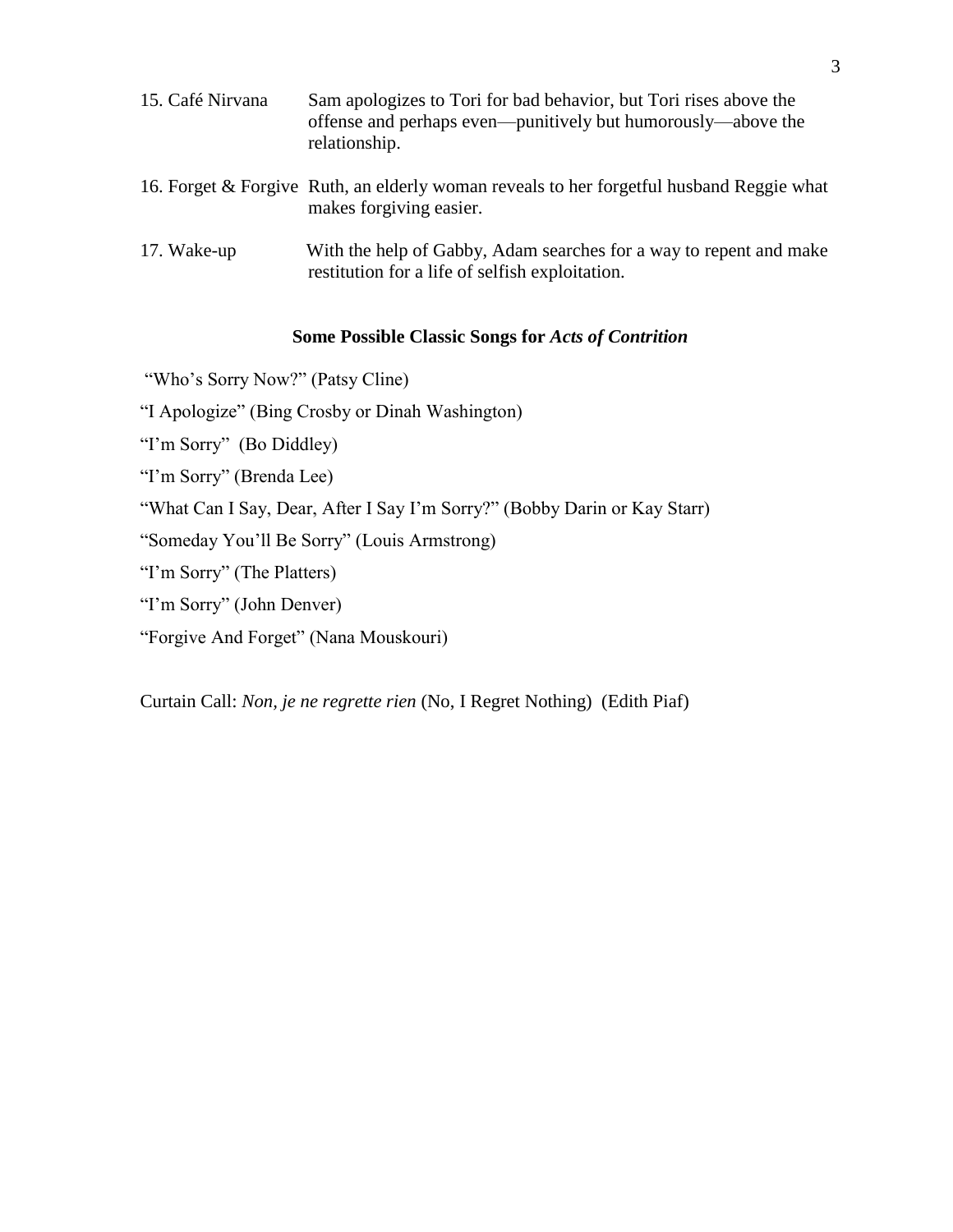# **Scene 1: The Tango**

*Pre-curtain music fades as lights come up on Nicky and Nat. They dance the tango, with moves appropriate to their lines.*

| I'm sorry.                                         | <b>NICKY</b>                                                                         |
|----------------------------------------------------|--------------------------------------------------------------------------------------|
| No, $I'm$ sorry.                                   | <b>NAT</b>                                                                           |
| It was my fault.                                   | <b>NICKY</b>                                                                         |
| You don't have to-                                 | <b>NAT</b>                                                                           |
| No. No, I want to.                                 | <b>NICKY</b>                                                                         |
| Really, there's no need to-                        | <b>NAT</b>                                                                           |
| I feel the need.                                   | <b>NICKY</b>                                                                         |
|                                                    | <b>NAT</b><br>All right then But I shouldn't have been soI should have known better. |
| (Beat.)<br>Well Yes. That's true. You should have. | <b>NICKY</b>                                                                         |
| Oh. Really? Well, you know, maybe                  | <b>NAT</b>                                                                           |
| What?                                              | <b>NICKY</b>                                                                         |
| Maybe I would have if                              | <b>NAT</b>                                                                           |
| If what?                                           | <b>NICKY</b>                                                                         |
| If you hadn't been so-                             | <b>NAT</b>                                                                           |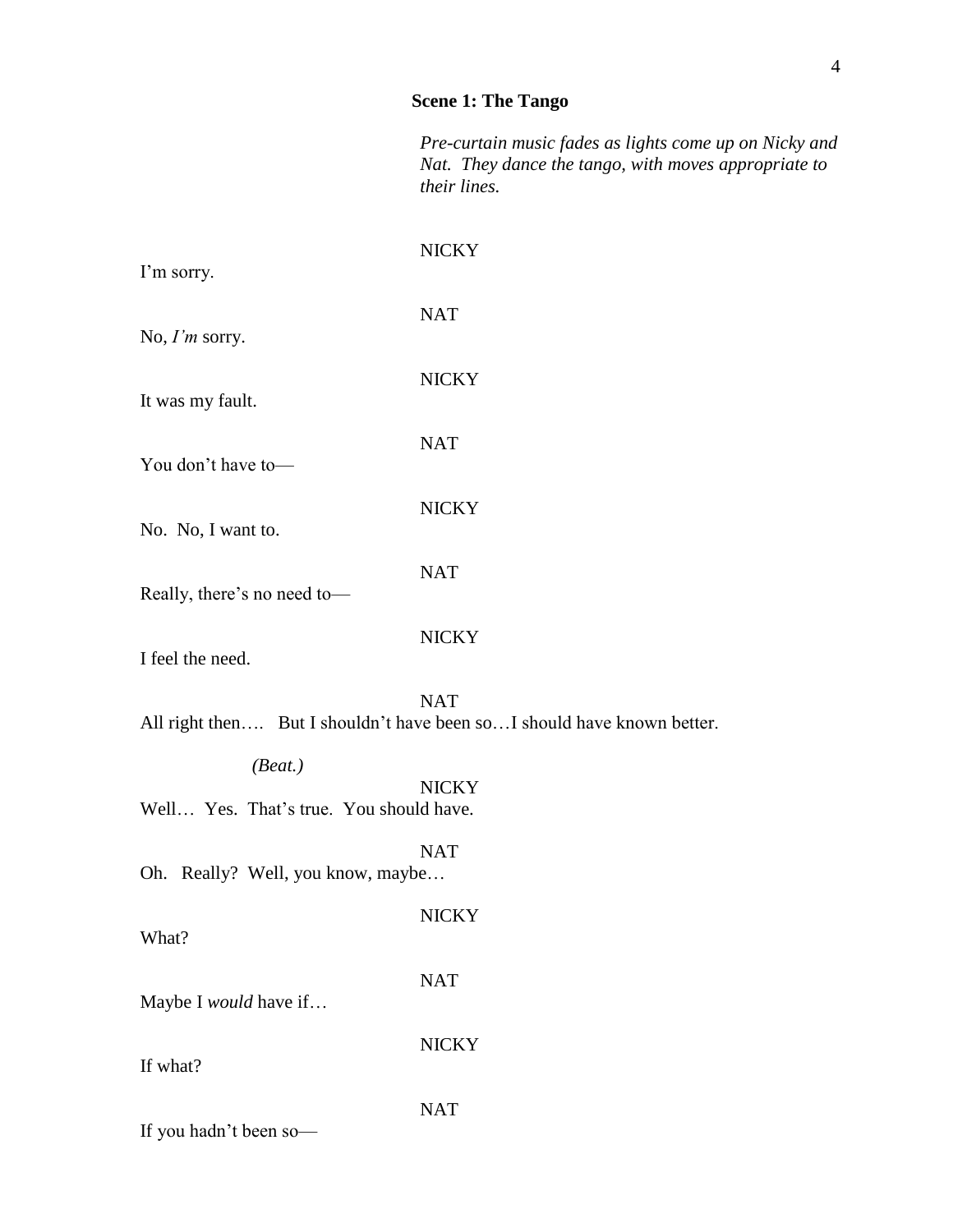|--|--|

It's not like you gave me a *choice*.

NAT So it's my fault? NICKY Well… NAT I thought *you* were apologizing. NICKY I *was*! I *am*! I've certainly been *trying* to. NAT *(Beat.)* 

I'm sorry.

*(Lights down.)*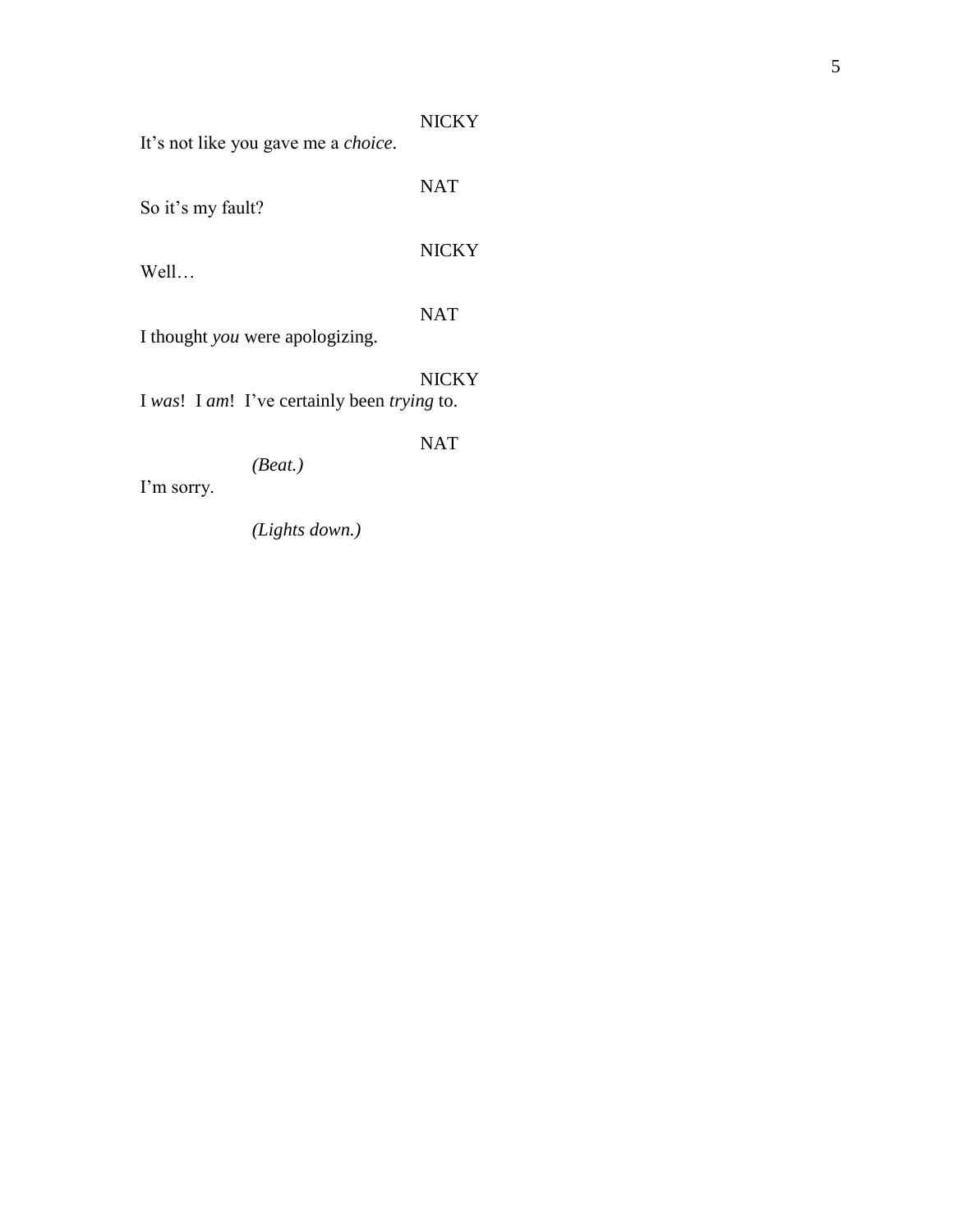# **Scene 2: Mind and Body**

*Music fades as lights come up on MIND and BODY. They are identically-dressed, middle-or-old-aged men, though MIND looks younger than BODY, in better shape. They peer at each other, their gestures mirroring each other, touching hair, frown lines, circles under eyes, etc.*

| It's hard to believe we're the same age.                                | <b>MIND</b> |
|-------------------------------------------------------------------------|-------------|
| The body ages faster than the mind.                                     | <b>BODY</b> |
| Doesn't have to.                                                        | <b>MIND</b> |
|                                                                         | <b>BODY</b> |
| I guess I do owe you an apology.                                        | <b>MIND</b> |
| Where would you start?                                                  | <b>BODY</b> |
| Be nice.                                                                | <b>MIND</b> |
| Okay. You pick.                                                         |             |
| Well, let's see If I had listened to you, we might not be so different. | <b>BODY</b> |
| Right.                                                                  | <b>MIND</b> |
| Of course, gravity does its work regardless.                            | <b>BODY</b> |
| So does pizza.                                                          | <b>MIND</b> |
|                                                                         | <b>BODY</b> |

If you're going to be like that…

I'm sorry. Go on with your litany.

MIND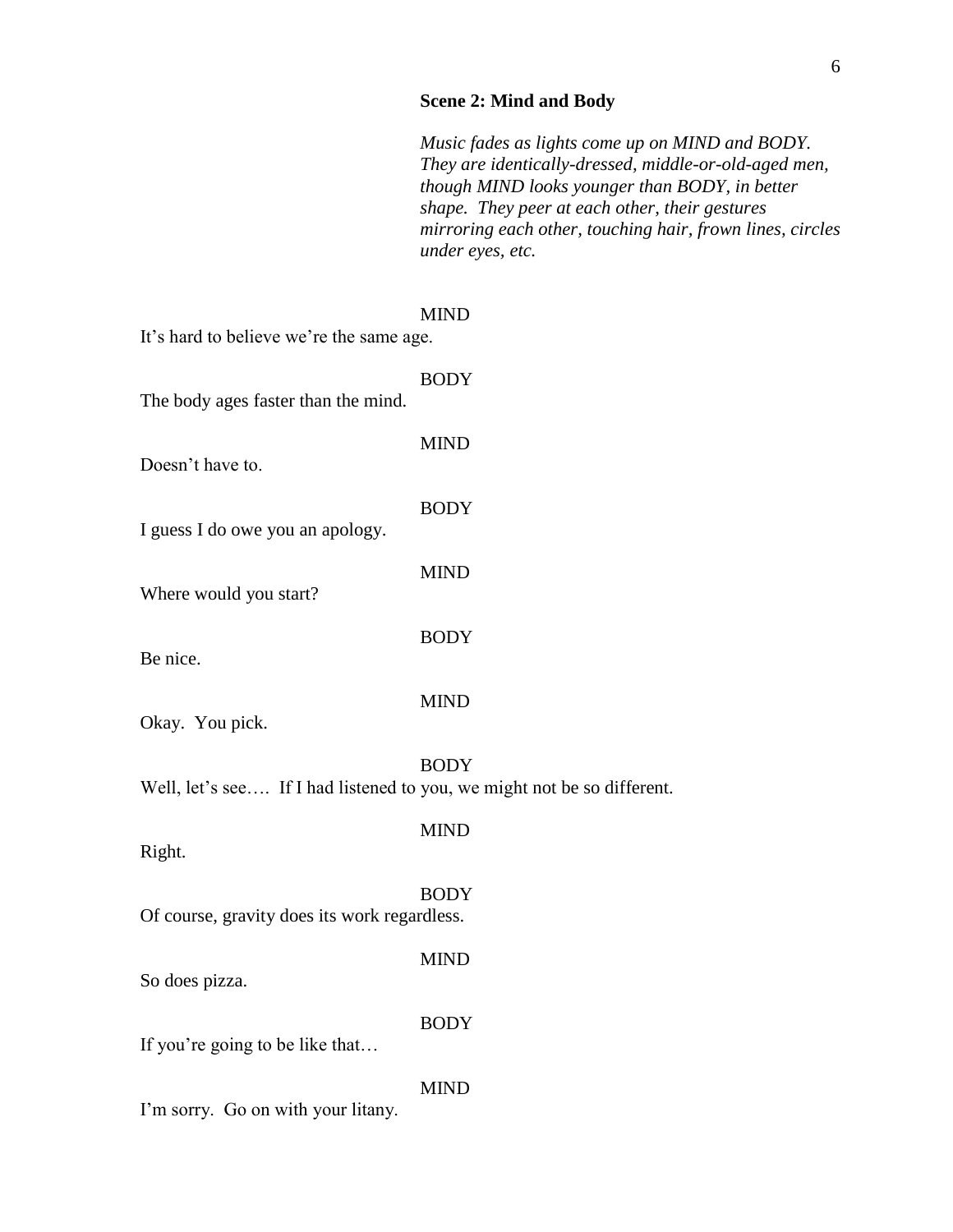#### BODY

What?

#### MIND

If you had listened to me…

# BODY

If I had listened to you, I wouldn't be blowing my cash on booze and butts.

# MIND

Amen.

# BODY

MIND

MIND

If I had listened to you, I'd be on the stationary bike in the basement instead of the stationary couch in the TV room.

# Now you're getting hot.

# BODY

If I had listened to you, my personal ad would've said "looking for a relationship" instead of "looking to get laid."

It didn't say that!

BODY It said "Avid bowler looking to share good times."

MIND

Well that's—

BODY

MIND

—a wadda-ya-call-it for getting laid.

Euphemism?

# BODY

Whatever.

MIND It's not too late, you know…to start listening to me.

BODY

Aren't you tired of nagging?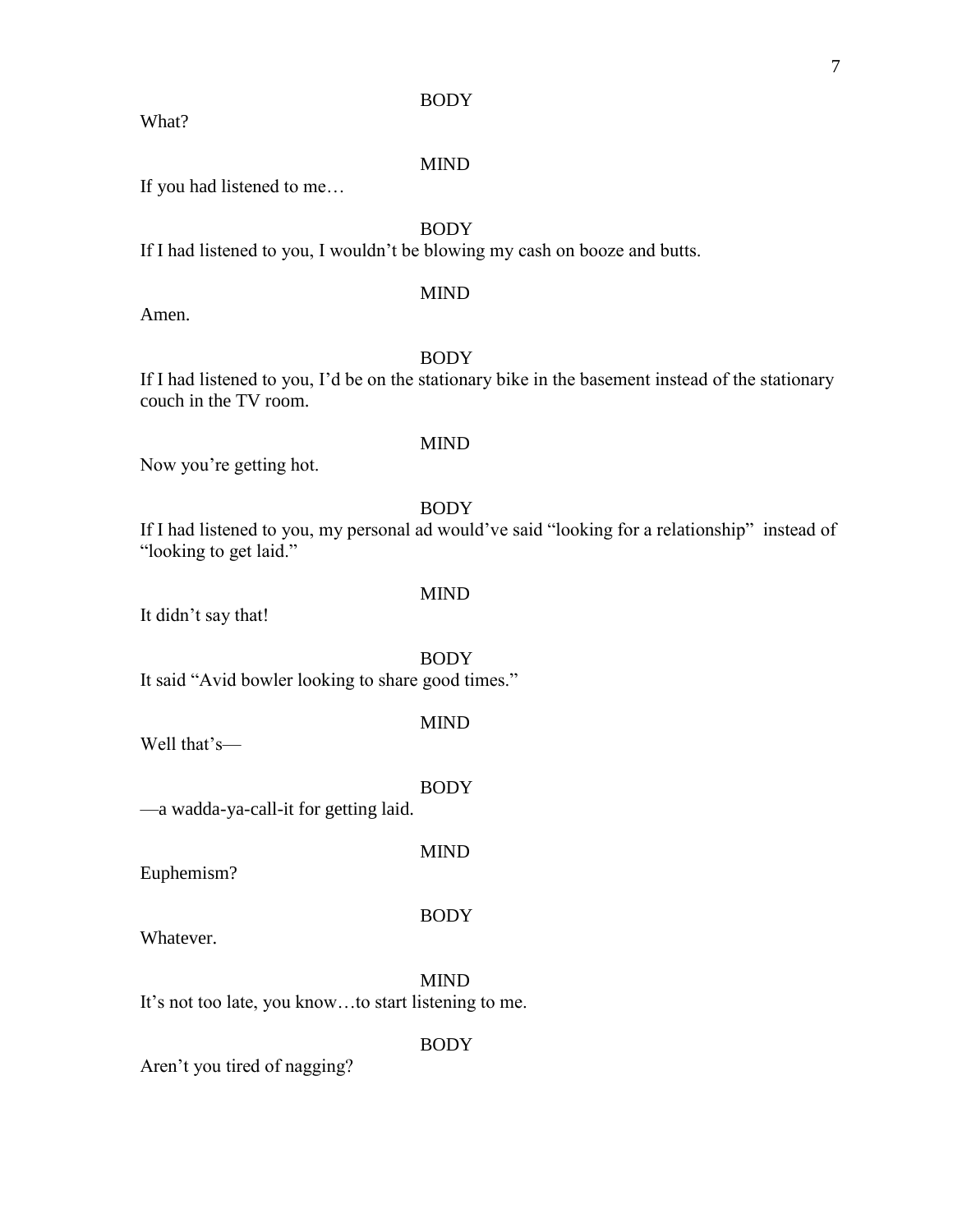#### MIND

# Sometimes, yes. But I can't give up on you. We're too close for that. Anyway, it's not like I have a choice.

#### BODY

If you did, would you? Give up?

MIND

Some do, I guess. But the results aren't pretty. Would you want that?

#### BODY

No…I guess not.

MIND

Anyway. It's not like *I* don't owe *you* an apology or two.

# BODY

You think?

#### MIND

Don't you remember the time I bullied you into driving to the beach even when you were falling asleep?

We both paid for that.

MIND

The time I made you play in the finals when you kept telling me you were sick?

#### BODY

Yeah. Gross.

MIND How I shamed you into running that marathon for lung cancer?

And ended up in the E.R.

#### MIND

**BODY** 

Of course you could have done all those things easily if you had been paying attention to me in the first place.

#### BODY

I thought you were apologizing.

#### MIND

Sorry. But we've had good times too. When our teamwork was spectacular. Like when we learned to play the guitar and got all those gigs. Or how about when we aced the General Psyc final freshman year of college?

**BODY**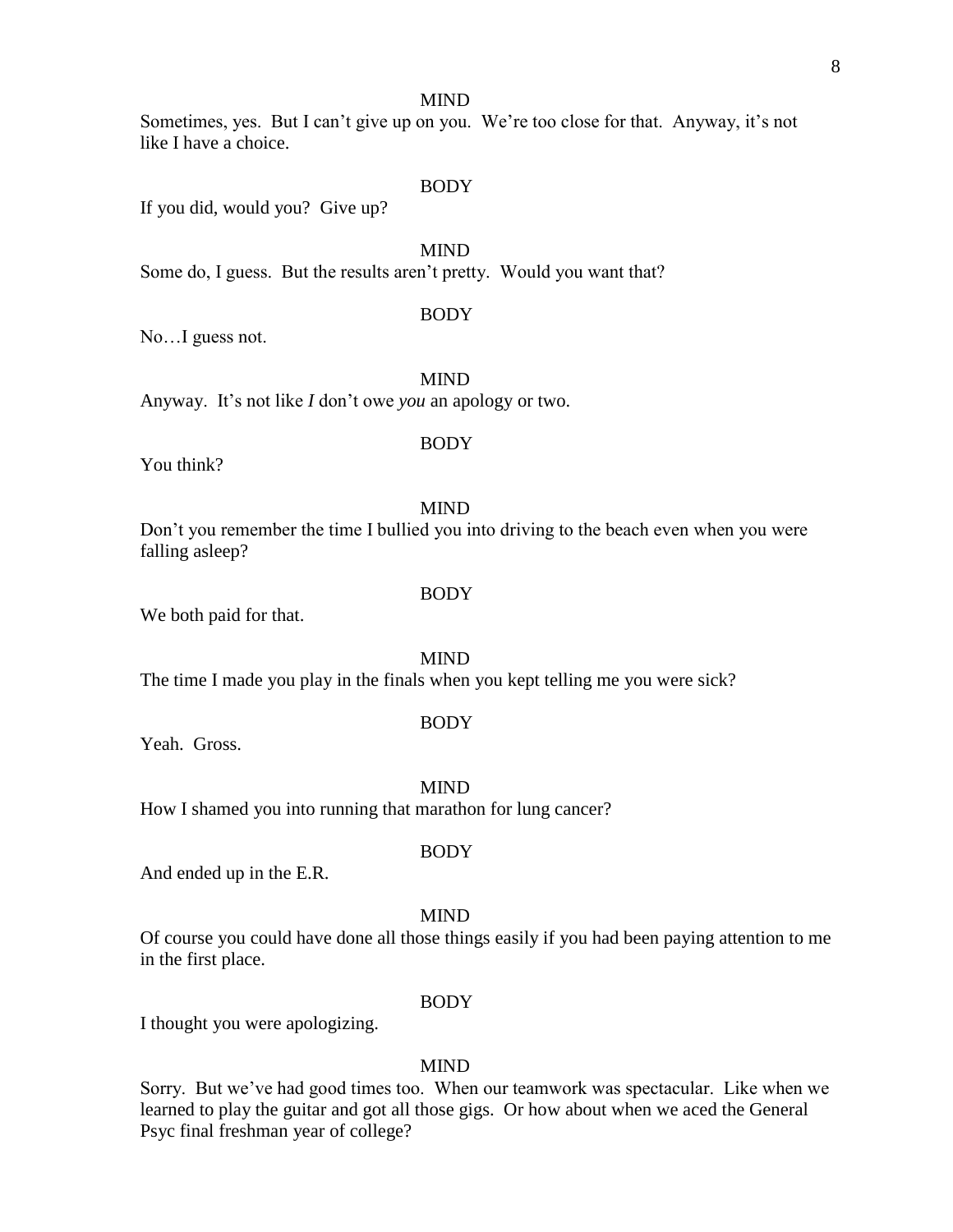#### BODY

Well, that was you more than me.

MIND

Hey—you wrote all the notes and pulled the all-nighter.

#### BODY

Only because you made me.

#### MIND

What about the first few years of marriage? Both of them.

# BODY

Yeah. We were on the same smooth track then. *(Beat.)*

#### MIND

So how's it going to end—our sometimes tender, sometimes tempestuous relationship?

#### BODY

If you take off first, I won't be worth much.

#### MIND

True. But if you go first, I won't know what to do with myself. I mean without your help, what I have to offer isn't worth a whole lot.

#### BODY

I guess we just have to hope we go down together. But not any time soon, right?

#### MIND

Right. Of course, you *could* increase our odds… *(Pointedly.)*  by listening to me.

Hey!

BODY

MIND

What?

BODY

Shut up.

*(They smile. Lights.)*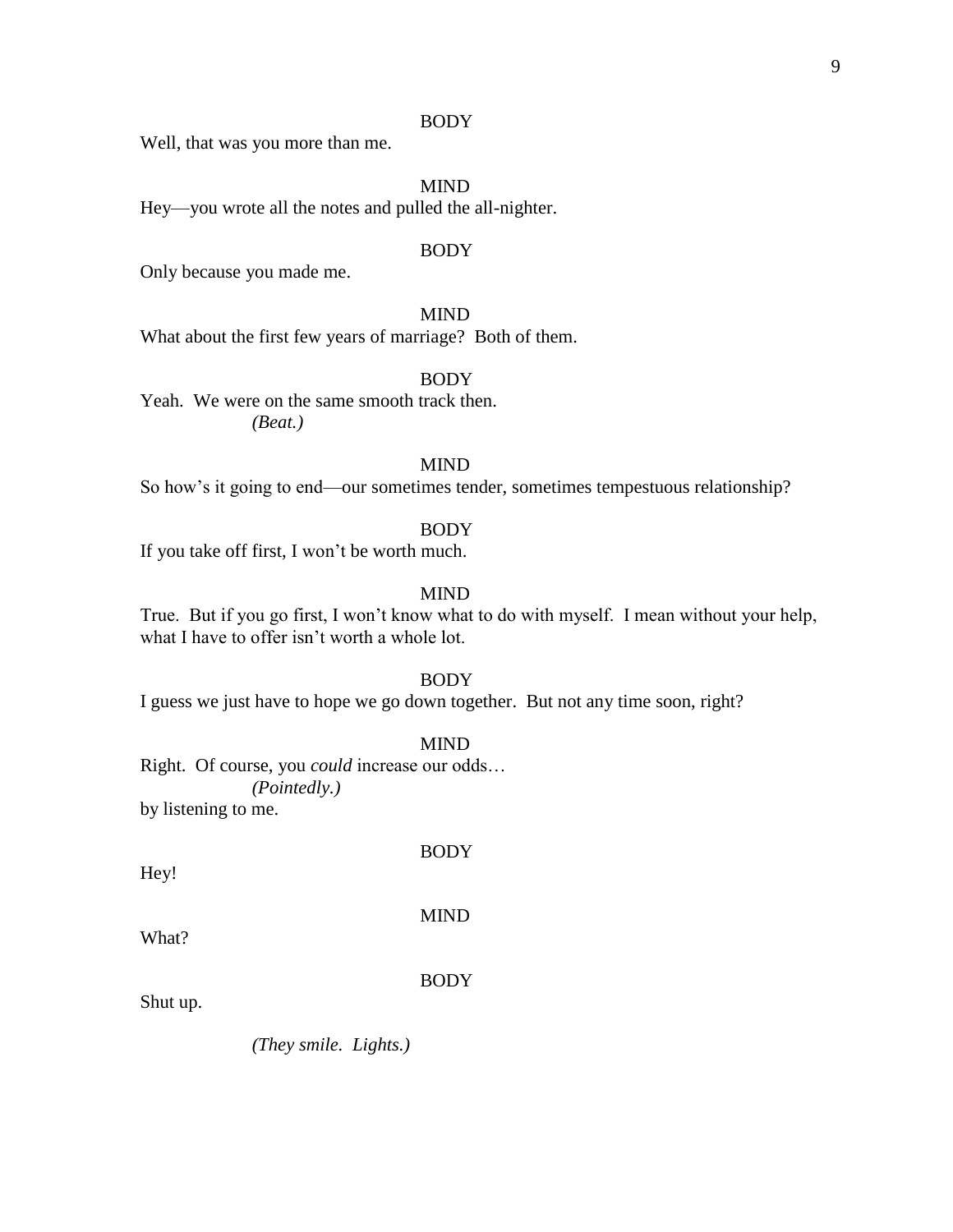#### **Scene 3: Working It Out**

*The gym. Work-out music. Lighting alternates throughout scene: green for a minute; red for 30 seconds. JASON and PENNY, young singles, mime use of equipment. Light is green. PENNY is seated at the leg-extension machine, lifting and lowering the weighted "roll" with her ankles. JASON is at the lateral pull-down machine. They go at it for several beats. Lights change to red. JASON gets up, moves to leg-extension machine. PENNY continues exercising. She is into the music. JASON watches PENNY with mild impatience, which gradually mounts. Music fades. PENNY looks out, not at JASON, while exercising. JASON wears a T-shirt with tragedy and comedy masks and "Greece" on it.*

#### JASON

| Excuse me.                 | (PENNY ignores this.)   |                                                      |  |  |
|----------------------------|-------------------------|------------------------------------------------------|--|--|
| Excuse me.                 |                         |                                                      |  |  |
|                            | continues to exercise.) | (PENNY acknowledges JASON with a passing glance, but |  |  |
| umthe light is red.        |                         |                                                      |  |  |
|                            |                         | <b>PENNY</b>                                         |  |  |
| So?                        |                         |                                                      |  |  |
|                            |                         | <b>JASON</b>                                         |  |  |
| Your time's up.            |                         |                                                      |  |  |
| What?                      |                         | <b>PENNY</b>                                         |  |  |
|                            |                         |                                                      |  |  |
| I think it's time to move. |                         | <b>JASON</b>                                         |  |  |
|                            |                         | <b>PENNY</b>                                         |  |  |
| Move where?                |                         |                                                      |  |  |
|                            |                         | <b>JASON</b>                                         |  |  |
| To the next machine.       |                         |                                                      |  |  |
|                            |                         | <b>PENNY</b>                                         |  |  |
| Who says?                  |                         |                                                      |  |  |

JASON *(Pointing to a sign on the fourth wall.)* Well...the rules.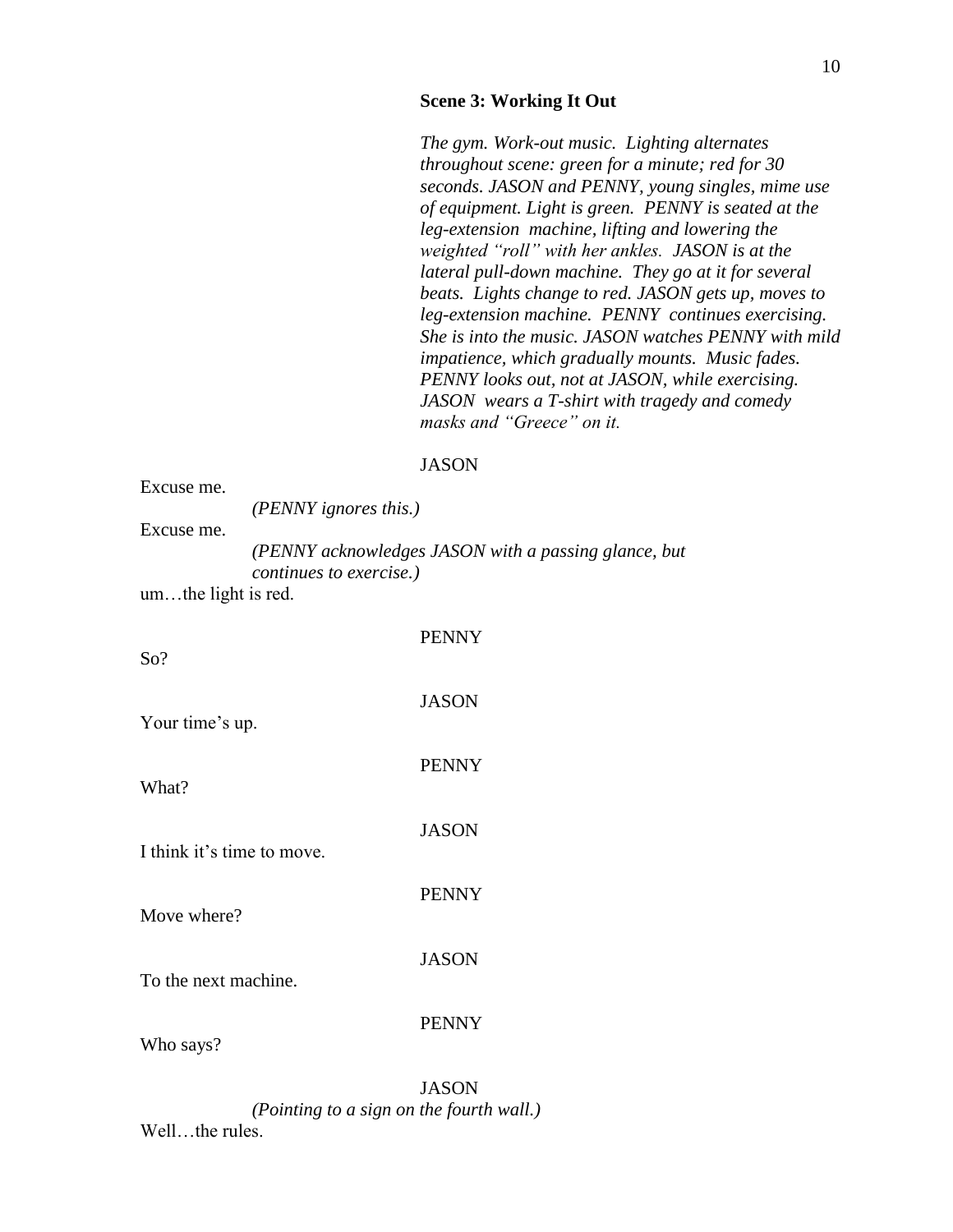| Oh that's optional.                              |              |
|--------------------------------------------------|--------------|
| What?                                            | <b>JASON</b> |
| It's just for people who want to do it that way. | <b>PENNY</b> |
| I want to do it that way.                        | <b>JASON</b> |
| So who's stopping you?                           | <b>PENNY</b> |
| You are.                                         | <b>JASON</b> |
| I pay my dues too, you know.                     | <b>PENNY</b> |
| That's not the point.                            | JASON        |

Oh?

# JASON

PENNY

PENNY

The point is the light stays green for one minute—that's when you exercise. Then it goes to red for thirty seconds—that's when you change machines.

When do you blow your nose?

#### JASON

PENNY

Very cute.

#### PENNY

Well, I mean it's a hard choice—to blow on the exercise time or blow on the change time. But sometimes nature makes untimely demands. Bodily fluids will out. I just wonder how you handle that.

#### JASON

I could get the manager.

PENNY

Or the police. The Time Troopers. The Meticulous Monitors of Mighty Machines.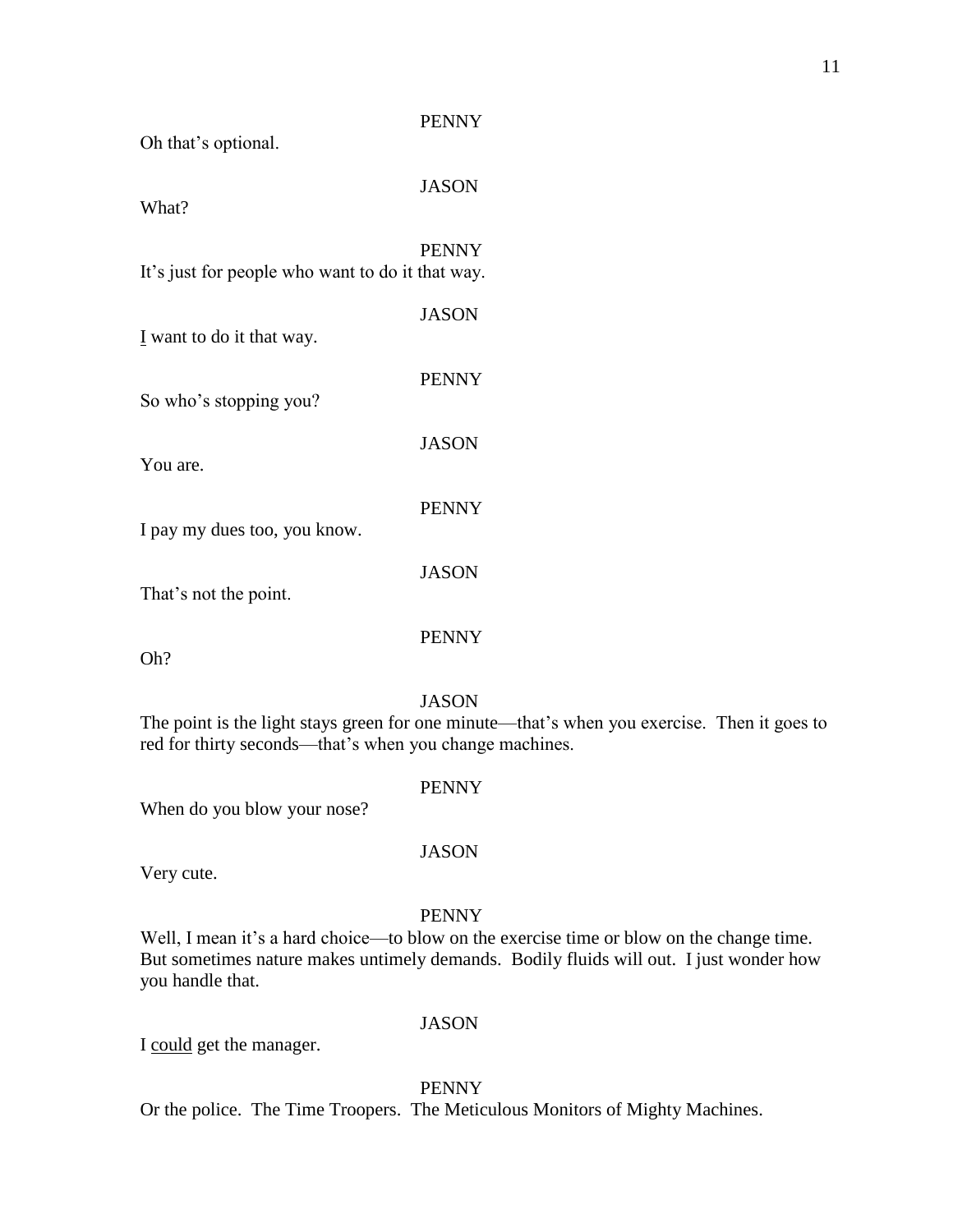#### 12

#### JASON

You know, it's people like you that make the world an unpleasant place.

#### PENNY

You're right. The serial killers, rapists, suicide bombers, drug dealers and leg-extension machine hogs are screwing up the planet.

#### **JASON**

Look, I know that selfish cynics and anarchists need their exercise too. But aren't you tired?

#### PENNY

Just finding my stride.

#### JASON

Your face is turning red.

PENNY

Probably a reflection of the "change" light.

#### JASON

Or blood pressure soaring.

#### PENNY

Sounds like you're the one with that problem.

#### JASON

Seriously. I wouldn't want you to have a heart attack.

#### PENNY

Seriously. I'll risk it. But thanks for trying to save me from myself.

#### JASON

But now I have to ask myself are you worth saving?

#### PENNY

Hmm…. "Two roads diverged…."

#### JASON

I want that machine. I need that machine. I have a right to that machine.

# PENNY

Have you thought of putting that to music. It has a certain rhythm to it. A Walt Whitmanesque quality. "Song of the Open Gym."

#### **JASON**

Right now I would be perfectly justified in yanking you off that machine.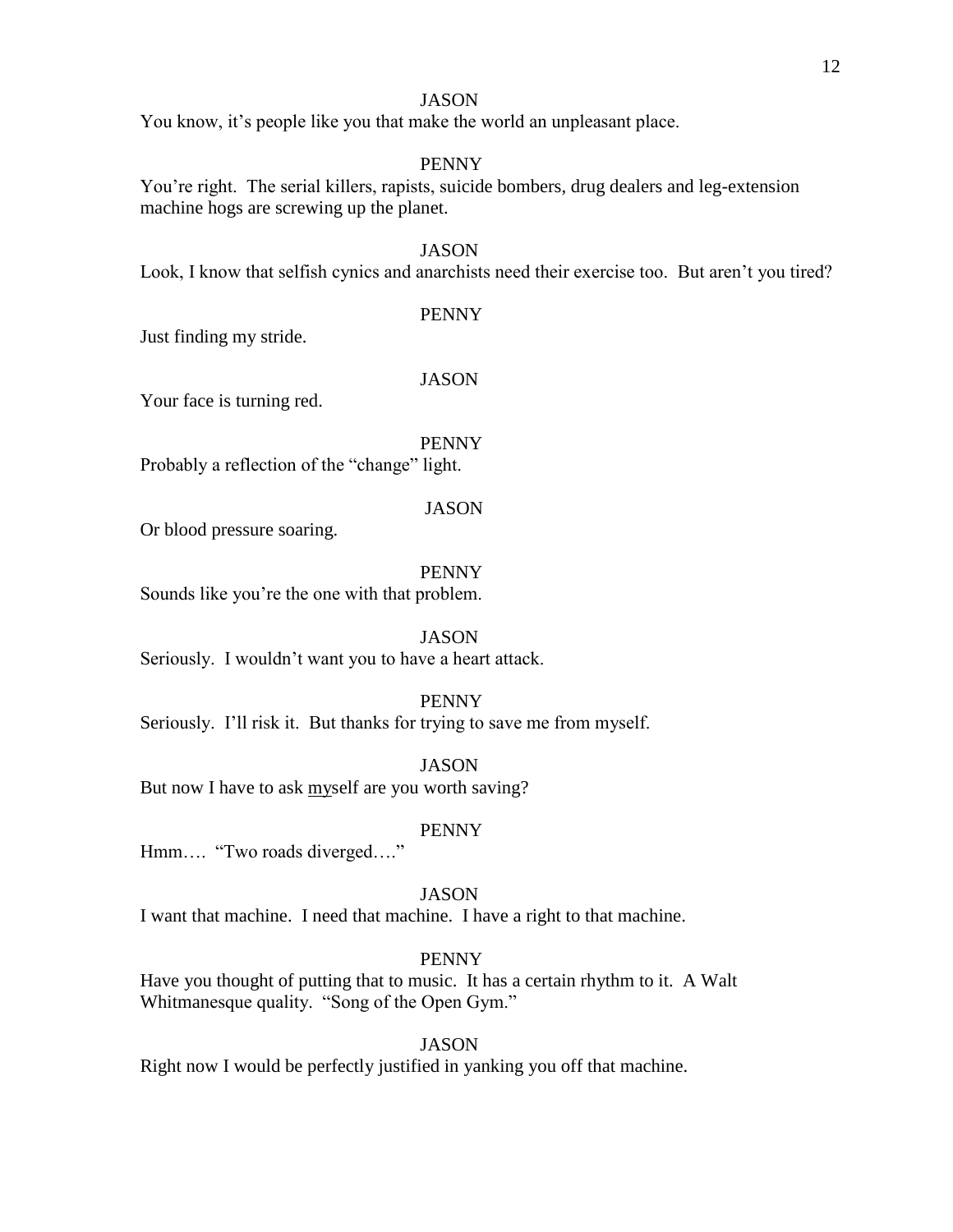# PENNY

But not very wise. In addition to suffering the unpleasant immediate consequences of that decision, it would be one for which your gentle spirit would eternally revile you.

#### JASON

No jury in the world would condemn me.

#### PENNY

You underestimate our judicial system.

#### JASON

You overestimate my "gentle spirit."

# PENNY

Just work around me.

JASON It's not golf. I can't "play through" while you're sitting here.

#### PENNY

It's a big gym.

#### **JASON** But this is the fifteen-minute workout room.

# PENNY

So?

# JASON

So I don't get my fifteen minutes of workout unless I do a minute on every machine.

PENNY

What are you—Andy Warhol on steroids? Just go to another station.

JASON

I did. Repeatedly. This is the only one I haven't done.

*(PENNY finally stops exercising and looks at JASON.)*

# PENNY

Doesn't look like you need to work out.

**JASON** 

Sorry?

PENNY

Nice quads.

*(Beat.)*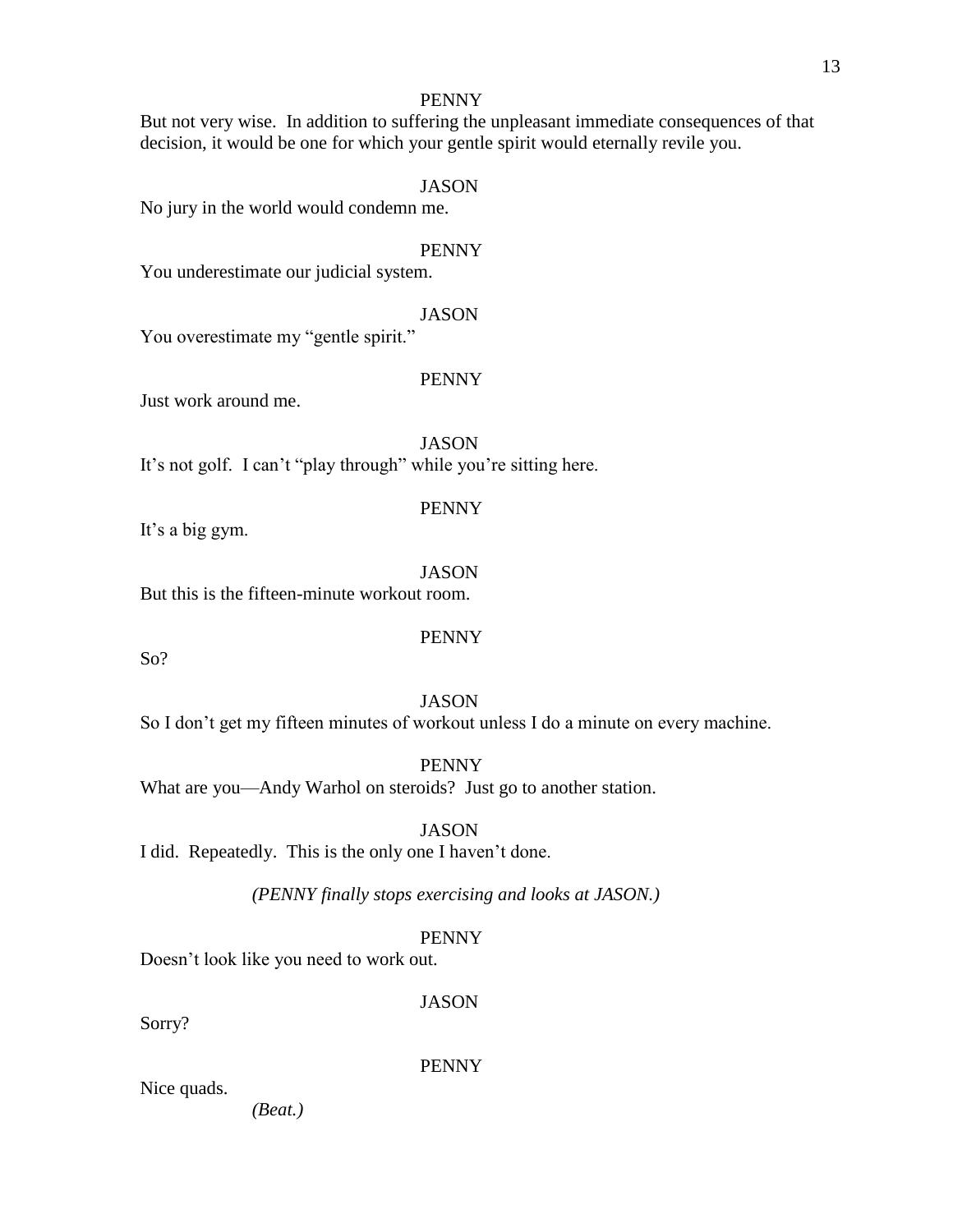#### JASON

Are you finished?

| (Ignoring this.)<br>How often do you come? | <b>PENNY</b> |
|--------------------------------------------|--------------|
| Often enough to know the rules.            | <b>JASON</b> |
| Three times a week, right?                 | <b>PENNY</b> |
| Monday, Wednesday, and Friday.             | <b>JASON</b> |
| Never on a Sunday?                         | <b>PENNY</b> |
| On Sundays I hike.                         | <b>JASON</b> |
| Are you Greek?                             | <b>PENNY</b> |
| No. Do Greeks hike on Sundays?             | <b>JASON</b> |
| (Pointing at his chest.)<br>The shirt.     | <b>PENNY</b> |

#### JASON

*(Looks down at T-shirt, on which is printed "Greece" under tragedy and comedy masks.)* Oh. No. But I got it in Greece.

#### PENNY

So you've hiked the Acropolis.

# JASON

And will never be able to do so again unless… *(Gestures to the machine.)*

### PENNY

And of course, you've visited the Theatre of Dionysus, where the dithyramb first exploded into drama.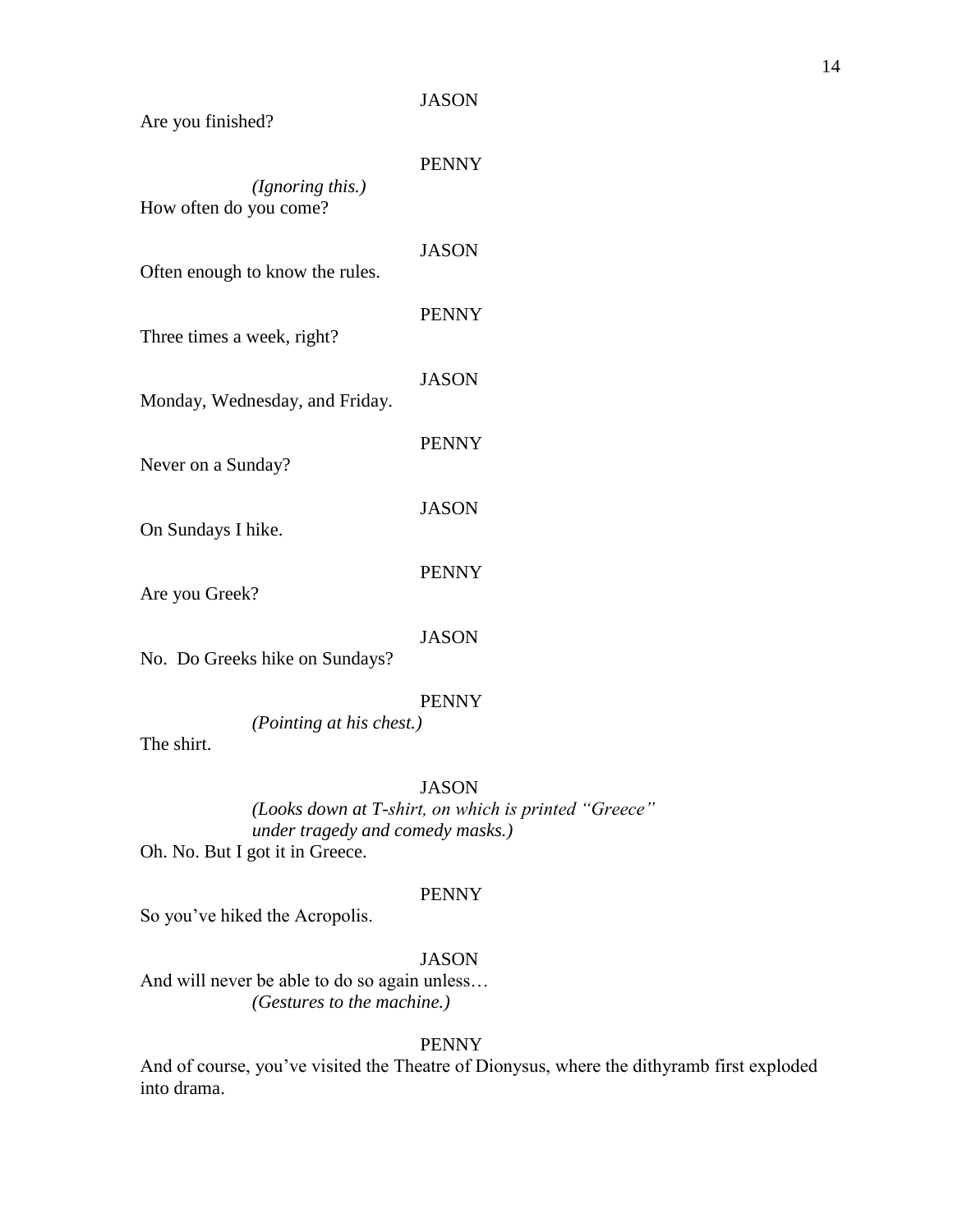#### **JASON**

# *(Taken aback.)*

Well…yes.

# PENNY

Imagining Hippolytus rejecting the offended Aphrodite and Medea cursing her unfaithful Jason.

#### JASON

I wouldn't say—

#### PENNY

*(Interrupting.)*

And you've stood in front of the rubble that was once the *skene*—where jealous Clytemnestra murdered innocent Cassandra.

No.

# JASON

#### PENNY

No?

#### **JASON**

The murder takes place offstage, not in front of the *skene*.

PENNY

That's what I said: She was murdered inside the *skene*.

#### JASON

You said she was murdered in the rubble in front of the *skene.*

#### PENNY

Did not.

#### JASON

Did.

#### PENNY

And you stood in the rubble in front of it.

# JASON

The ruins are roped off. They don't let you stand there.

#### PENNY

Oh, please! There are no guards. You know you did it. You stepped over the rope…and turned with measured grace to face the expectant throng.

#### JASON

I did not.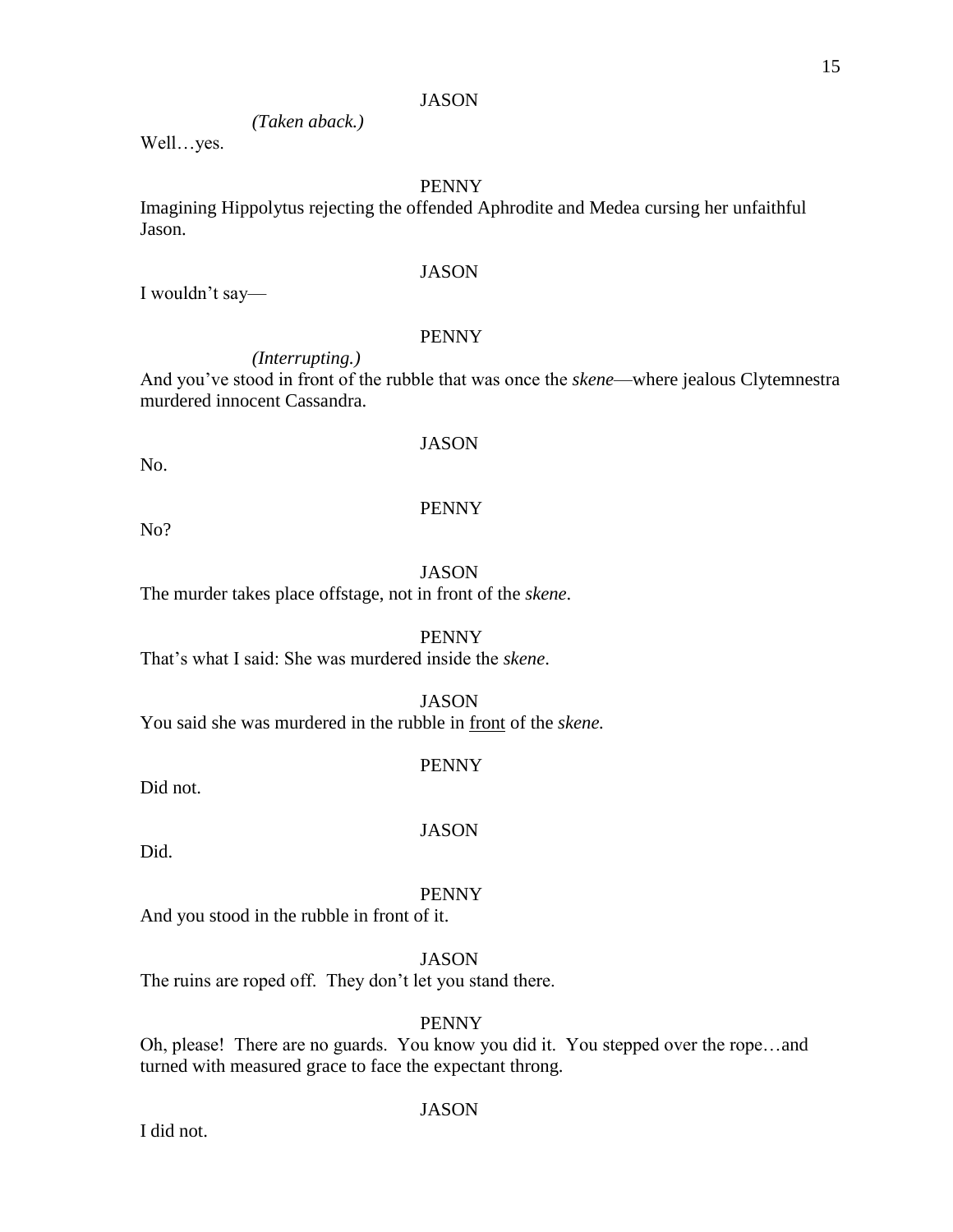#### PENNY

Come on—you all do.

**JASON** 

Who?

#### PENNY

Tourists.

*(Resumes exercising.)*

# JASON

And you?

#### PENNY

Born there.

JASON

Really? I never would have guessed. You don't sound Greek.

#### PENNY

Infant immigrant. My parents were afraid I would grow up to kill one of them and sleep with the other, so they gave me to a shepherd who was moving to America because he heard the grass was greener.

And the shepherd left you on a mountain top, exposed to the elements.

#### PENNY

JASON

But a nice hillbilly family took me in. Seems they didn't care whom I would sleep with. *(JASON smiles. PENNY confirms this victory by pointing a "Gotcha.")* Aren't you going to ask me?

What?

Whom I sleep with?

JASON

PENNY

Not my business.

PENNY

Could be.

#### JASON

Whooa! Look, just because I am prone to be wildly attracted to anyone who is familiar with classical theatre and who knows when to use the objective case of pronouns and isn't too

JASON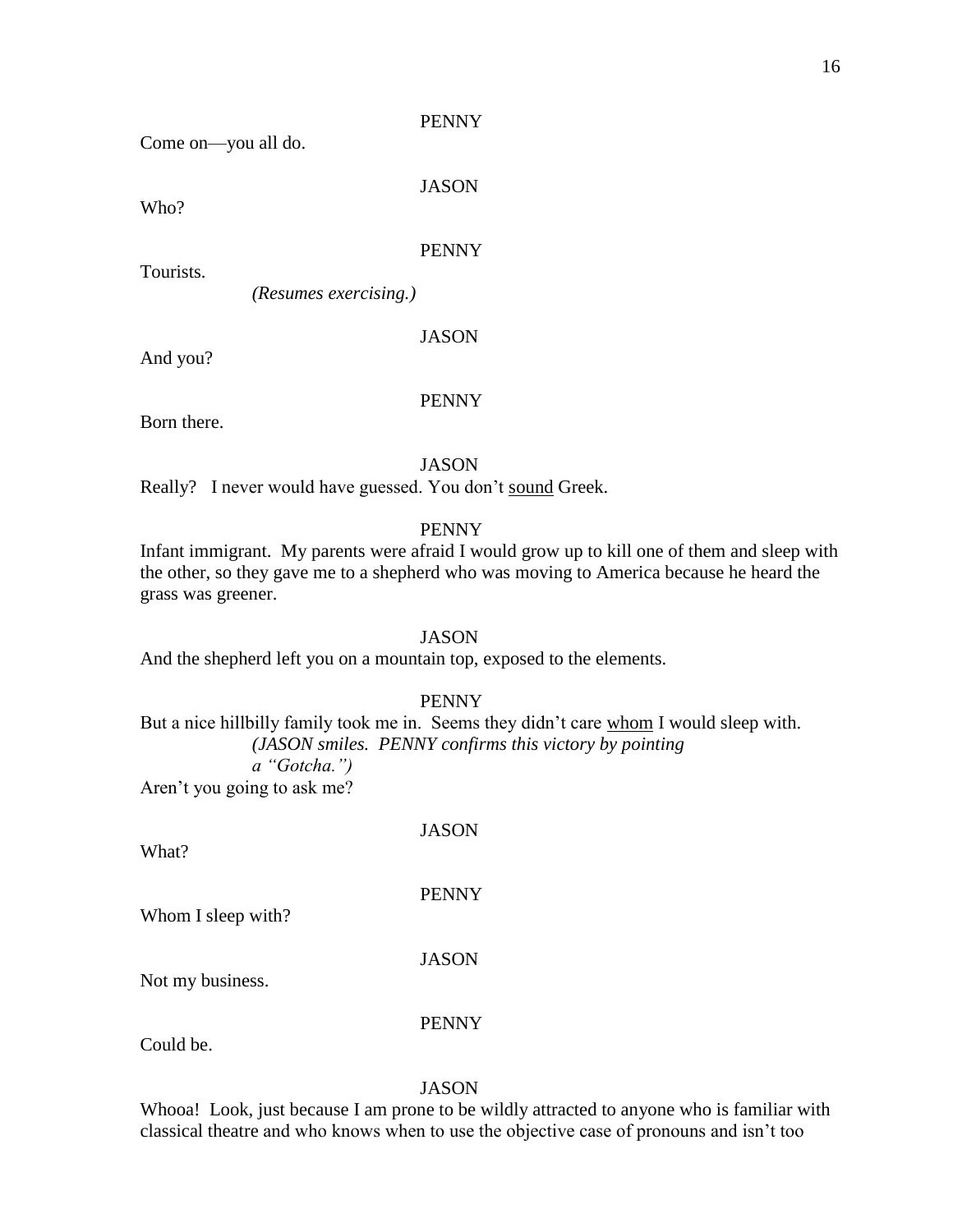# JASON *(Cont.)*

embarrassed to do so, doesn't mean I allow myself to be picked up in gyms by narcissistic, leg-extension machine hogs.

#### PENNY

But it does mean you will cool your quivering quads while the "hog" works up a sweat. *(Stops exercising.)*

Doesn't it?

# JASON

Listen, don't think you can—

PENNY

*(Getting up.)* All yours, Sweetheart. *(Starts to exit.)*

#### JASON

Uh…wait!

*(PENNY turns back. JASON is still flustered.)*

PENNY

You were about to say…?

#### JASON

*(Thinking better of it.)* Um. Nothing.

Moussaka?

JASON

PENNY

Really?

#### PENNY

*(Gestures drinking.)* And a little Retsina?

JASON Will there be goat song? And frenzied dancing?

PENNY

A least.

JASON

Oopah.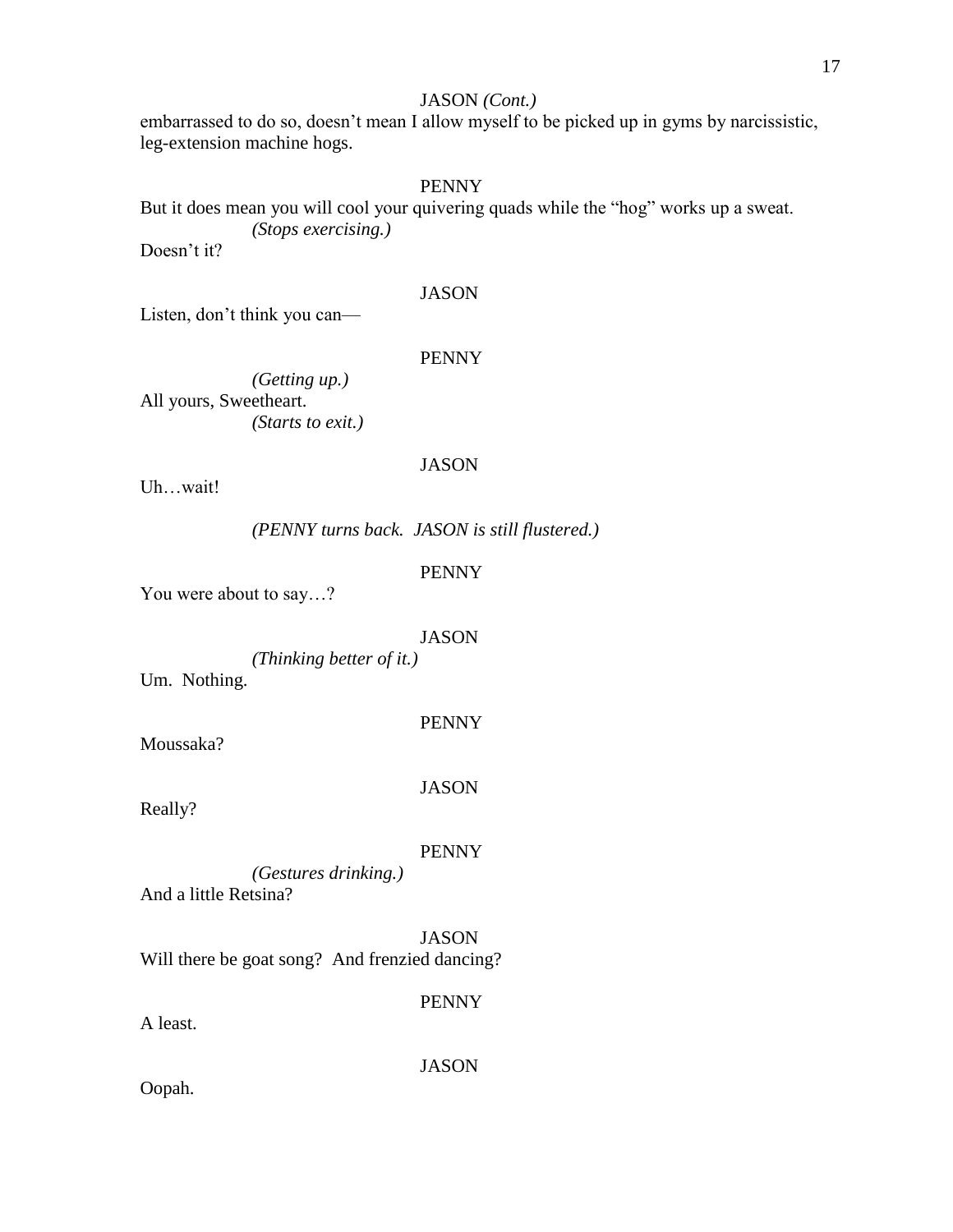# PENNY

Seven.

JASON

At The Bacchae?

You treating?

PENNY

JASON

Only if you apologize.

*(PENNY smiles. Bouzouki music up. Lights.)*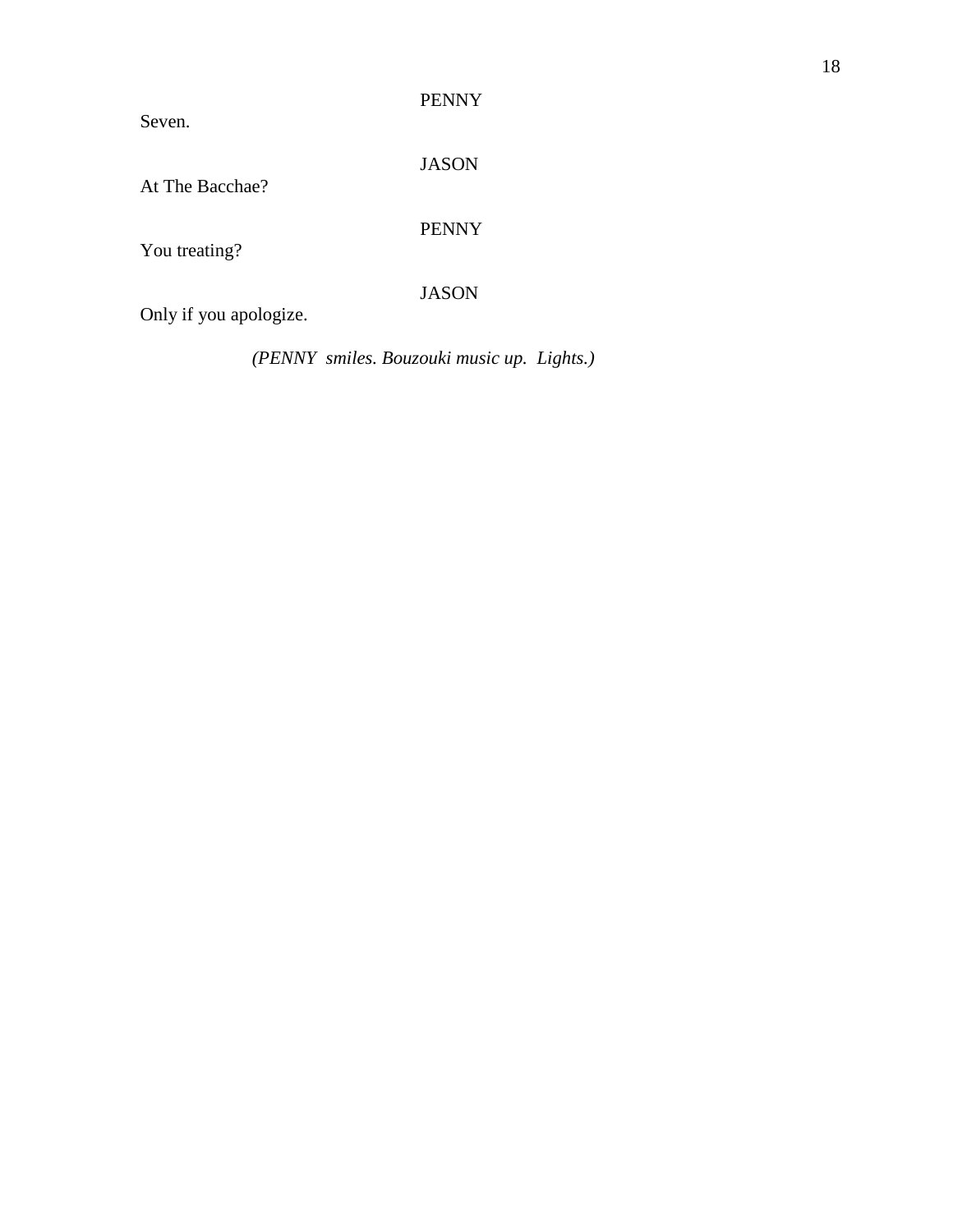#### **Scene 4: Anger Management Class**

*Sound of ball bouncing against wall, then floor, wall, floor, wall, floor, etc. Sound fades as lights come up on eight-year-old LUCY and her DAD.*

#### LUCY

I don't want to say I'm sorry.

#### DAD

You have to.

#### **LUCY**

Why do I have to?

DAD You know why: because hitting your brother was a bad thing.

#### LUCY

You hit him once. I saw you.

#### DAD

And then I said I was sorry.

**LUCY** Not right away. Only after you went to Anger Management class on Thursday nights.

#### DAD

But I said it.

LUCY Do *I* have to go to Anger Management class?

DAD This *is* Anger Management Class. Now say you're sorry.

LUCY But I don't *feel* sorry. Wouldn't it be a lie? Do you want me to lie?

DAD *Saying* you're sorry might help to make you *feel* sorry. Try it.

#### LUCY

But Joey took my ball.

#### DAD

It's important to share.

#### 19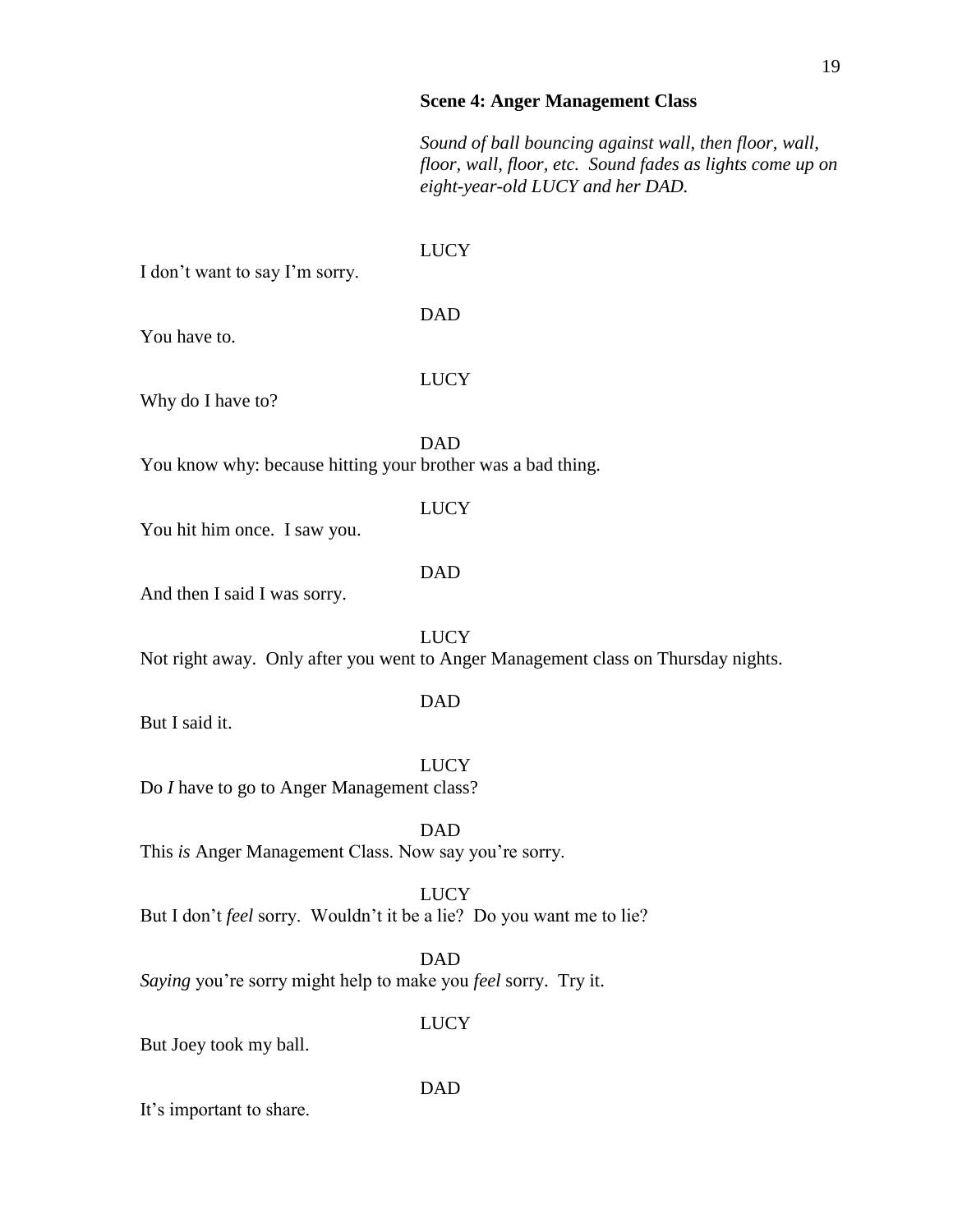#### LUCY

But we weren't supposed to have to share. He had a ball of his own. And he lost it. So he took mine. That was stealing. He did a bad thing too.

#### DAD

And he will have to apologize for it. But you're going first.

#### LUCY

Why?

#### DAD

Because hitting is worse than stealing.

#### LUCY

What if one person just hits a little tiny punch and the other person steals a million dollars? Or what if one person hits a big strong guy and another person steals from a poor old lady? Then what?

# DAD

I'm proud of you for posing such challenging ethical questions. And we will pursue the answers with serious Internet research. *After* you apologize.

#### **LUCY**

I didn't mean to hit him. It was an accident.

What?

#### LUCY

DAD

LUCY

DAD

I saw my ball on the shelf in his room so I went in. I bent over to get it and when I came up, he was standing right there and my elbow knocked against him. It was an accident. I didn't do it on purpose. You don't have to say you're sorry when something wasn't your fault.

Yes, you do.

Why?

#### DAD

If you go to someone's house to have a snack and accidentally break a glass, you still say you're sorry.

For what?

# LUCY

DAD

For being careless about how you held the glass or how you put it down. "Accident" only means not intentional. It doesn't mean no fault.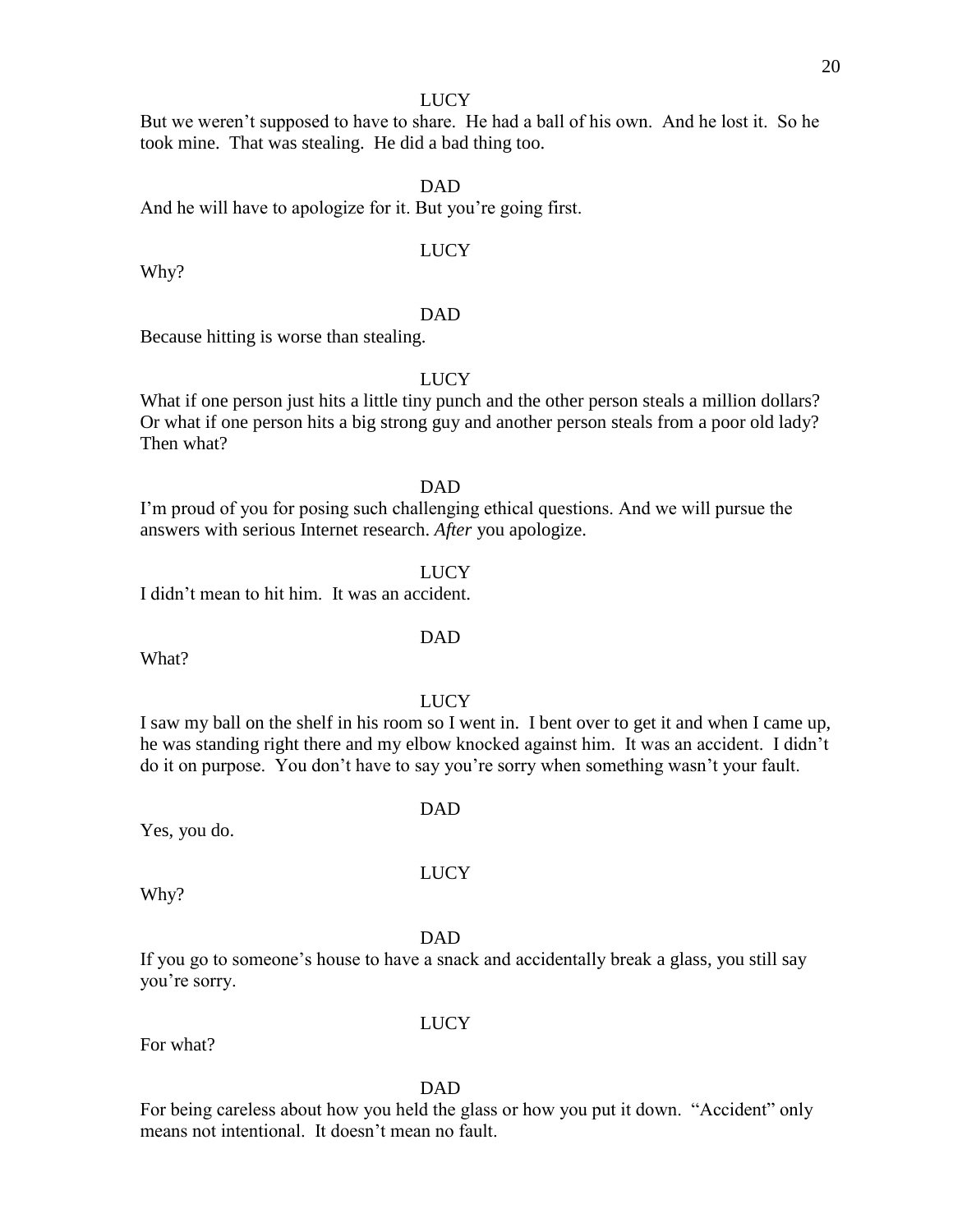#### **LUCY**

But I wasn't careless. Joey came and stood right over me when I was bending down. It was his fault.

#### DAD

And it's not my fault if I'm driving down the street and someone runs out in front of my car and gets hit. But I still say I'm sorry.

#### LUCY

Why?

#### DAD

*(Raising voice.)* 

Because there is a person in pain! And I have been the *occasion*–if not the *cause*—of that pain.

LUCY That person shouldn't have run out in front of your car.

#### DAD

Yes, but—

LUCY That person should be the one apologizing.

#### DAD

*(Louder still.)*  That person is lying on the ground bleeding!

**LUCY** 

And they probably put a dent in your car.

DAD

*(Losing control.)*  Don't you have a shred of human sympathy?!

#### LUCY

Joey's not bleeding.

#### DAD

*(Screaming.)* 

Listen to me, you creepy, heartless little monster! *YOU* will be the one bleeding if you don't get your sociopathic butt in there and apologize by the time I count to three. One…two…

LUCY

Okay, okay, I'm going. But you'll be sorry on Thursday night.

*(LUCY exits. DAD collapses in frustration. Lights down. Sound of bouncing ball resumes and segues into tennis match.)*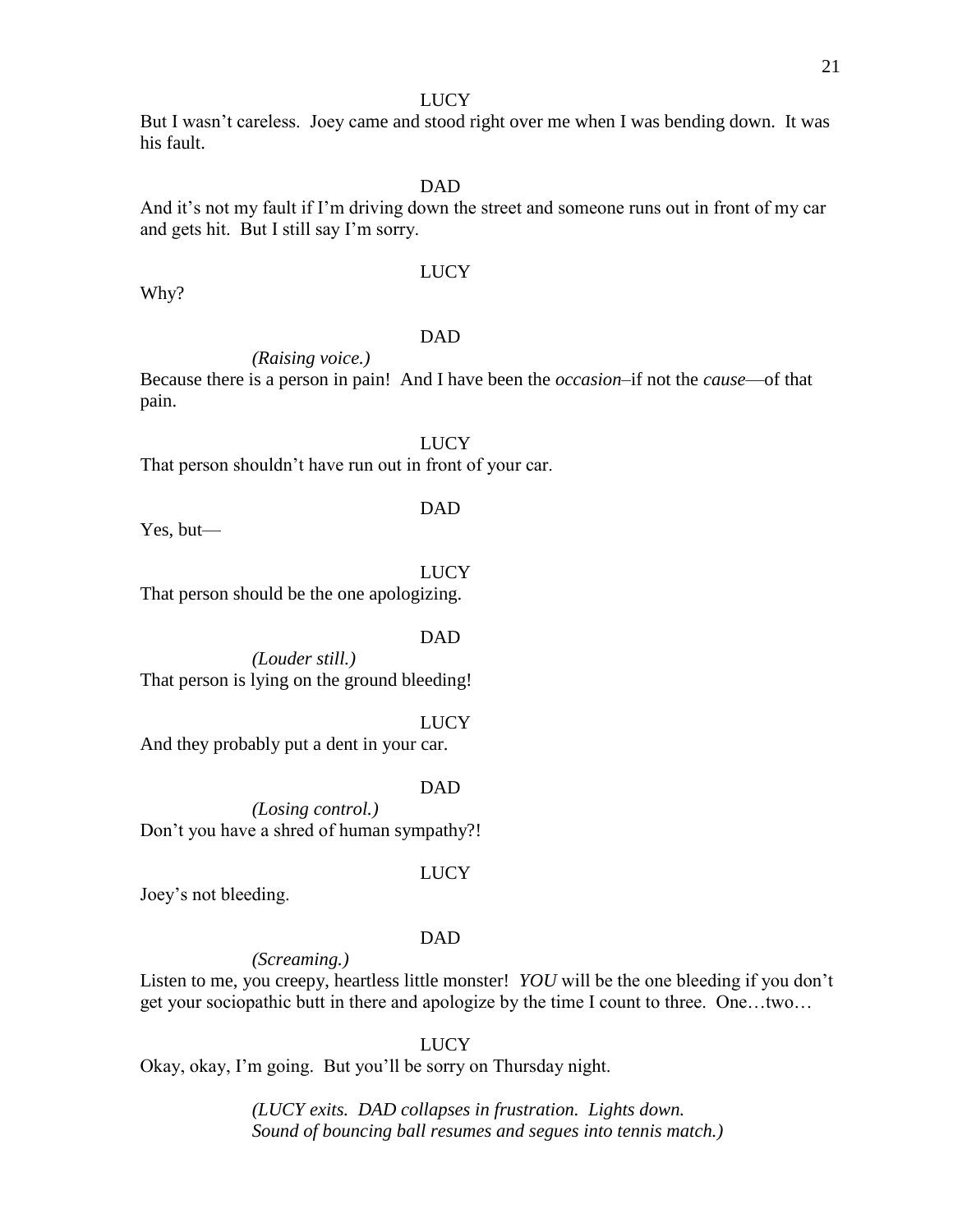#### **Scene 5: Wii Tennis Match**

*Music fades as lights come up on NICKY and NAT playing Wii tennis.*

# NAT

I'm sorry.

| Not enough.                          | <b>NICKY</b> |
|--------------------------------------|--------------|
| What do you want?                    | <b>NAT</b>   |
| For you to be <i>heartily</i> sorry. | <b>NICKY</b> |
| What does that mean?                 | <b>NAT</b>   |
| Sorry with your heart.               | <b>NICKY</b> |
| As opposed to?                       | <b>NAT</b>   |
| With your head.                      | <b>NICKY</b> |
|                                      | <b>NAT</b>   |

What's the difference?

#### **NICKY**

Sorry with your head means you know you *ought* to be sorry and so you're *saying* you're sorry.

#### NAT

That's not fair.

**NICKY** Sorry with your heart means you really do *feel* sorry.

NAT Why does it matter as long as I apologize?

**NICKY** Because I can't forgive you unless you *feel* sorry.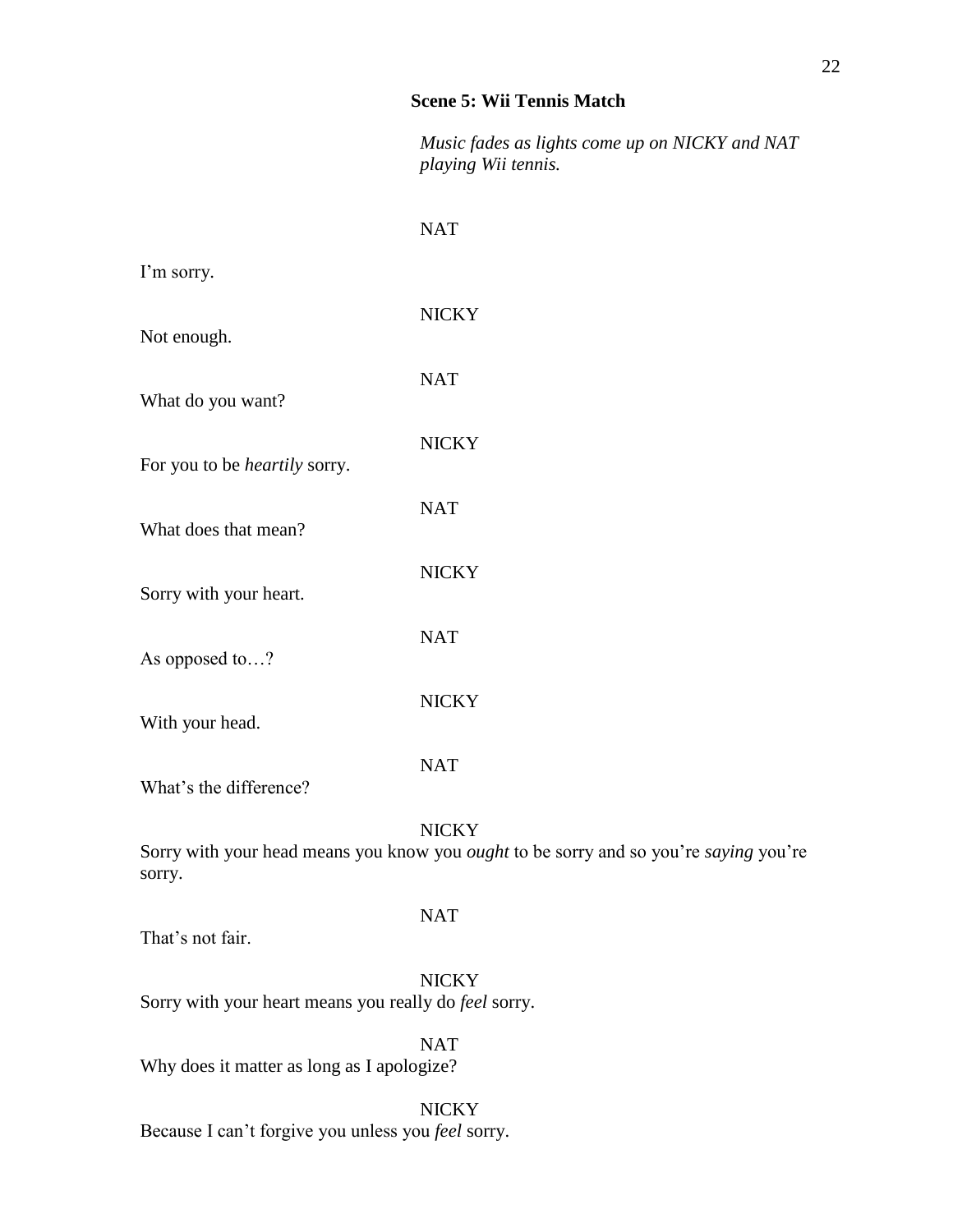#### NAT

Sure you can. You can make yourself forgive me just like I made myself apologize. It's an act of will. Nothing to do with feelings.

# **NICKY**

But your apology isn't genuine—

#### NAT

It *is* genuine.

**NICKY** 

If you were *heartily* sorry, you would be less likely to do it again.

## NAT

Why?

#### **NICKY**

Because true motivation—compelling motivation—comes from the heart.

NAT

Or the gut. Or the hormones. Or the pocketbook. Or the Damage Control Office.

*(They stop playing.)*

#### NICKY

Do you believe that?

NAT

Not a matter of faith. Look around.

#### **NICKY**

I don't care about "around." *(Pointing to the two of them.)*  I care about *here*.

Here is part of around.

#### **NICKY**

NAT

But around doesn't determine here. All the heres are what shape the around. Around begins with here.

### NAT

There's just as much human nature in here as in around.

#### **NICKY**

But there could be a little more heartfelt resolve, that's what I'm saying.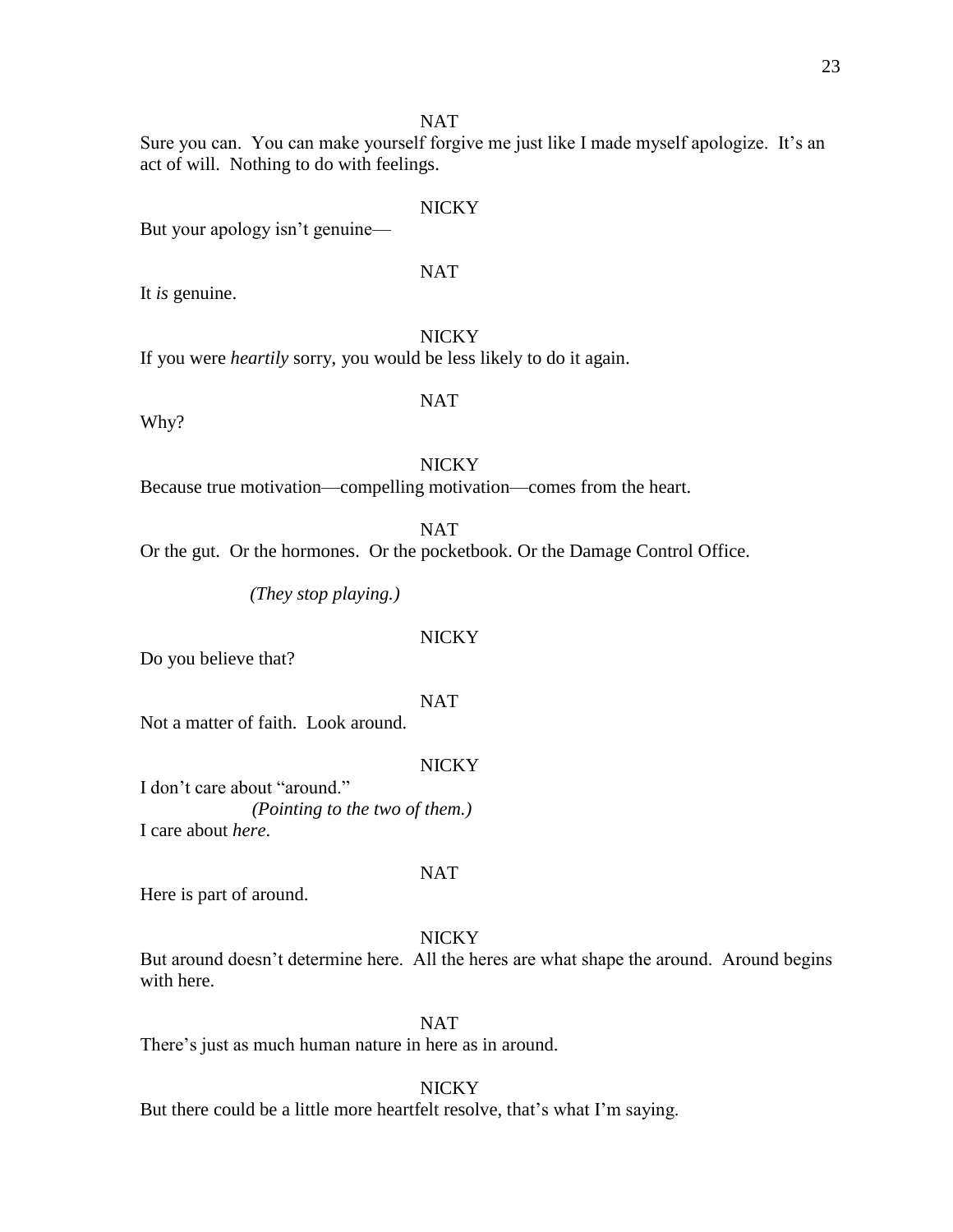# NAT

Be morally superior to what's *around*?

# NICKY

Try harder.

*(They resume playing.)*

# NAT

Pride is a dangerous thing.

# NICKY

So is sloth.

# NAT

*You* could try harder—to forgive me.

# NICKY

I might. If *you* would try harder to repent.

*(Lights down.)*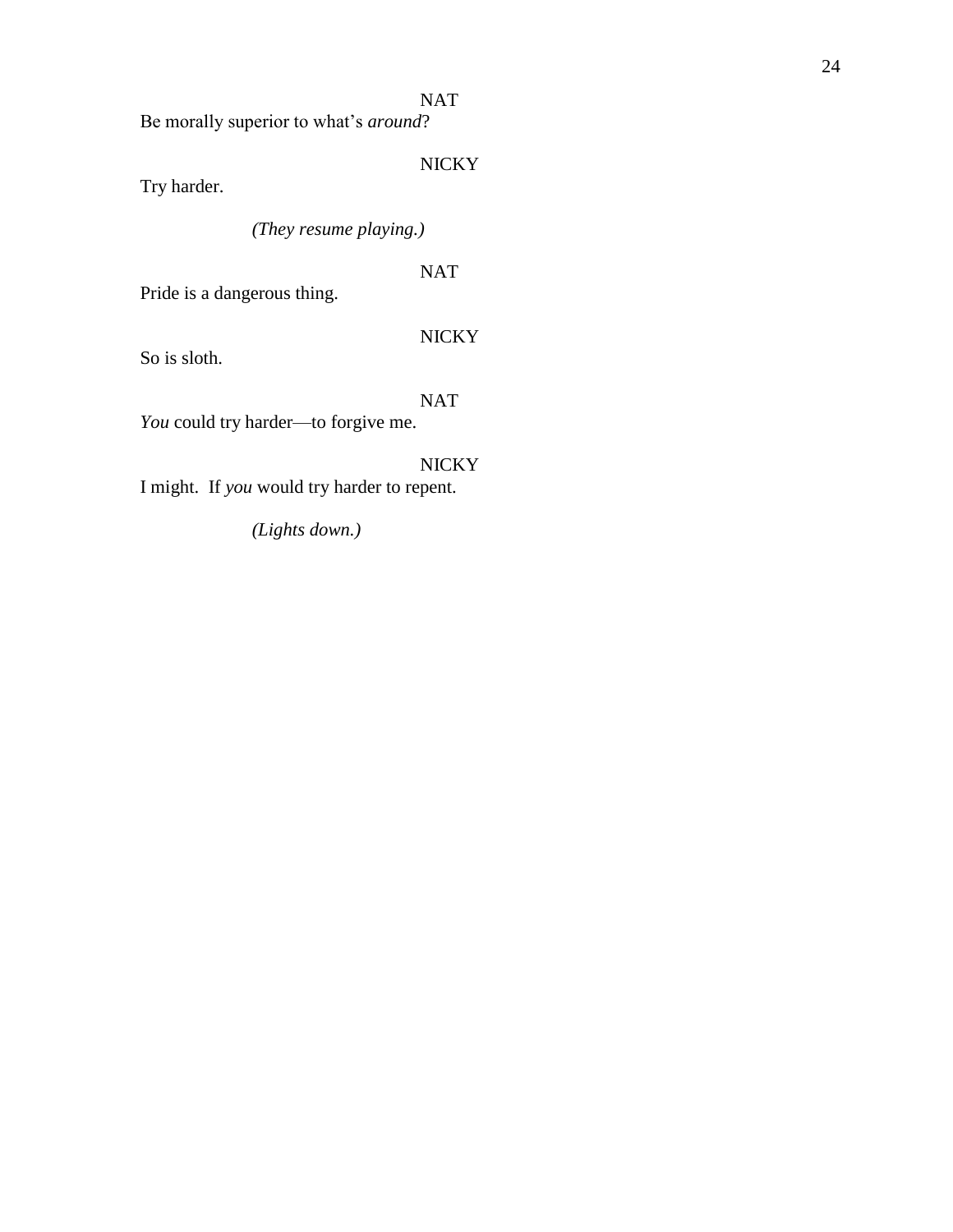#### **Scene 6: Last Two Minutes**

*Sound of phone ringing. Tight light comes up on PEC holding a cell phone to his ear. Ringing continues. Then, tight light comes up on GRACE who takes out cell phone and holds it to ear.*

| Hello.                                | <b>GRACE</b> |
|---------------------------------------|--------------|
| It's me.                              | <b>PEC</b>   |
| (Cautious.)                           | <b>GRACE</b> |
| What do you want?                     | <b>PEC</b>   |
| My plane's going down!                | <b>GRACE</b> |
| What?                                 | <b>PEC</b>   |
| The engine's on fire.                 | <b>GRACE</b> |
| Really?                               | <b>PEC</b>   |
| Smoke everywhere.                     | <b>GRACE</b> |
| What are you-?                        | <b>PEC</b>   |
| We're losing altitude.                | <b>GRACE</b> |
| How long-?                            |              |
| I don't know. A couple minutes maybe. | <b>PEC</b>   |
|                                       | <b>GRACE</b> |

And this is…?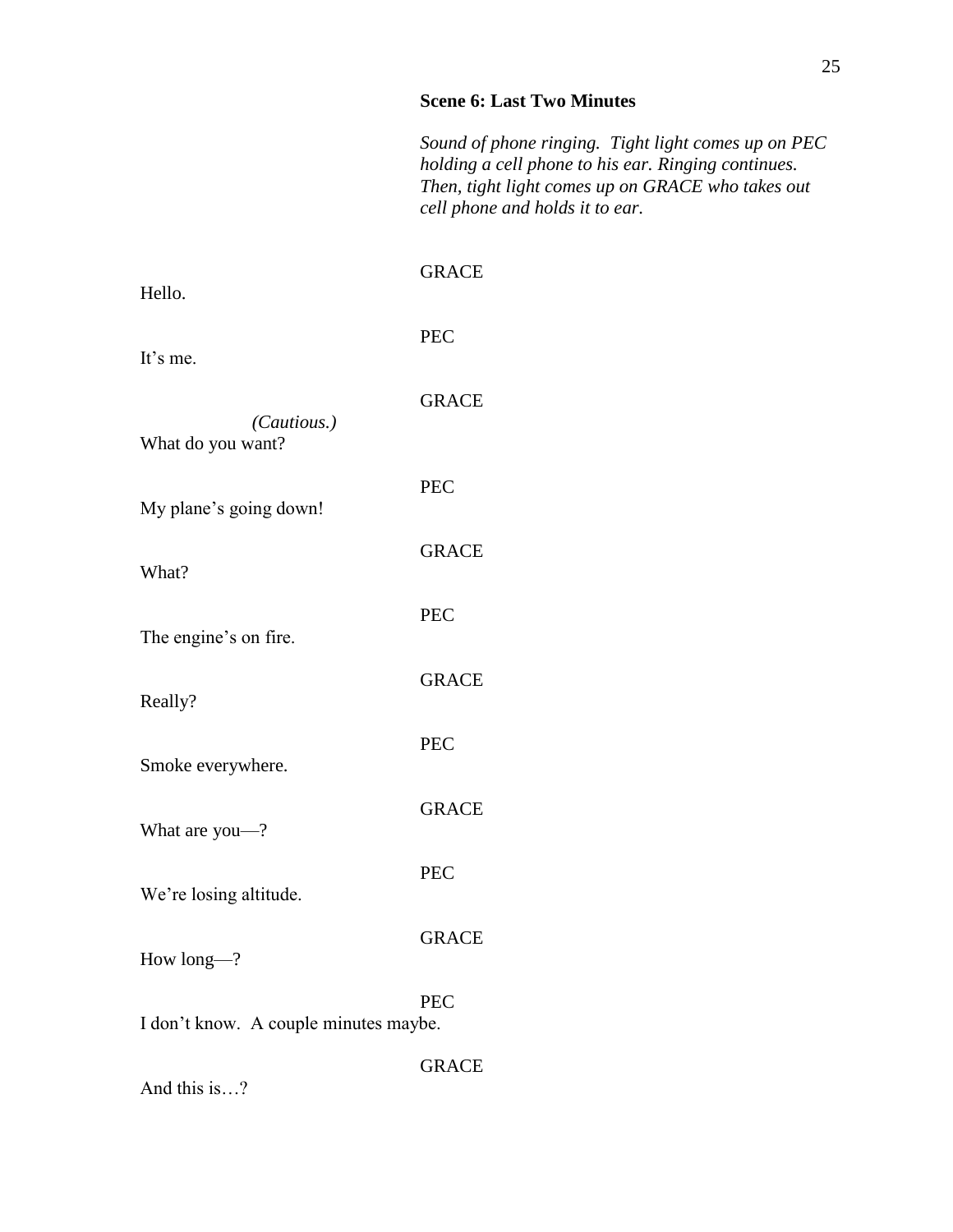PEC

This is what I want to do with…my last minutes.

GRACE Why me? PEC *(Beat.)* I love you. GRACE *(Sarcastic.)*  Sure. PEC I do. GRACE What about...the others? PEC *(Begging.)* Please don't. Not now. GRACE Well, what do you *expect* me to say? PEC Nothing. …I'm sorry. GRACE It's too late for that. PEC I was…I was hoping it isn't. I was hoping you could…forgive me. GRACE That's asking a lot. PEC *(Ignoring this.)* You were always the one. GRACE Then why…? PEC

Because I was stupid. Adolescent. Selfish.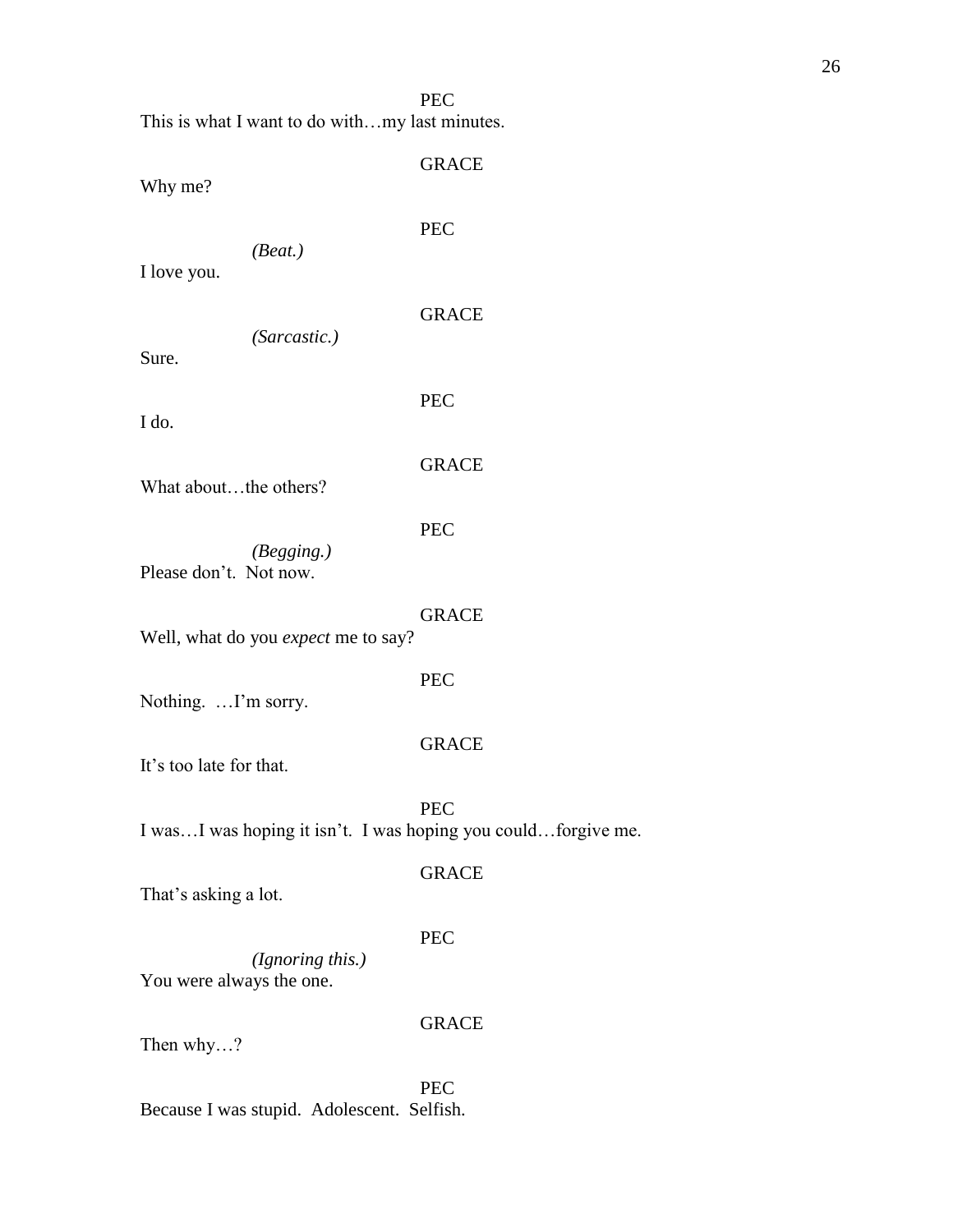#### GRACE

Go on.

PEC

But I always…through it all…I always *appreciated* you.

### GRACE

*(Sarcastic.)*

Right.

PEC

I mean it. I did. I always…knew your worth. I never doubted for a moment that you were a better person.

Better than the others?

And me.

# GRACE

GRACE

PEC

But that wasn't enough.

PEC

It should have been. I know. And I should have behaved differently.

GRACE

What's next? Aren't you going to say you *would* behave differently if only we could start over?

PEC

Not much point in that now, is there?

GRACE I…I guess not. PEC So? Can you? GRACE What? PEC Forgive me. GRACE *(Beat.)*

Damn it! This isn't fair!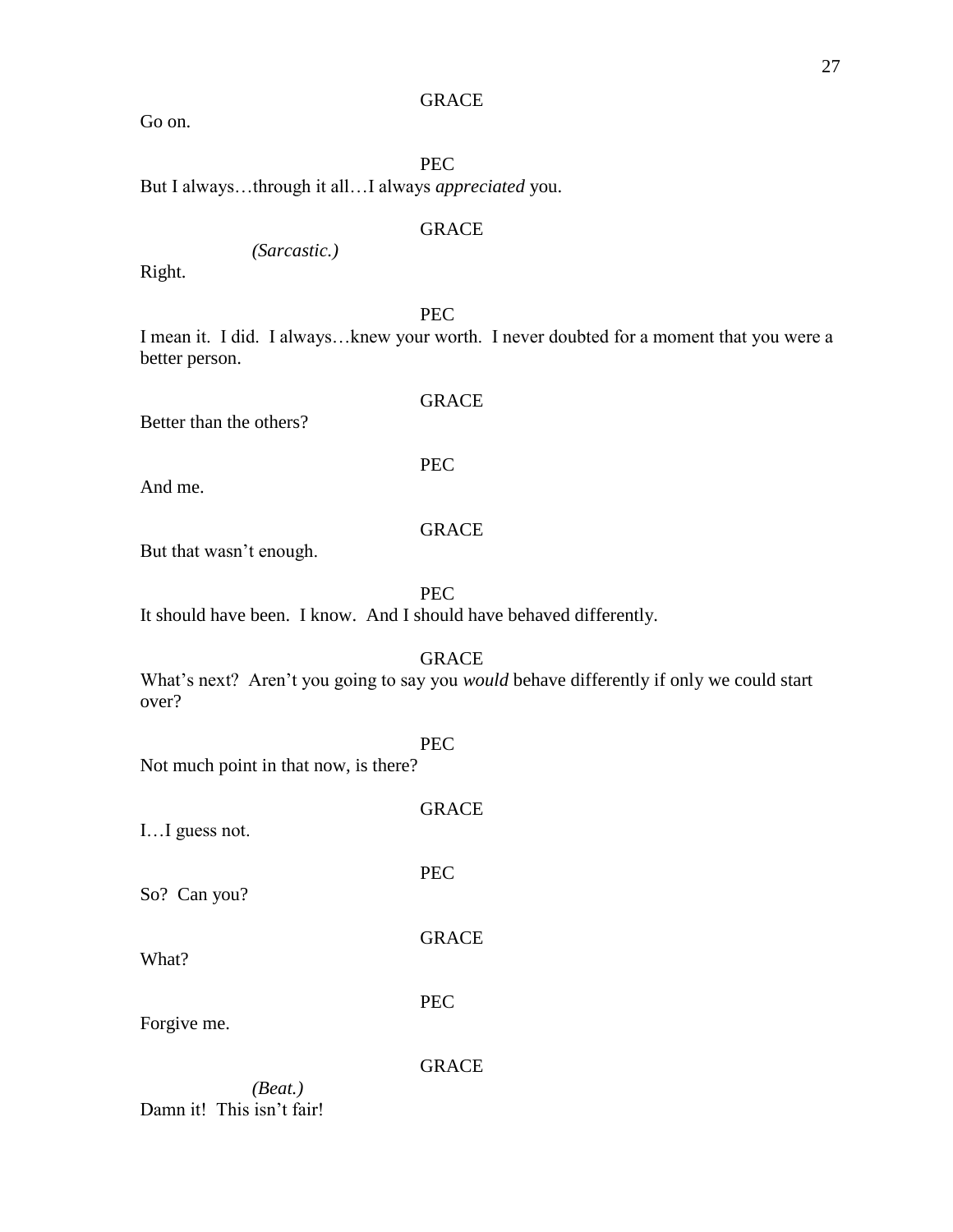#### PEC

I'm sorry. I didn't…create this situation.

# GRACE

How do I know that? How do I know you're not making up this whole two-minutes-to-live scenario? It's just the sort of perverted thing you'd do.

PEC

You just have to trust me…one last time.

#### GRACE

No I don't.

PEC

Yes. You do. Because…because you *are* a good person. And good people forgive.

GRACE

And forgive and forgive and forgive until they're suckers and losers and clowns.

#### PEC

Please. I just need to hear you say it.

GRACE

Why? What difference will it make if you've only got—

PEC

Yes, yes, I've only got—that's the point! That's why I need it...why I called. PLEASE!

*(Lights out on PEC.)*

#### GRACE

*(Pause. Deep breath.)* I…I forgive you, But only if you're really dying. *(Beat.)* Did you hear me? *(Beat.)* Hello! … Hello!

*(Lights down on GRACE.)*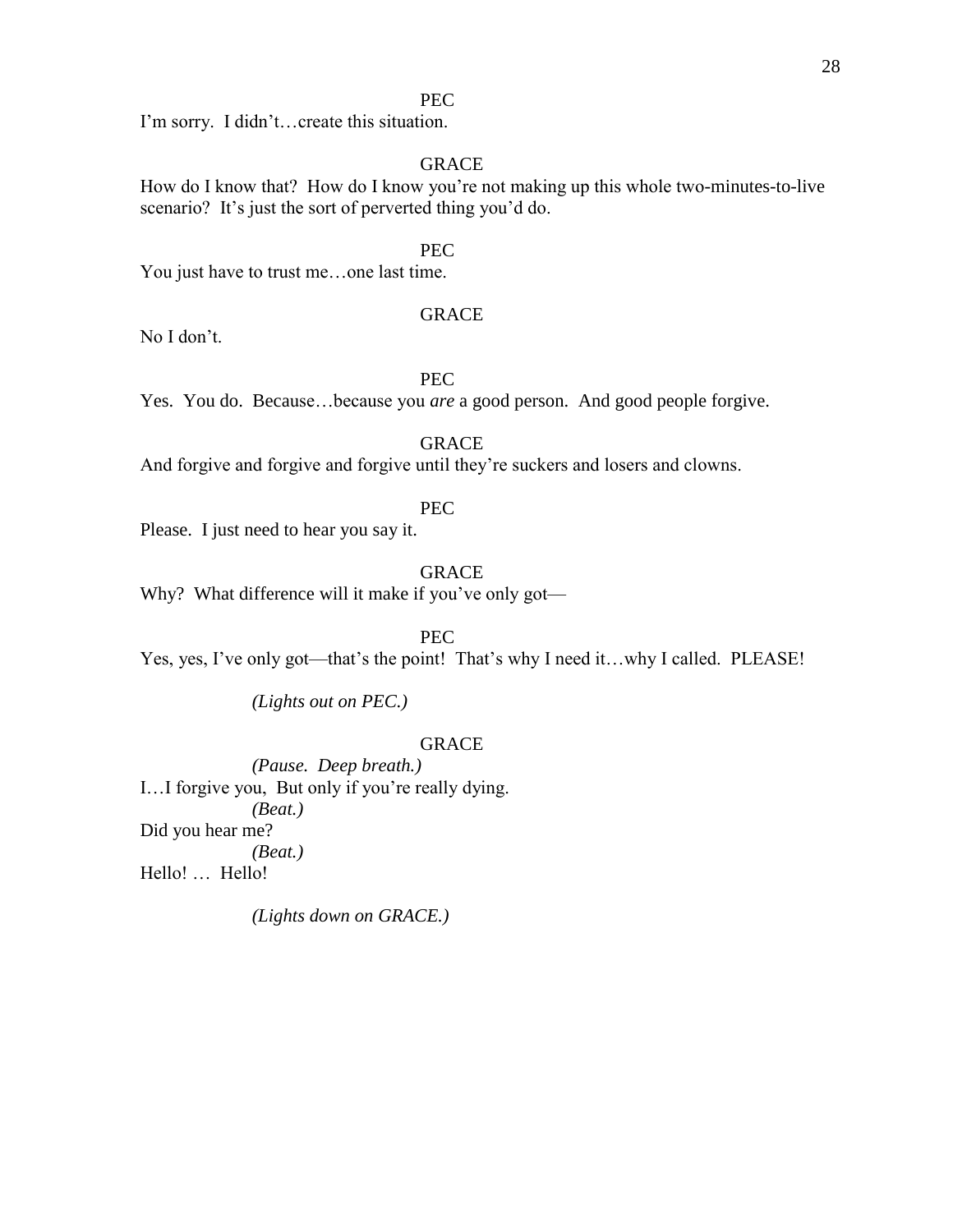#### **Scene 7: Concentration Camp**

*Sound of marching boots. Sound fades as lights come up on EZRA and SOL (more weakly) miming digging. For his lethargy, SOL is struck in the face by an unseen hand. Then they both watch the unseen striker move along.*

#### EZRA

How can you do it?

SOL This day may be my last. I do not wish to waste it on hatred.

#### EZRA

But think what they've done to us.

**SOL** I do. And wonder how they will live with it.

EZRA

SOL

But unlike us, they *will live*. And see their children's children.

Perhaps.

EZRA They're not like us. They're less than human.

#### SOL

Or too human.

#### EZRA

What?

SOL

They have an excess of fear. Like us, they live in fear of suffering, loss, death.

#### EZRA

But they're the ones who inflict it.

**SOL** 

Knowing it would be inflicted on them if they did not.

#### EZRA

What kind of man doesn't refuse an order to kill children?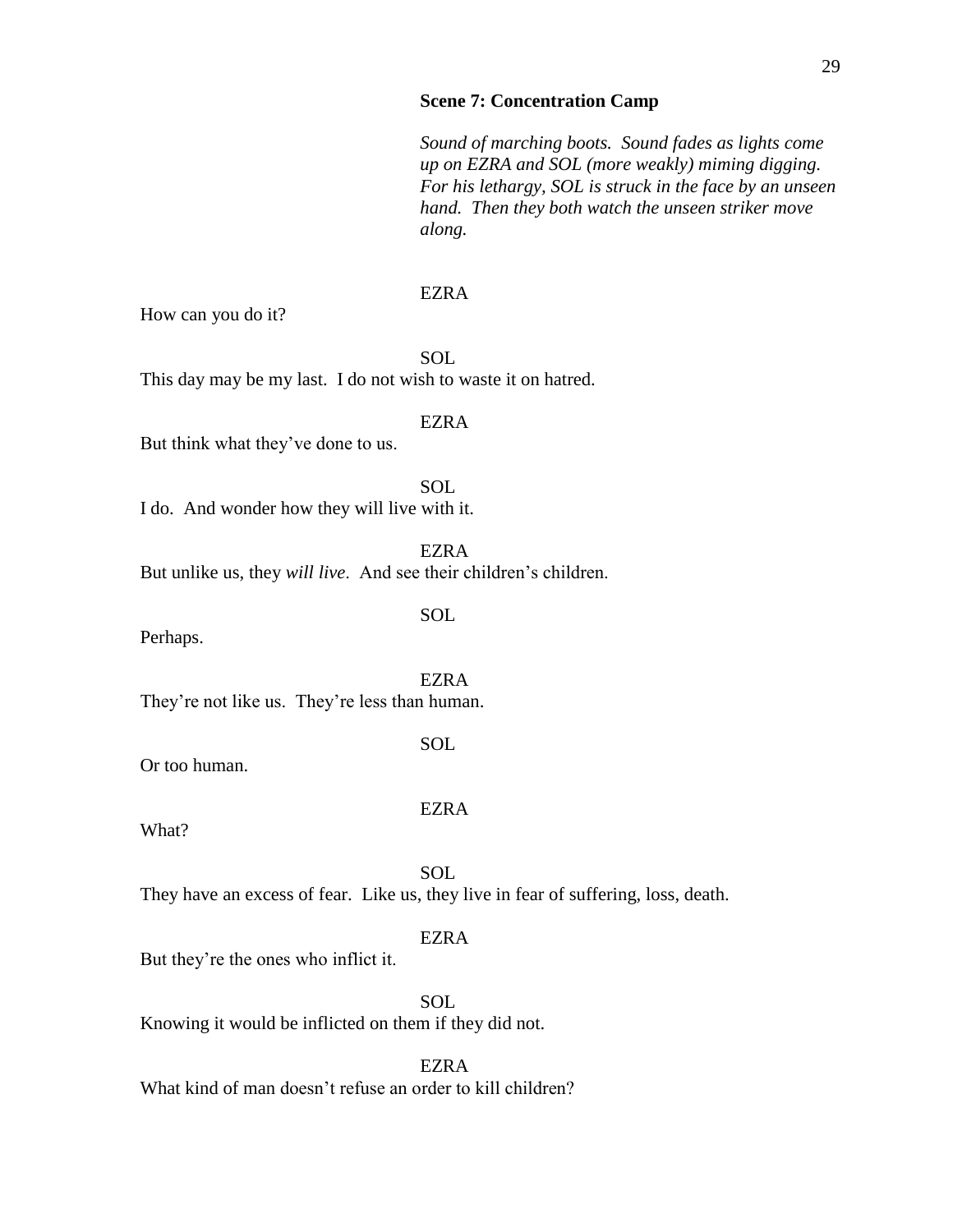#### SOL

One who fears that refusing will cost him his own children.

# EZRA

Are you saying they have no choice? One man with a conscience could inspire others. If enough refused, couldn't the slaughter be stopped?

#### SOL

A lot hangs on that "if."

#### EZRA

Why do you make excuses for these murderers?

SOL

I am not making excuses. I am making peace. With my own dying.

EZRA

SOL

And what about him at the top? The one who gives the orders. Surely you can hate him.

I do not know him.

#### EZRA

Someone must be responsible!

SOL

Yes. But my hatred would only ravage me without bringing him to justice. That must be left to others now.

#### EZRA

You're counting on others to hate him?

**SOL** 

I am counting on others to bring him to justice.

EZRA

And you have faith that will happen?

I have…hope.

EZRA

SOL

Why?

SOL

Because despair is…too painful.

EZRA

And what of him above the top—what of him over all?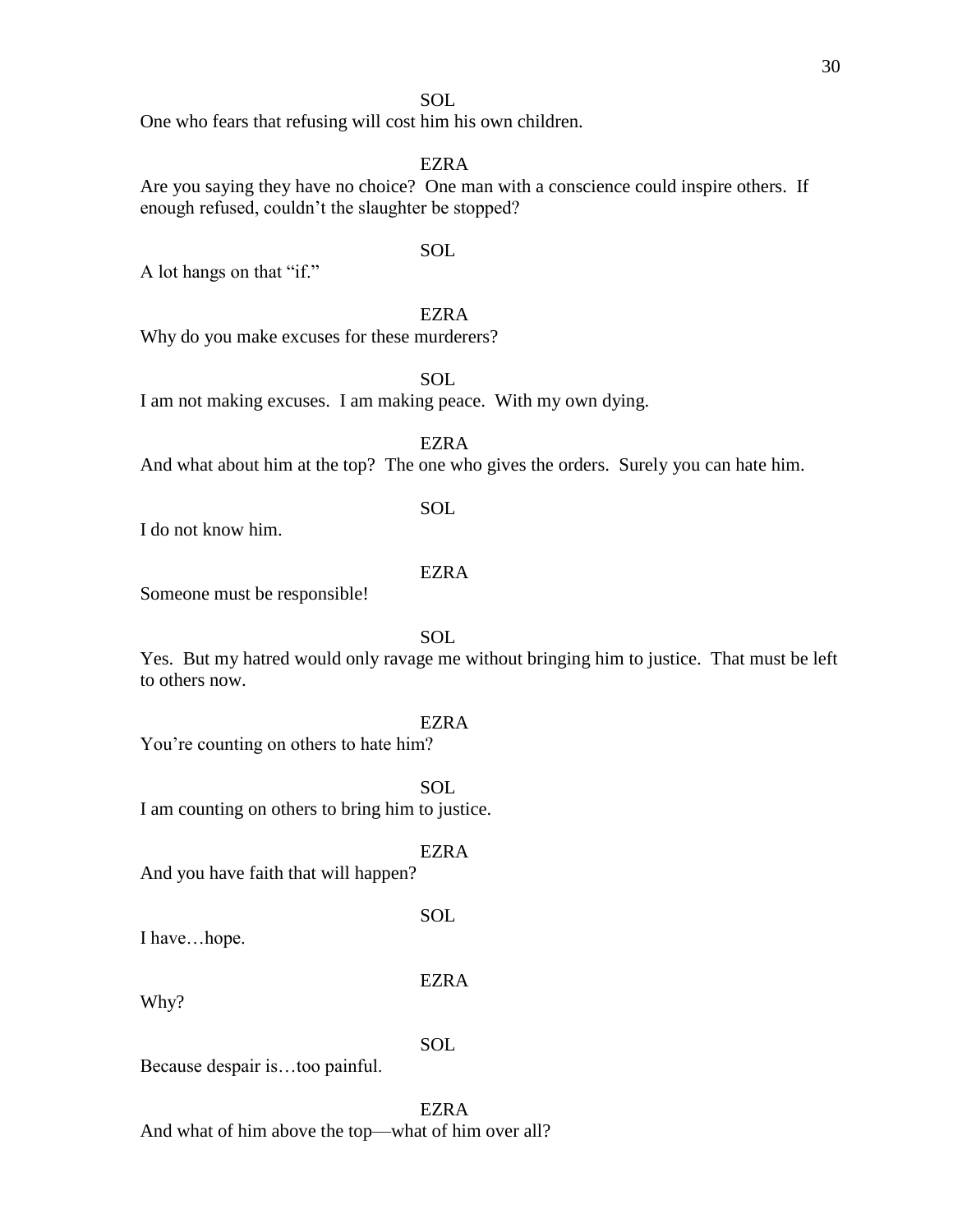# SOL

I do not know him either.

#### EZRA

Can you forgive him—for abandoning us? What have we done to deserve this death?

#### SOL

What did we do to deserve life?

## EZRA

What kind of life is this? Wasted with hard labor, wracked with hunger and sickness, our clinging children stripped from us like a layer of flesh, leaving gaping wounds, their last cries for help like daggers in our ears.

# SOL

*(Blocking ears with hands.)* Why are you doing this? Why can't you leave me to find my peace?

## EZRA

Because I despise you! I detest your cowardice. I loathe your smugness, your softness, your passive, weak willingness to forgive.

*(Breaking down.)*

I hate you for having a soul when I no longer do! I hate you for…being what I can't be… I hate you!

*(Falls to knees, sobbing.)*

I hate…hate…

*(Crying uncontrollably.)*

Help…help me…please….

*(Beat. Then SOL comforts EZRA. Lights.)*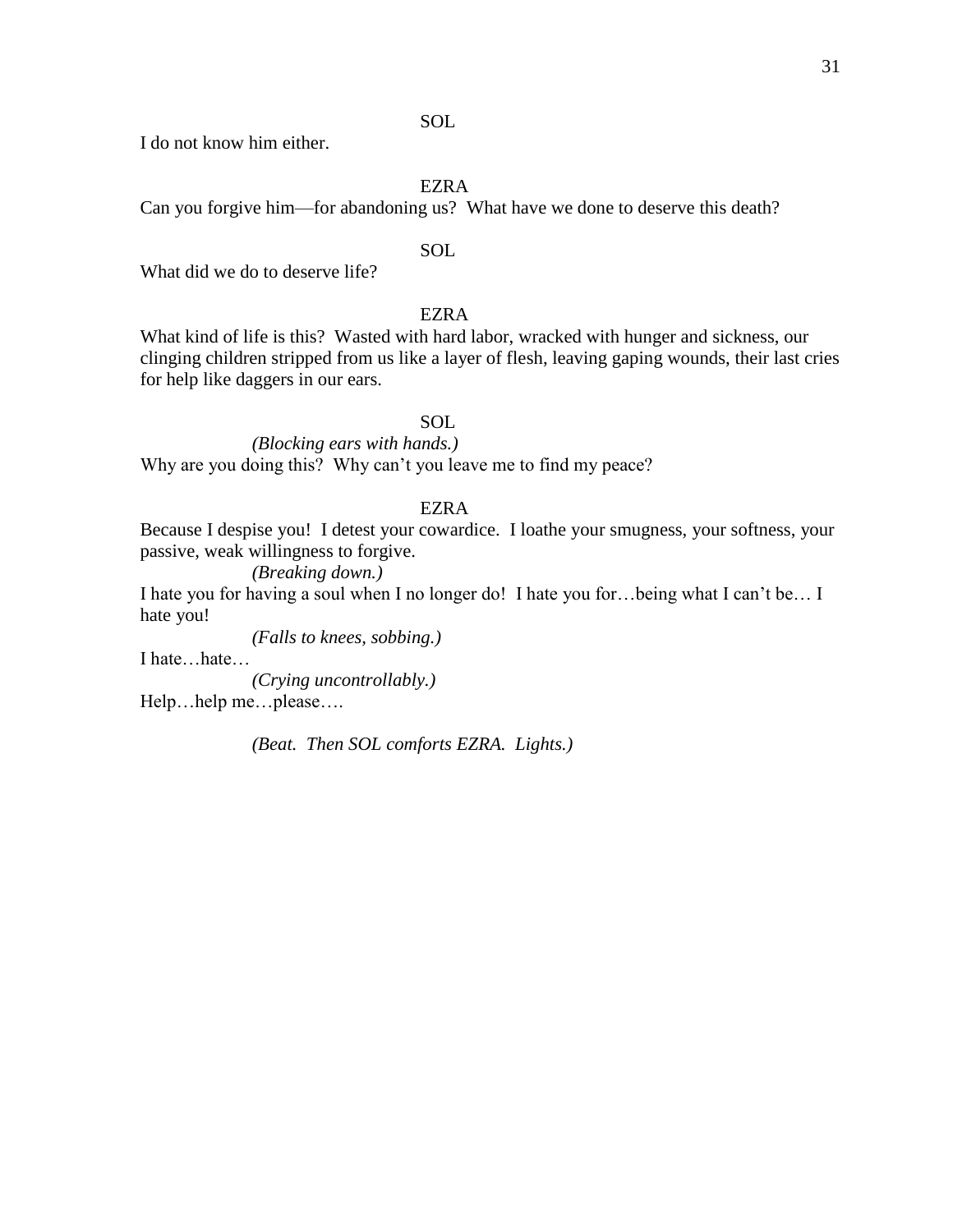### **Scene 8: Kevorkian**

*Sound of cane banging on floor. Lights up on LEE sitting, banging floor with cane. DELIA responds from off stage.*

#### LEE

Call Kevorkian!

DELIA *(Offstage.)*

He's gone.

#### LEE

Did you put me on the waiting list?

# DELIA *(Offstage.)*

Sure.

*(DELIA enters with a barber's cape and scissors.)* Have you ever considered maybe I don't want you dead.

LEE

Because of the money?

# DELIA

What?

### LEE

My pension check.

# DELIA

*(Hands him scissors to hold while she puts cape around his shoulders.)* I was paying the mortgage before you moved in.

#### LEE

Then why?

#### DELIA

Maybe we're not finished.

#### LEE

Not finished what?

#### DELIA

*(Starts tying cape at neck.)*

I don't know.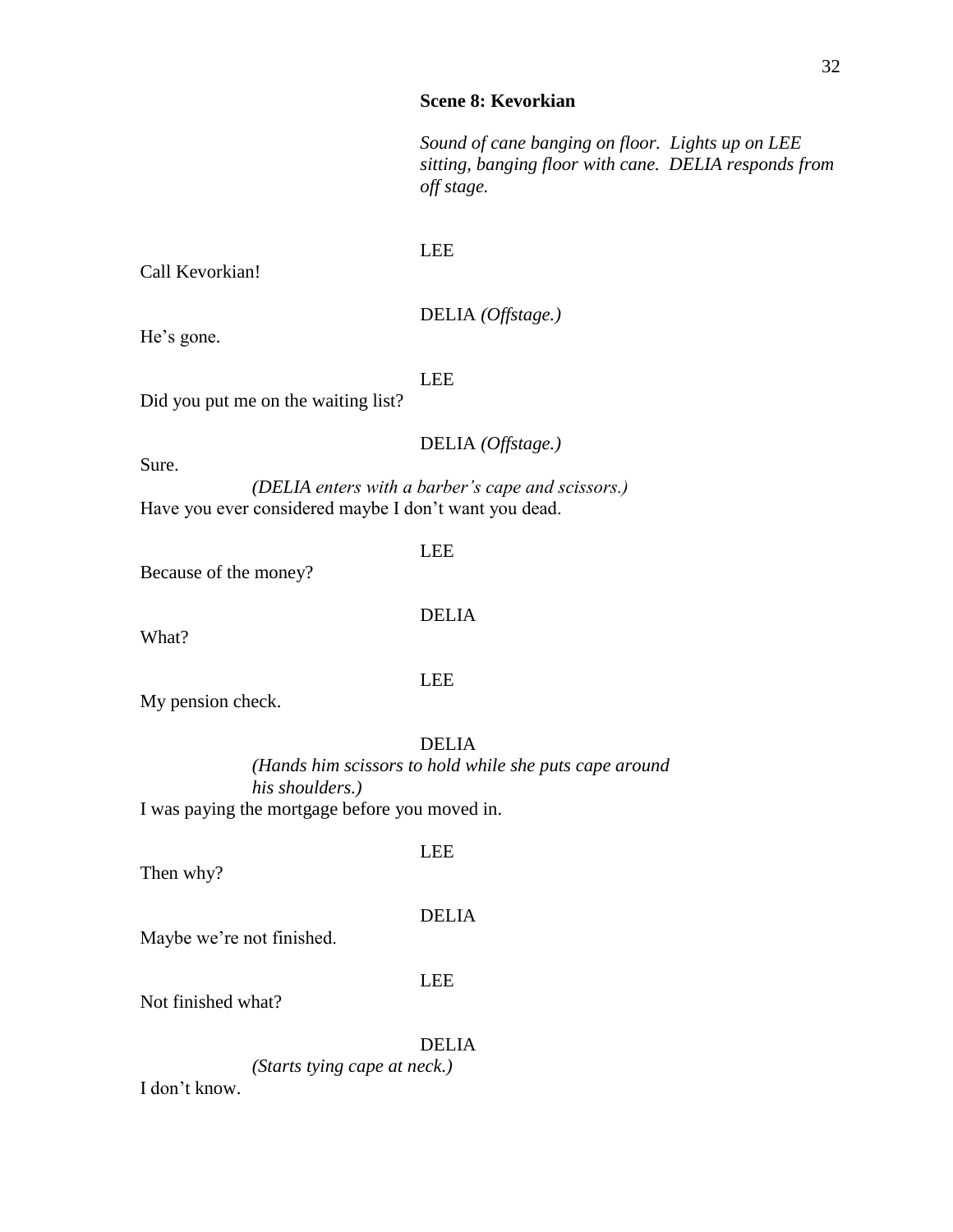#### LEE

*(Pulling cape away.)* No more haircuts! What's the point? I don't care what I look like. I just want to—

#### DELIA

*(Putting cape back on.)* Well, I'm the one who has to look at you. *(She reaches for scissors, but he won't let them go.)*

#### LEE

I should've had the operation.

DELIA With a ninety per cent chance of ending up dead?

It would be better than this.

#### DELIA

I know you're depressed, but—

LEE

It can't go on like this.

Dad...

LEE

Feeling so nauseated all the time.

#### DELIA

But then you have some good days too.

#### LEE

And now...last night...

DELIA

Everybody's entitled to wet the bed once in a while. I've done it myself.

# LEE

I knew I had to go. I just couldn't get up. I mean the walker was right there. But I didn't have the strength—I was too slow. And by the time I…it was too late.

#### DELIA

LEE

It'll be better now, with the commode in your room. Don't fret about it. That's the first time since you've been here.

But not the last.

# LEE

DELIA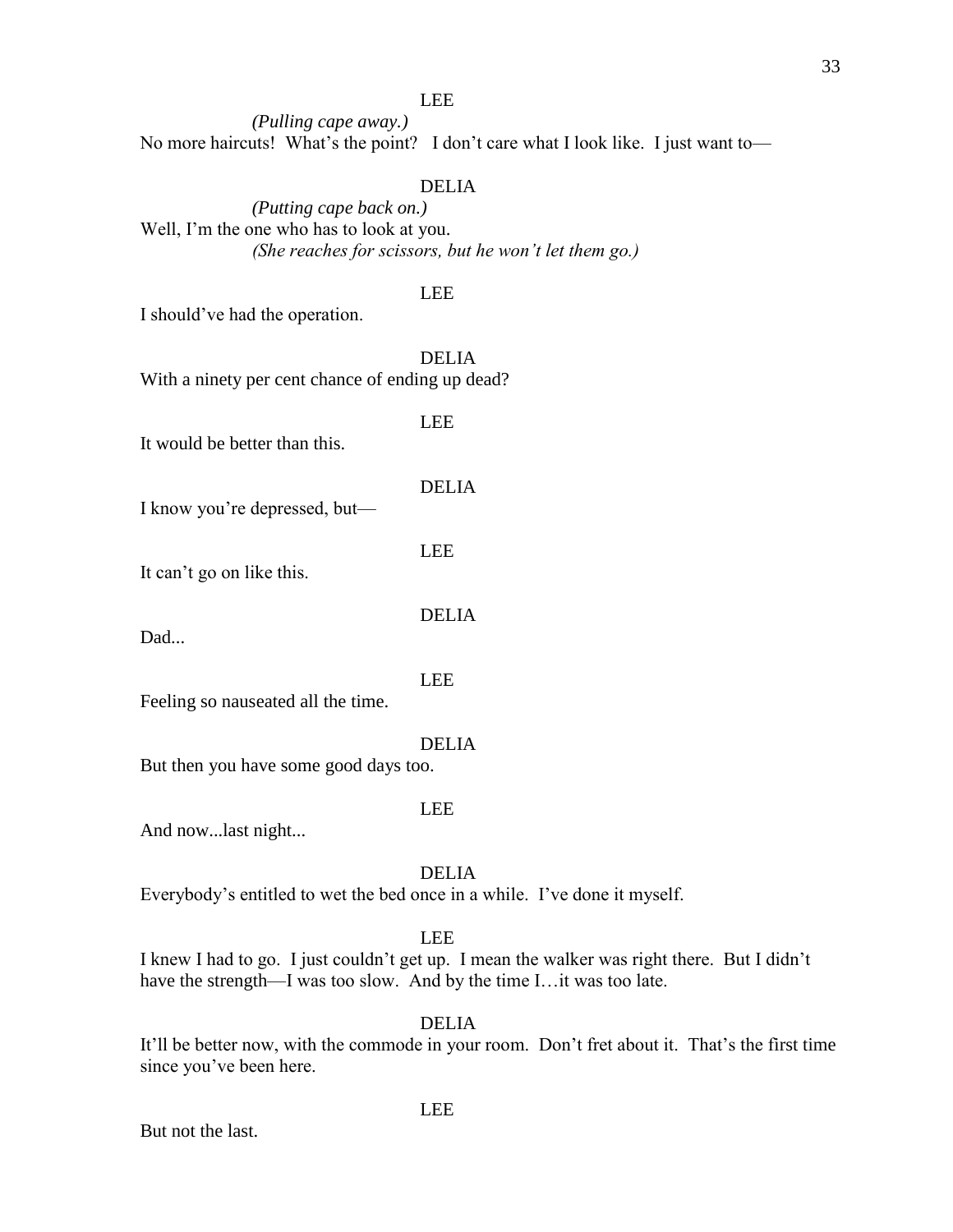*(She reaches for the scissors again. He releases them.)*

LEE *(Cont.)*

It's going to get worse, you know.

# DELIA

I know.

*(Starts cutting his hair.)*

LEE

*Then* what? A nursing home? With some underpaid foreigner desperate for work cleaning up my shit. Nobody should have to do that. It ain't…fair, ain't…right. I don't want that.

#### DELIA

Me either.

*(She cuts in silence.)*

#### LEE

How big is it?

#### DELIA

*(Feeling a spot on his head.)* Same as before. You know that from last week's CAT scan.

LEE

Then why am I getting weaker and weaker if it's not growing.

## DELIA

Because you haven't had any real exercise in three years. Because the cells around the tumor are dead or damaged. Because you're exhausted from having seizures.

LEE

And I don't understand that either. This dilantin stuff is supposed to stop the seizures.

#### DELIA

Only if you take the full dosage.

LEE

But the more I take…it makes me sick to my stomach. And dizzy. I stagger around like some…can't get my words out right.

#### DELIA

*(Leaning over his shoulder*.) I know. It's a tough choice.

#### LEE

I want out, Delia.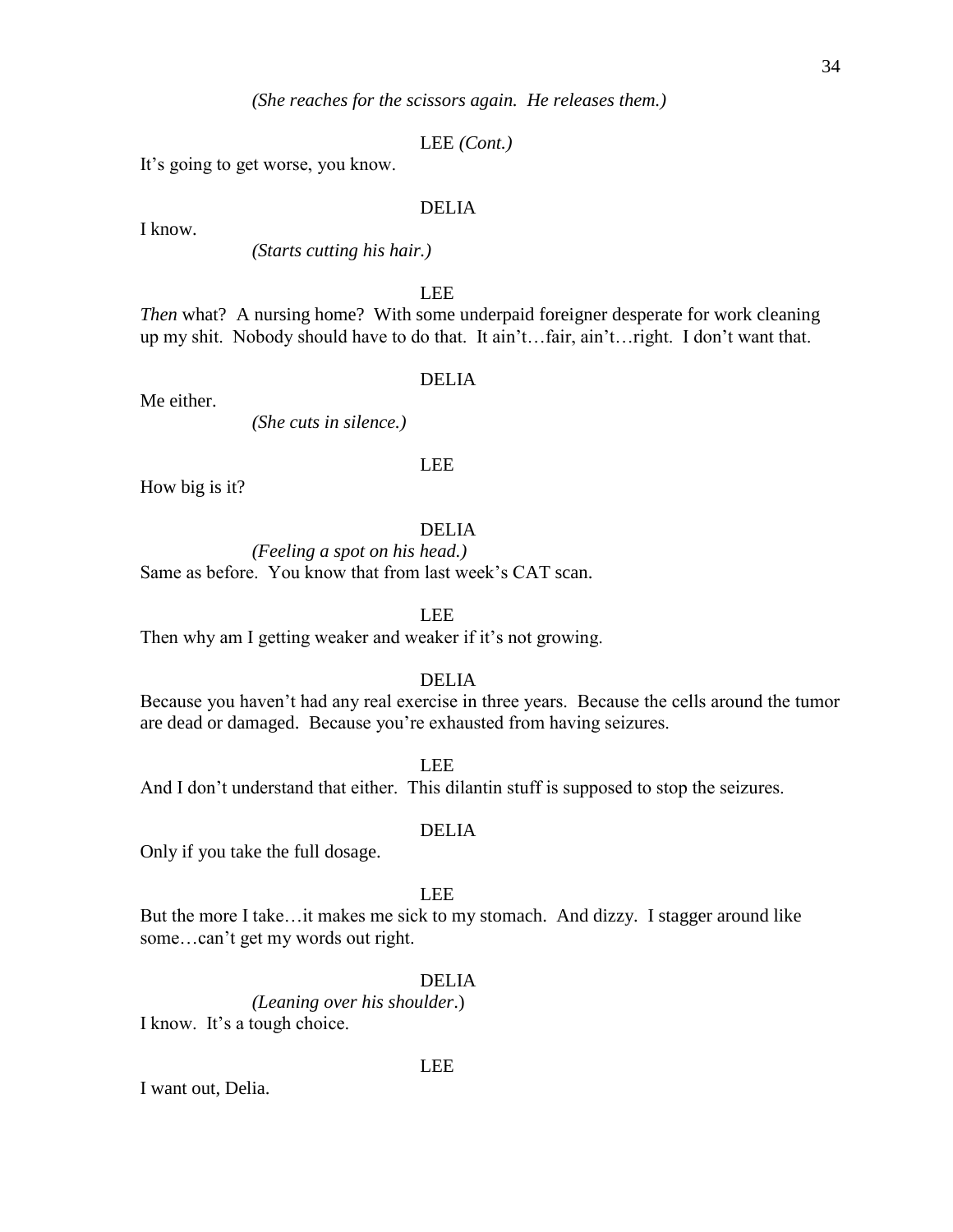#### DELIA

Out?

### LEE

You know what I mean.

DELIA *(Straightening up. She knows.)* What?

#### LEE

I want you to help me.

# DELIA

Me? I notice you don't ask Steven.

#### LEE

He's got your mother's soft heart.

#### DELIA

Oh. And I've got your murderous one!?

# LEE

It wouldn't be murder.

# DELIA

Are you sure a jury would see it that way?

#### LEE

I'll leave a note.

#### Good.

# DELIA

*(She pretends to start to leave.)* I'll go get a Notary Public.

# I'm serious.

# DELIA

LEE

# People don't kill their fathers. *(Resumes cutting.)* Except in classical tragedies.

In what?

# LEE

# DELIA

Very old Greek plays.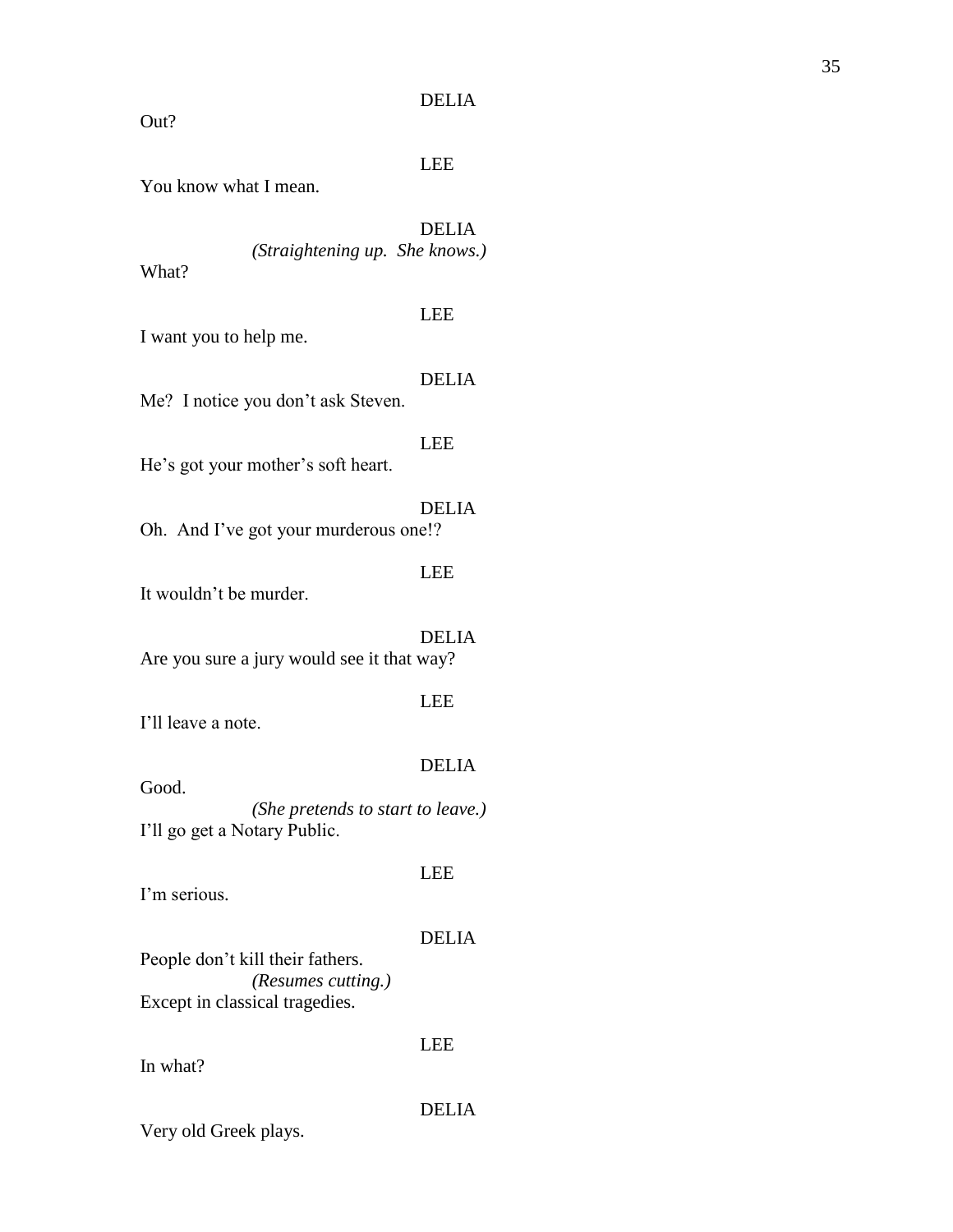People kill their fathers?

DELIA

Mothers too. And some kill their children.

LEE

Why?

DELIA

Oh, lots of reasons. For the gods. For honor...hatred...revenge.

LEE

This one can be by accident.

DELIA

You don't think revenge would work? *(She inadvertently pricks his ear.)*

LEE

Ouch!

*(Pulls head away.)*

# DELIA

Sorry.

LEE

Anyway people *do* kill their fathers—it's in the newspaper all the time.

DELIA

Not the way I was hoping to get famous.

*(The cutting continues in silence for a moment.)*

LEE

What did you mean about revenge?

# DELIA

Just teasing.

*(Another silence.)*

LEE

Did you hate me?

DELIA

*(Stops cutting.)*

You know I don't.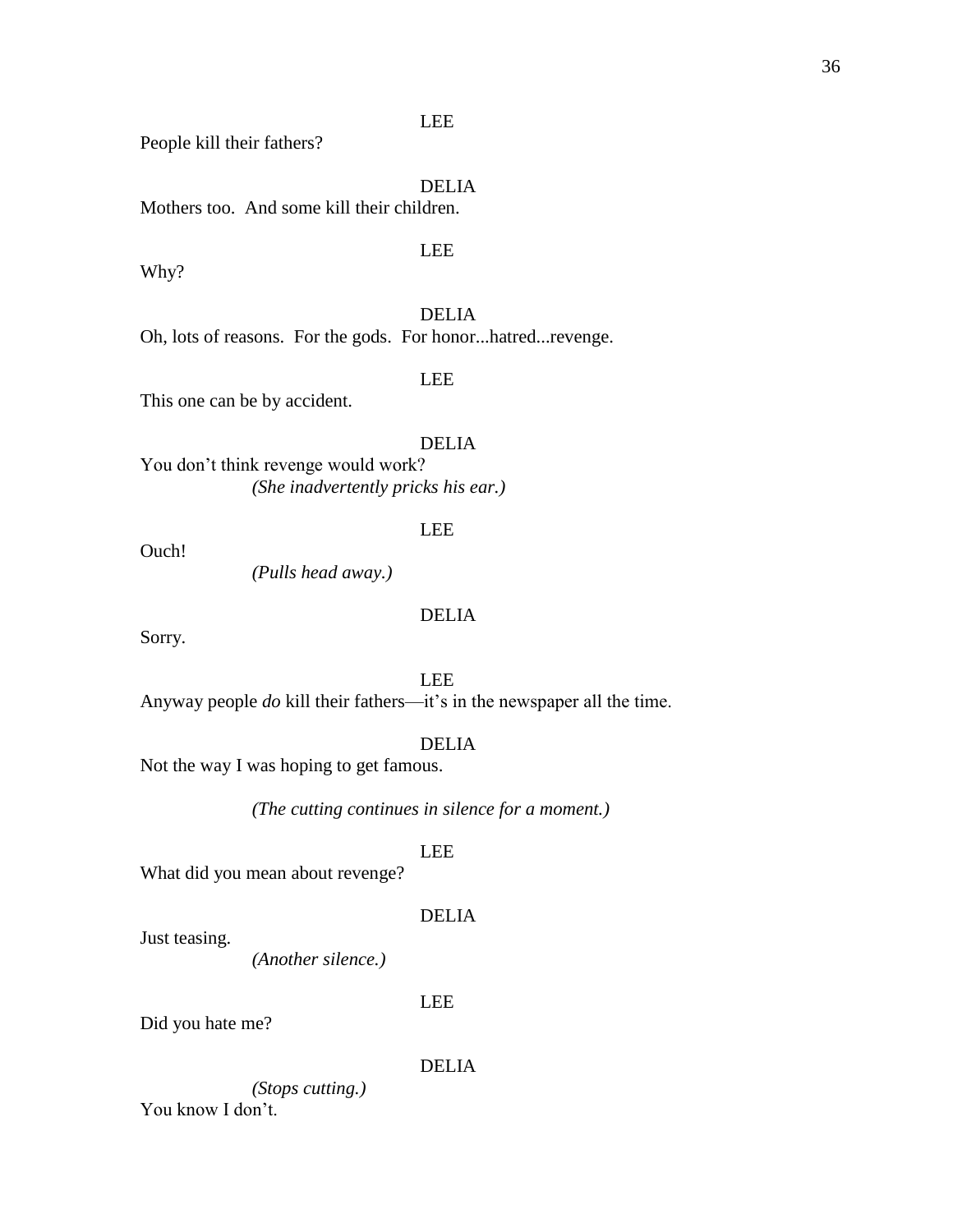But did you hate me then?

DELIA

LEE

When?

You know when.

DELIA *(Rests her hand on his shoulder. Tentatively.)* You mean...the first twenty years?

#### LEE

Yeah.

DELIA I was hurt. I didn't understand...why you kept choosing the bottle over us.

# LEE

I didn't understand either.

## DELIA

But then you stopped. Why?

 LEE I finally just…got disgusted—tired of waking up in my own piss….

# DELIA

That's the reason?

LEE Your mother got disgusted too. She left me.

What?!

LEE

You was away at college—your year overseas. She didn't want to worry you with...

DELIA

DELIA

But I…omygod…. What happened then?

LEE

Drank myself into the hospital with cirrhosis. Scared me shitless. So I gave it up, did three months of rehab, and begged her to come back.

## DELIA

I always...wanted to ask. But we were none of us very good at talking about…anything.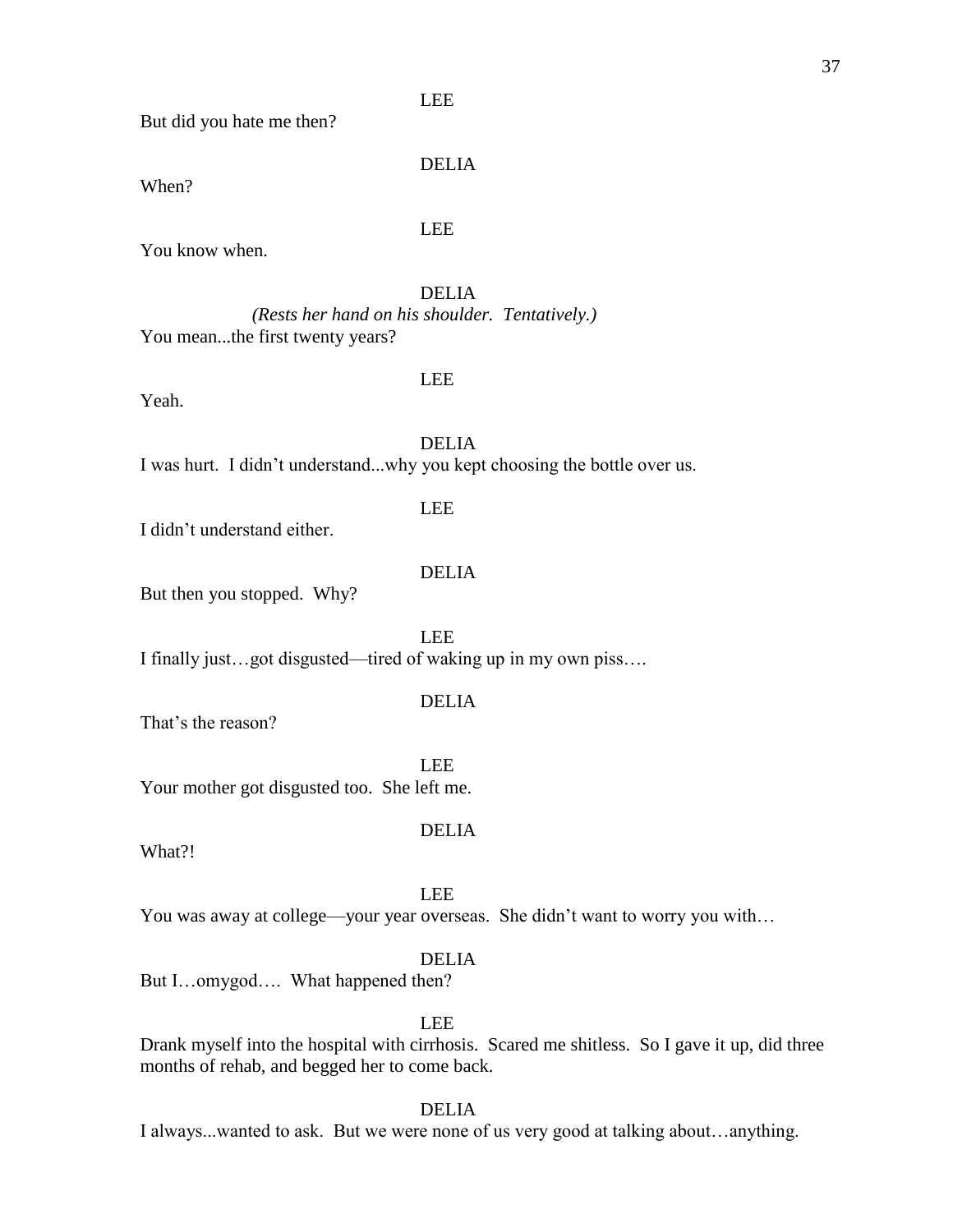Too late for you.

DELIA But not for Steven. You were a good father to him.

## LEE

But not to you.

## DELIA

Not in those years. No. But after.

## LEE

Too late.

## DELIA

You turned your life around. Became somebody I could admire...even like. And I could see you were trying…you tried to make it up to me…to all of us.

LEE

But before...when you was growing up...did you hate me?

# DELIA

Why do you keep asking me that?

LEE Because…because I gotta know if…if it's my fault—the way you…your…

## DELIA

The way I turned out? My failed marriages?

## LEE

Well….

DELIA

We make our own mistakes. It doesn't help to blame someone else.

## LEE

Sure it does. Did you hate me?

## DELIA

I wish you wouldn't—

## LEE

Did you hate me?

DELIA

*(Takes a few steps away from him.)* Listen, I don't think it's a good idea to—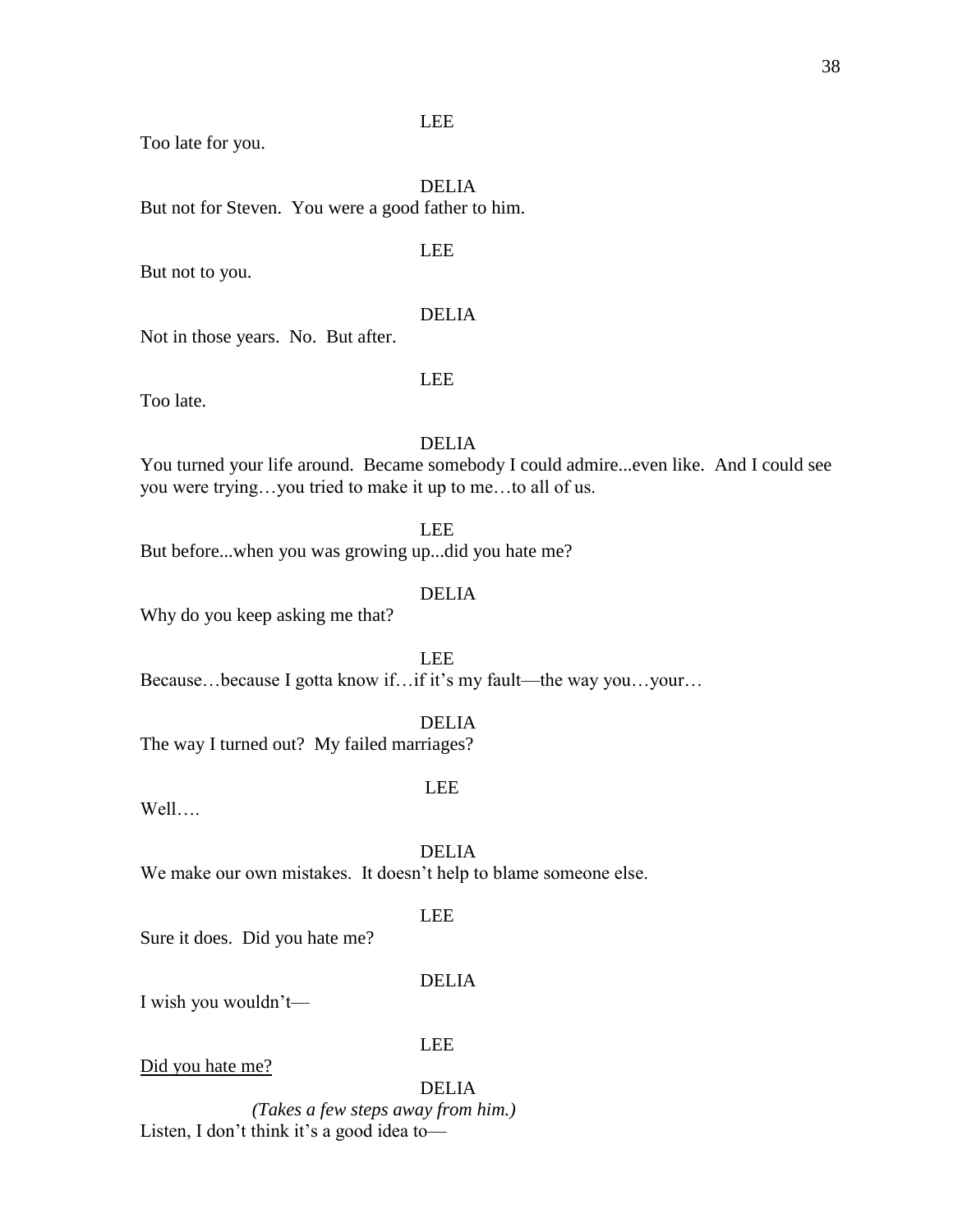## DID YOU HATE ME?

# DELIA

Stop it!

## LEE

*(Turns to her and screams.)* DID YOU HATE ME?

## DELIA

YES! All right, I hated you! I hated you coming home late every night, slurring your words at dinner. I hated you staggering into the furniture. I hated you swerving around the road when you picked me up from my friends' houses, I hated the looks on their faces when you came to school smelling of booze, I hated hearing you and Mom screaming at each other, I hated when she cried and I couldn't do anything about it!

*(LEE looks away. Beat.)*

Didn't you hate *your* father?

### LEE

He wasn't around to hate.

# DELIA

I know. But didn't you hate him for that—for running off and leaving you?

LEE

I was only two years old. I couldn't understand—

## DELIA

Didn't you hate him?

## LEE

YES! Yes, I hated the bastard! *(Starts to cry.)* And then I grew up to be just like him.

#### DELIA

No. You didn't. *(Crosses to him, kneels.)* You came back.

## LEE

*(Cries—softly.)* Too late.... I'm sorry, Honey....

## DELIA

Dad—I…It was a long time ago. I forgive you.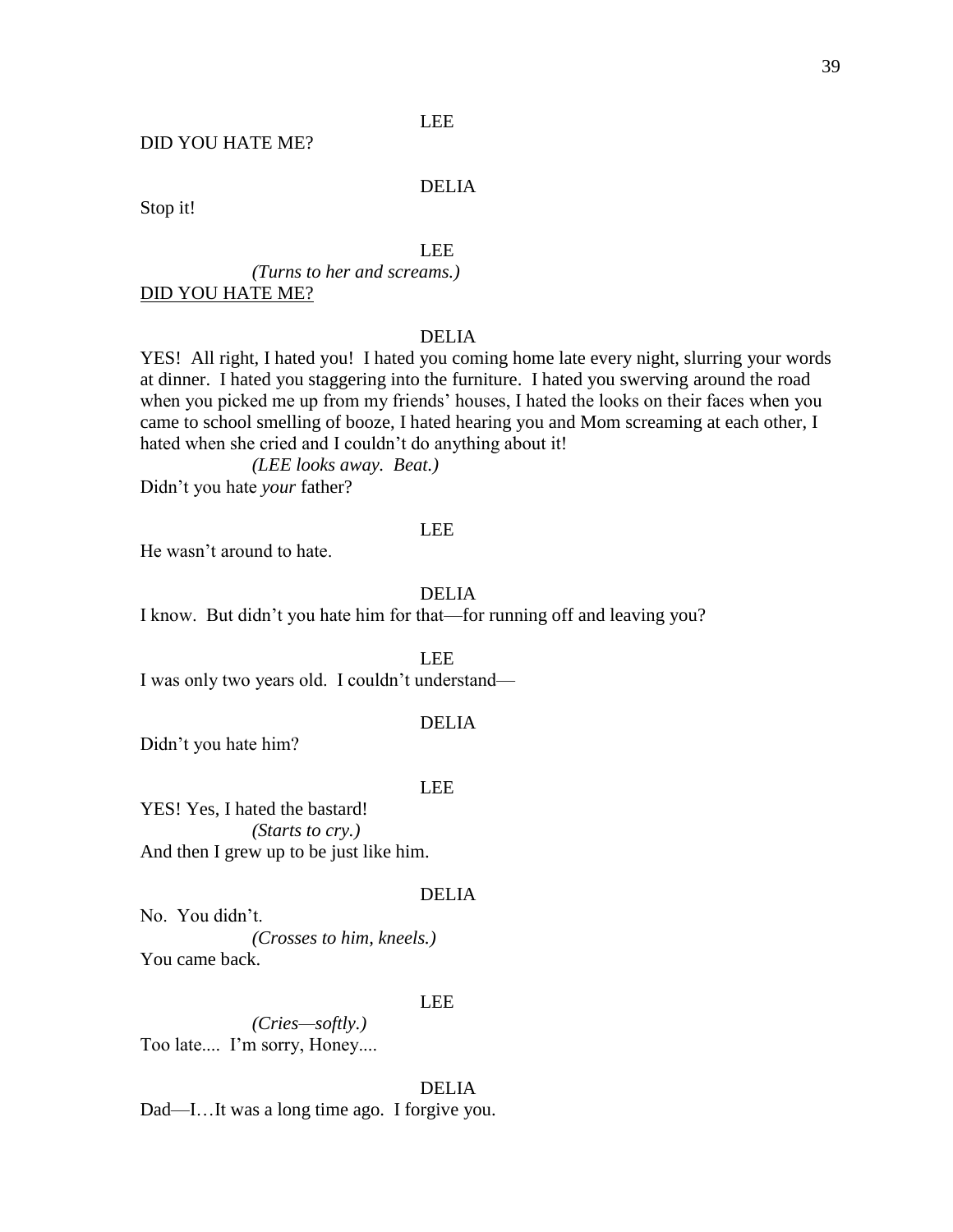No…not possible. Nobody forgives…a father who abandons… *(Cries with increasing emotion until he is heaving. This upheaval begins to develop into a seizure. He shakes all over.)*

## DELIA

*(She holds him as he shakes.)* Dad! Don't die on me—not this time. Not now. *(Gradually, LEE stops shaking until he is limp, exhausted.)*

#### LEE

Delia...this ain't no way to live.

DELIA I know, I know…it's a terrible way to live. But...what can we do?

# LEE

What would *you* do?

DELIA

What?

Dad!

 LEE If it was you? If you was in my condition?

## DELIA

I...I guess it would depend.

## On what?

### DELIA

LEE

On whether the times between the nausea and the seizures and the anxiety were...long enough...or rich enough....

And if they wasn't?

DELIA

LEE

I...I don't know.

LEE

Come on, come on...truth.

## DELIA

Well, I...might be tempted to end it.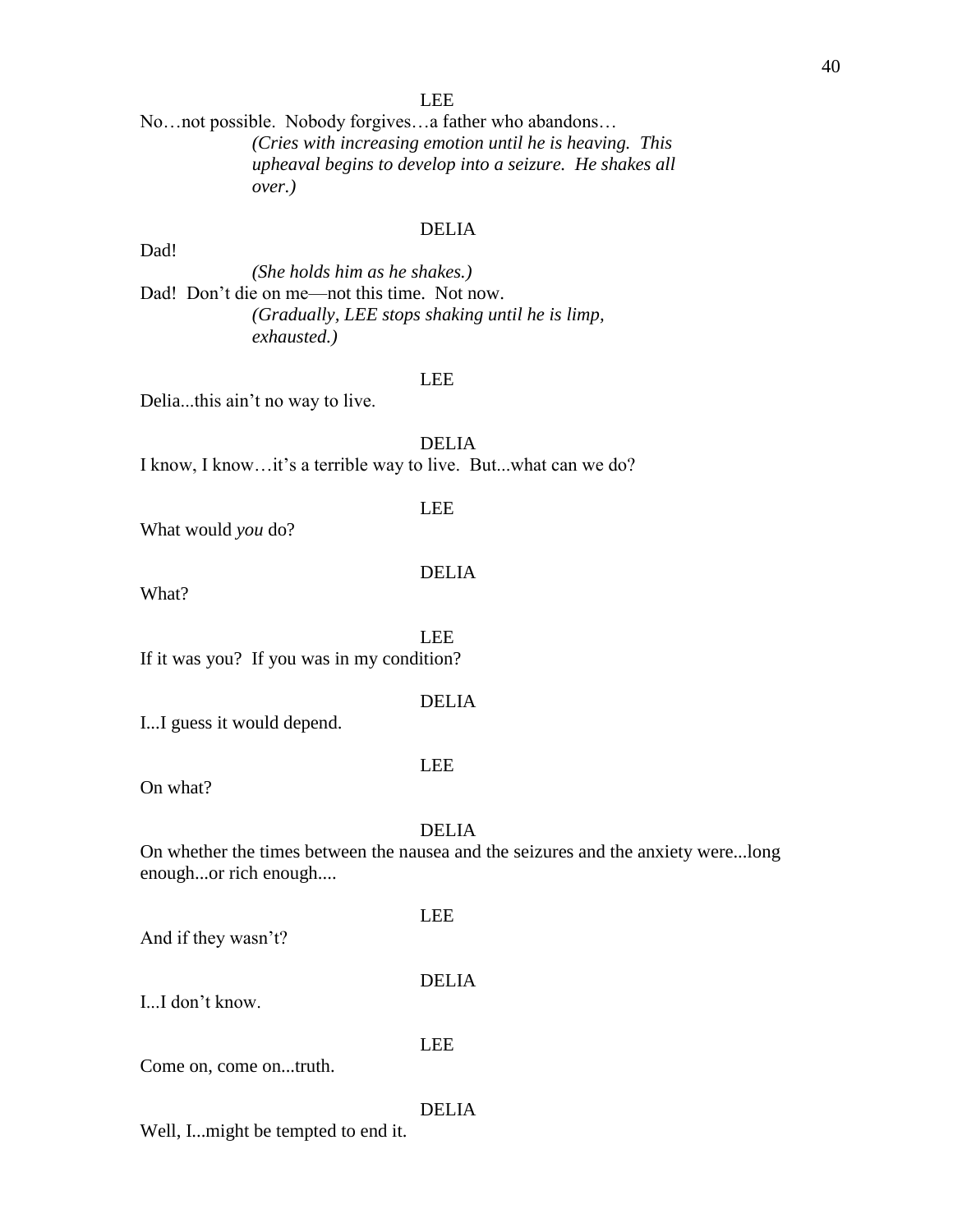How? How would you end it?

# DELIA

I...I don't know.

# LEE

Would you stop taking the medicine?

# DELIA

*(Getting up.)* Dad—don't even think about that. Without the dilantin, the seizures would...

# LEE

Kill me?

## DELIA

Or turn you into a vegetable.

Then I wouldn't have no pain, would I?

# DELIA

LEE

*I* would!

LEE

A vegetable's gotta be on a machine to live. I don't want that—and I got the legal paper that says so. Just don't call nobody.

What?

LEE

DELIA

Not the doctor, not the ambulance—nobody.

# DELIA

What? I should...just watch you have one seizure after another and do nothing about it—call no one—until you have enough of them to kill you.

## LEE

If that's what it takes.

# DELIA

What do you think I'm made of?

LEE

Dee—if I thought you was capable of murder, I'd ask you to put those scissors in my hand and stick 'em right into my heart.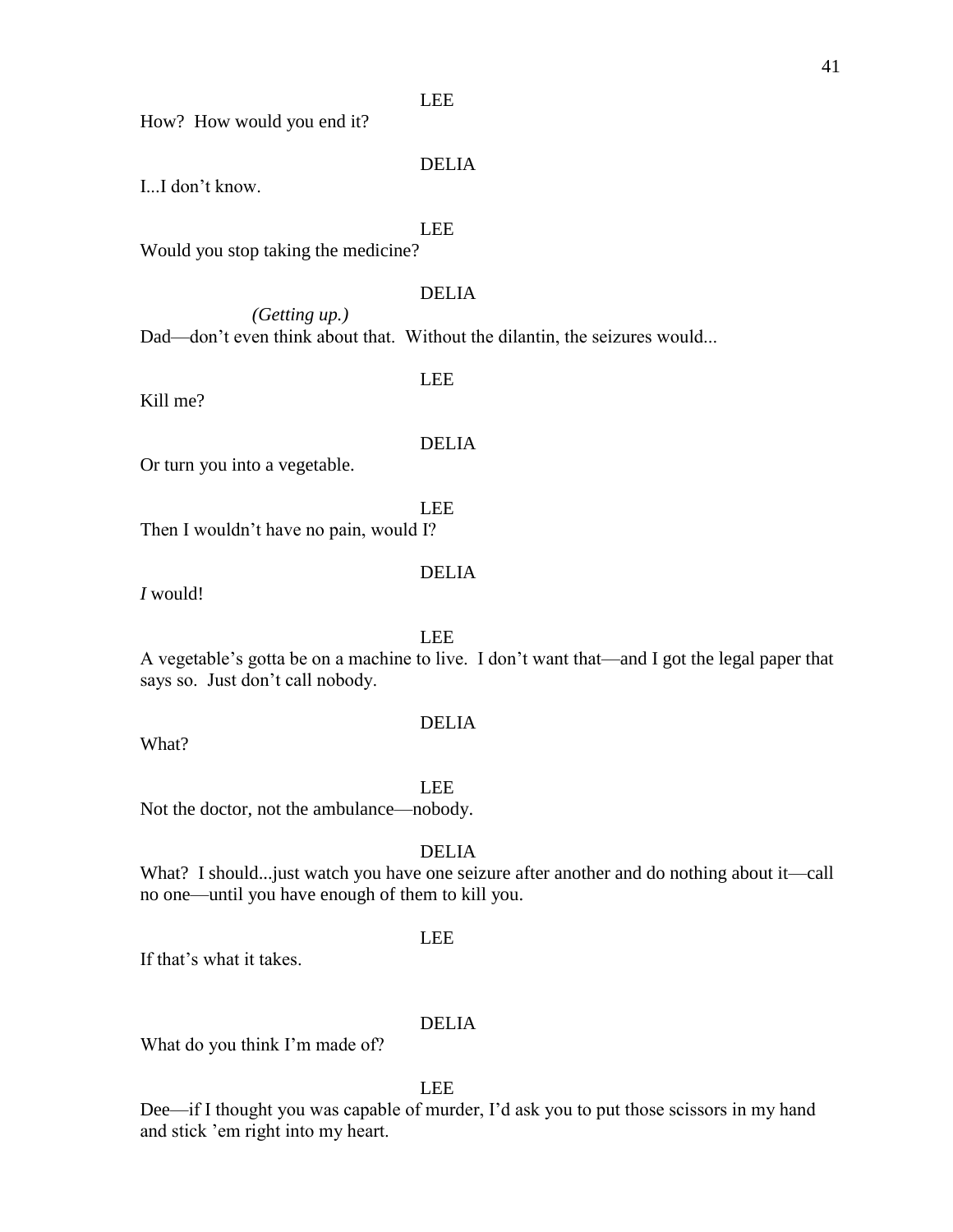# DELIA

Isn't it the same thing?

LEE No. It ain't. I'm asking you…to just let nature…take its course.

# DELIA

Nature?

# LEE

*(Holding up bottle of pills.)* Without these pills, that's what'll happen. Just don't do anything.

# DELIA

But—

# LEE

*Please*! Don't. Do. Anything.

*(Long pause. They look at each other. Lights out.)*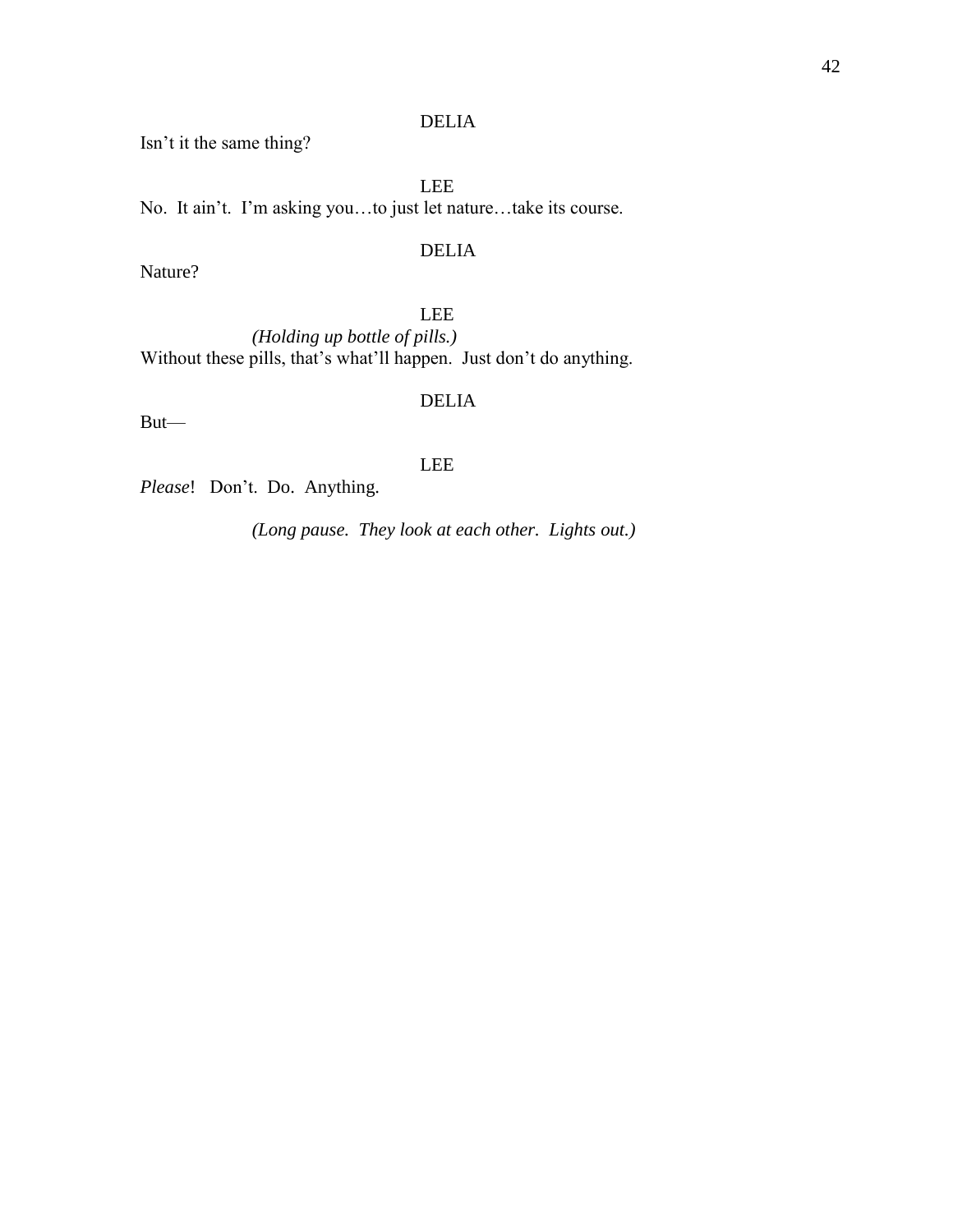# **Scene 9: Wrestling Match**

*Music fades as lights come up on NICKY and NAT wrestling.*

| I'm sorry. I'm sorry I behaved so badly.                       | <b>NICKY</b> |
|----------------------------------------------------------------|--------------|
| I'm sorry too.                                                 | <b>NAT</b>   |
| For what?                                                      | <b>NICKY</b> |
| That you behaved so badly.                                     | <b>NAT</b>   |
|                                                                | <b>NICKY</b> |
| Hmph What about you?                                           | <b>NAT</b>   |
| What about me?                                                 | <b>NICKY</b> |
| You behaved badly too.                                         | <b>NAT</b>   |
| Is this an apology or an accusation?                           |              |
| I was hoping fora joint apology.                               | <b>NICKY</b> |
| Soyour apology is conditional. You're only sorry if I'm sorry. | <b>NAT</b>   |
| No, no, no. My sorrow is unconditional.                        | <b>NICKY</b> |
| Good.                                                          | <b>NAT</b>   |
|                                                                | <b>NICKY</b> |

I just thought that my…being in a sorrowful mood…might inspire a similar affect in you.

NAT

"Affect"?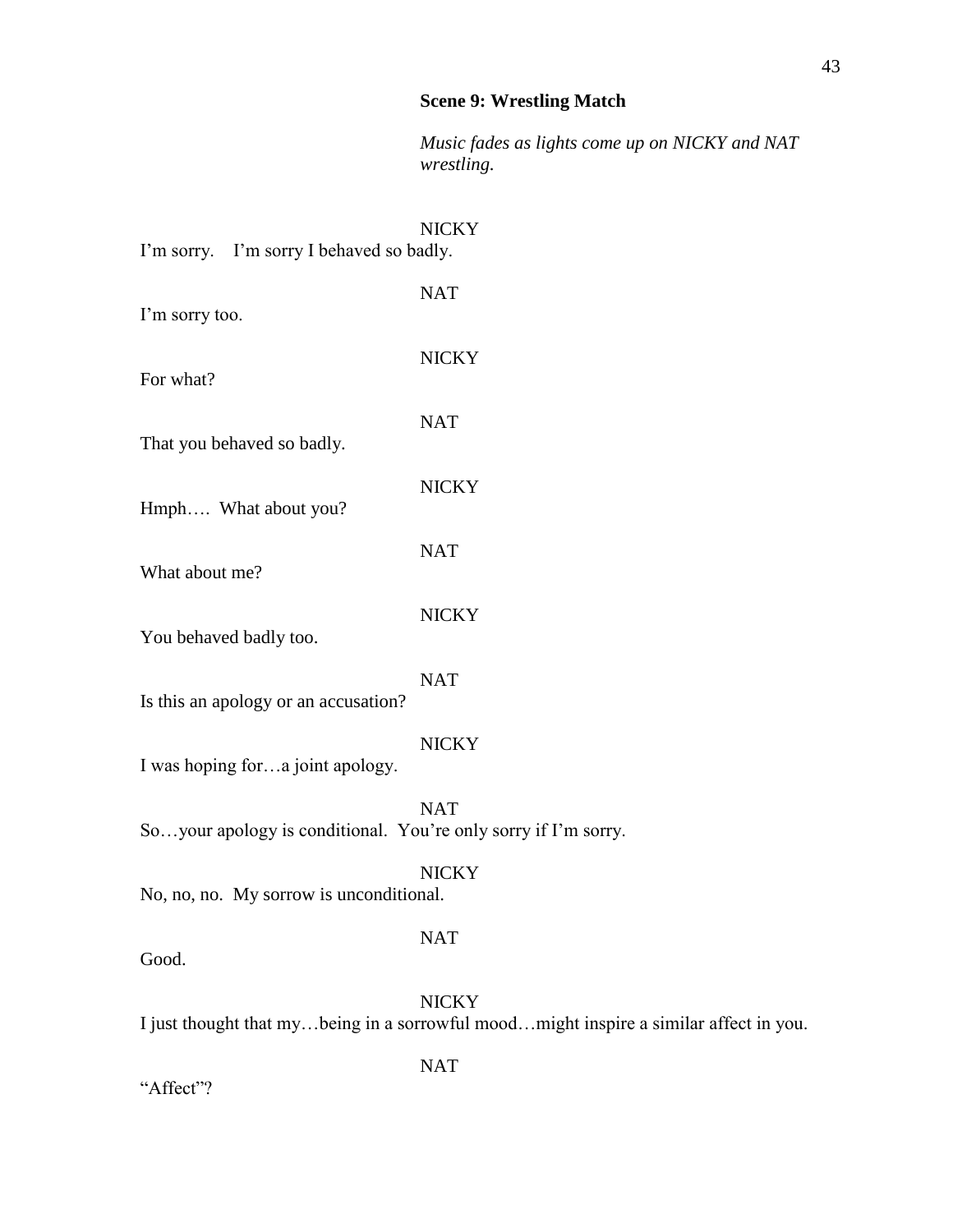Emotion. I was hoping my apology would…*arouse*…similar sentiments of contrition.

# NAT

So this…

*(Indicating this exchange.)*  is like penitential foreplay? *(NICKY shoots NAT a look of frustration.)* What?

## **NICKY**

There it is again.

#### NAT

My stunning wit?

# NICKY

Your wall of mockery. You could choose not to put it up, you know.

## NAT

Will I be billed for this session?

## **NICKY**

Forget it.

*(NICKY disengages.)*

# NAT

But we haven't got to the passionate rending of garments, the sizzling *mea culpas*, the sweaty sackcloth sheets.

## NICKY

I said forget it. *(NICKY starts to leave.)*

NAT

*(Sincerely.)* 

Don't go away.

Why stay? I can't get in.

NAT

NICKY

What do you mean?

## **NICKY**

*(Gesturing.)* 

The wall.

*(Beat.)*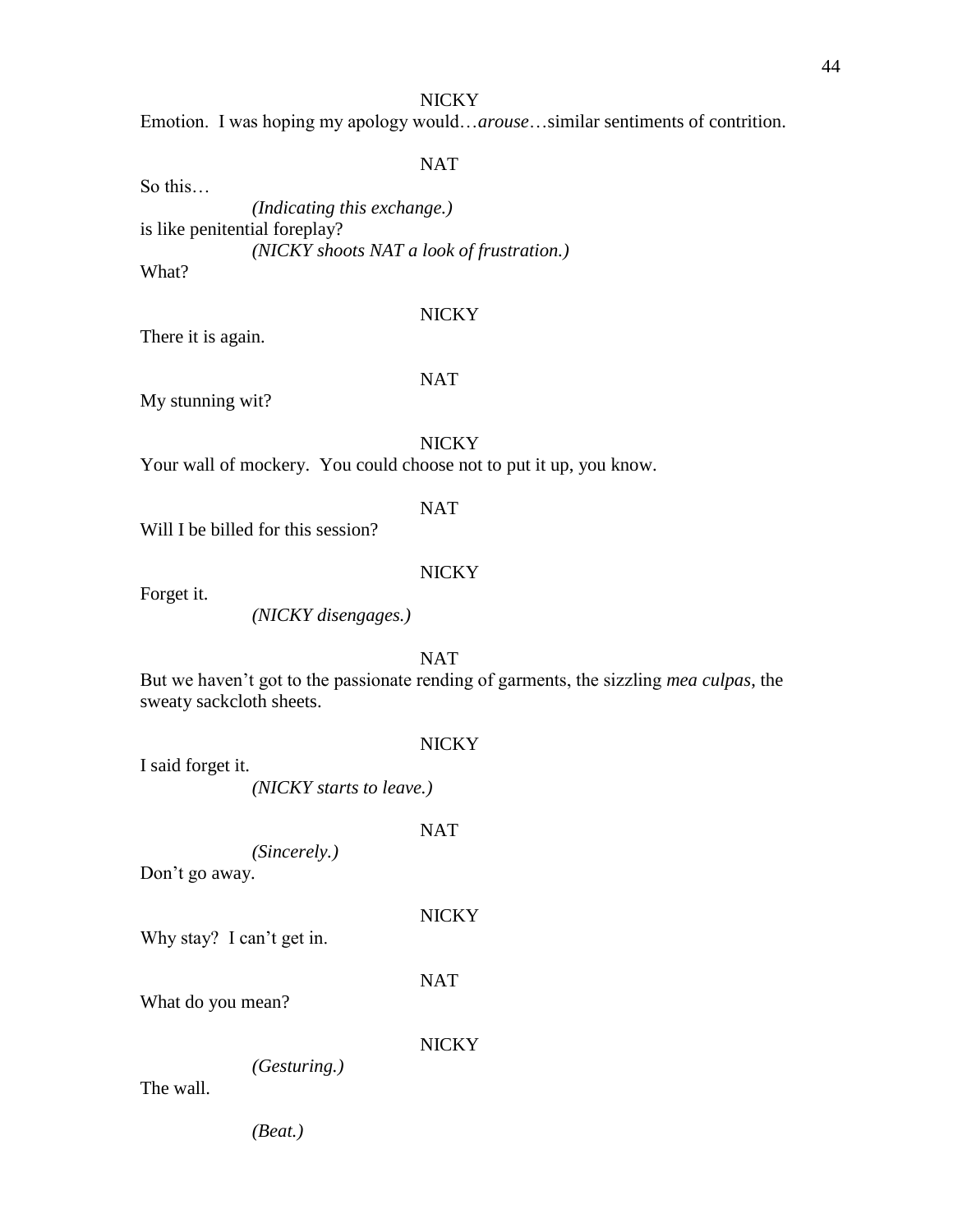| I'm sorry.  | <b>NAT</b>   |
|-------------|--------------|
| I'm trying. | <b>NICKY</b> |
| I know.     | <b>NAT</b>   |
| It's hard.  | <b>NICKY</b> |
| I'm sorry.  | <b>NAT</b>   |
|             |              |

*(Lights. Music. )*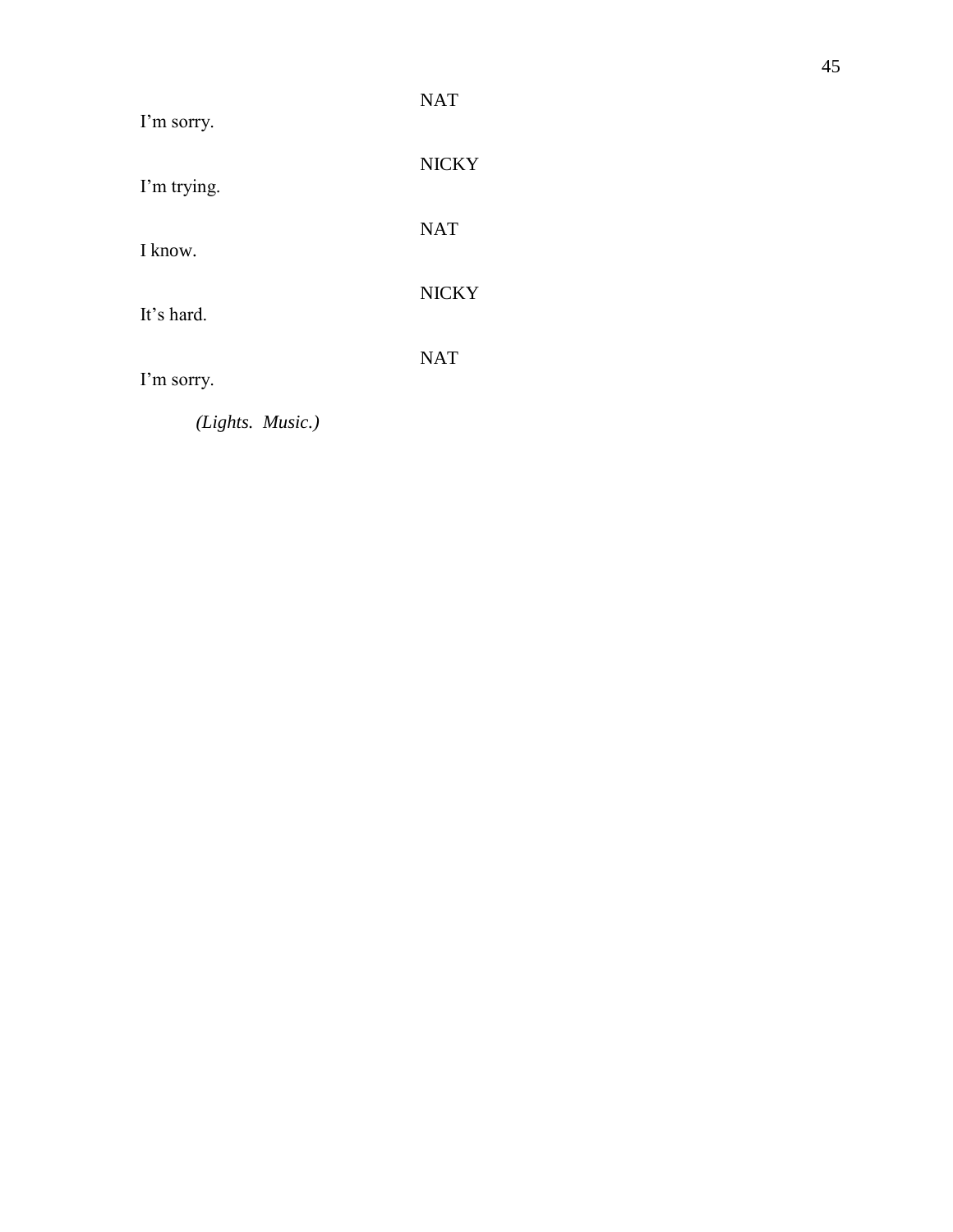*Music fades. Lights up on BARB and JUDY.*

# BARB

I don't want to be friends any more.

**JUDY** 

Just because of what I…because of what happened with Gerry?

## BARB

Yes.

JUDY But I was only…I had her best interests at heart.

# BARB

JUDY

BARB

*(Sarcastic.)* 

Sure.

*She* knows that.

She felt hurt and betrayed.

**JUDY** 

What makes you think so?

# BARB

**JUDY** 

BARB

**JUDY** 

She told me. She told me what you did. You who are supposed to be her friend and supporter. And she told me how abandoned she felt.

But…things worked out for the best.

Did they?

Don't you think so?

BARB

If they did, it's no thanks to you.

# **JUDY**

*Gerry* still wants to be friends with me.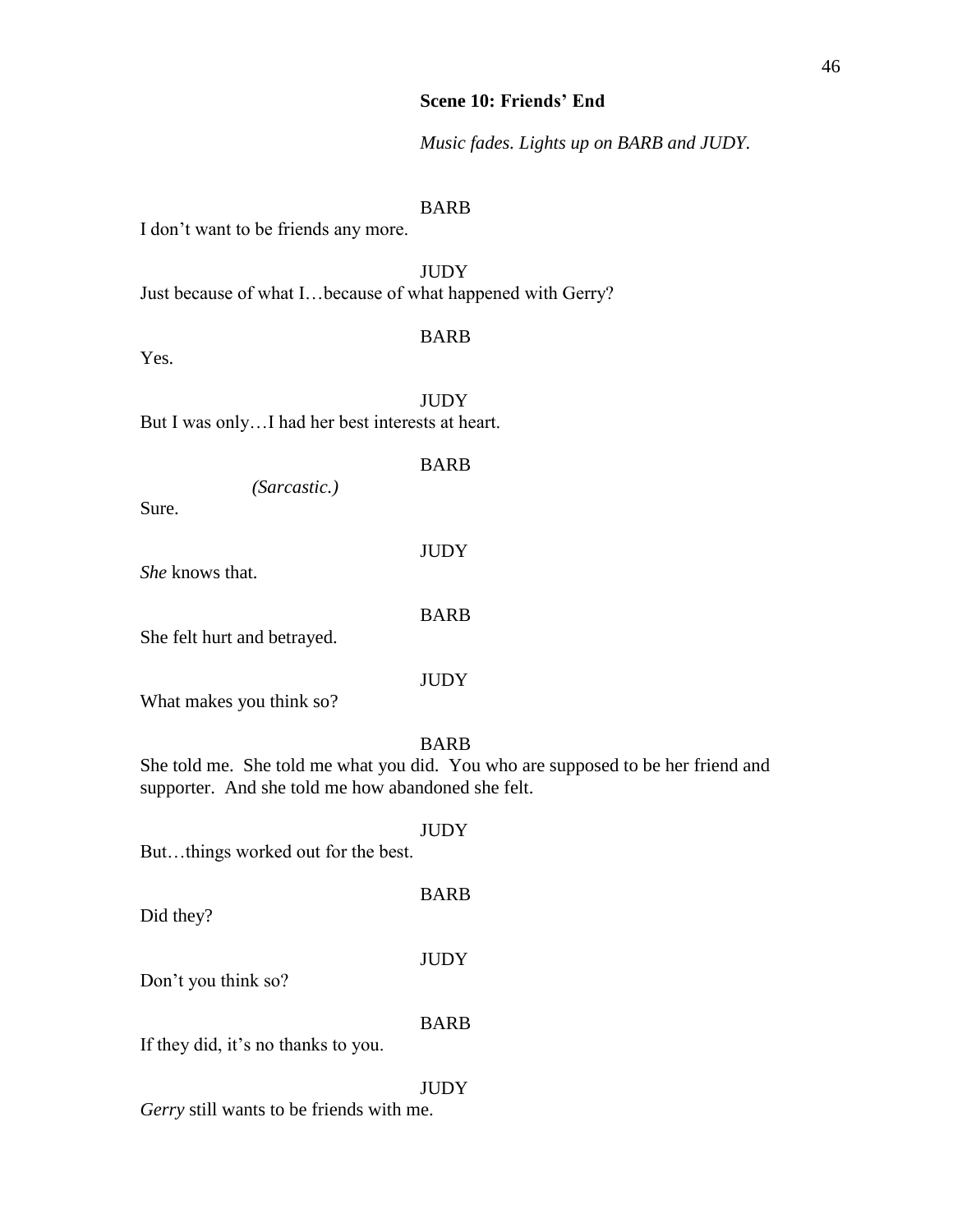## BARB

Gerry doesn't have the guts to hold a grudge.

**JUDY** 

So you'll hold it for both of you.

Damn right.

**JUDY** 

BARB

Do you hear how stupid that sounds?

## BARB

*(Beat.)* I can't help how I feel.

### **JUDY**

Maybe you'd feel different if you'd let me explain.

# BARB

What's to explain? You let her hang out to dry. Just when she most needed her loyal friends to stand by her, you actually encouraged her to cave in.

# **JUDY**

I encouraged her to do what I thought was best for her.

## BARB

And, not coincidently, what would make life easiest for *you*. If she caved in, *you* wouldn't have to take a stand.

## **JUDY**

Is that what this is about?

## BARB

What else?

*(Beat.)*

#### **JUDY**

Tell me something. Do you have any friends who are Republicans?

## BARB

I don't even have friends who are *smokers*.

# **JUDY**

So you never have an argument with anyone who disagrees with you politically.

## BARB

Sure. I have *relatives* for that.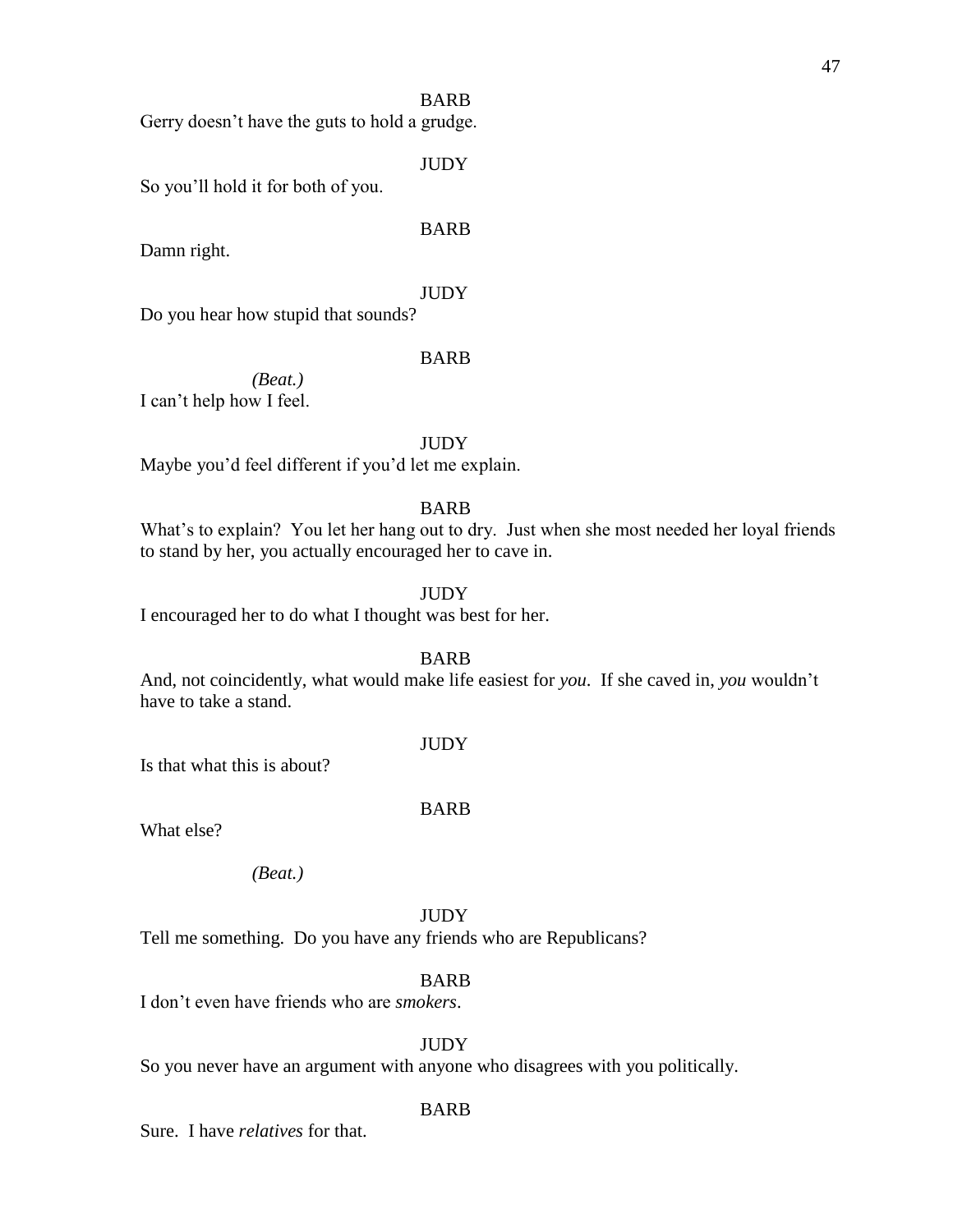## **JUDY**

How does this playing God routine work? You get to line everybody up and decide who's good and who's bad? Sheep and goats?

# BARB

Not my call who's good and bad. Only my call who I want to be friends with.

# **JUDY**

And you don't want to be friends with anyone who doesn't think exactly like you.

BARB

On some issues.

**JUDY** 

And this is one of them.

BARB

Yep.

# **JUDY**

What if I still want to be friends with you?

BARB Takes two to make a friendship—but only one to break it.

# **JUDY**

And you think I'm the one who's breaking it.

# BARB

You made your choice. Now I'm making mine.

**JUDY** And it doesn't matter…what we've shared in the past…our history.

BARB I didn't say that…. It isn't that I don't…grieve for the loss.

# **JUDY**

Then don't lose it!

# BARB

It's already gone.

JUDY

What has?

# BARB

You. My idea of who you were. The person I was once friends with.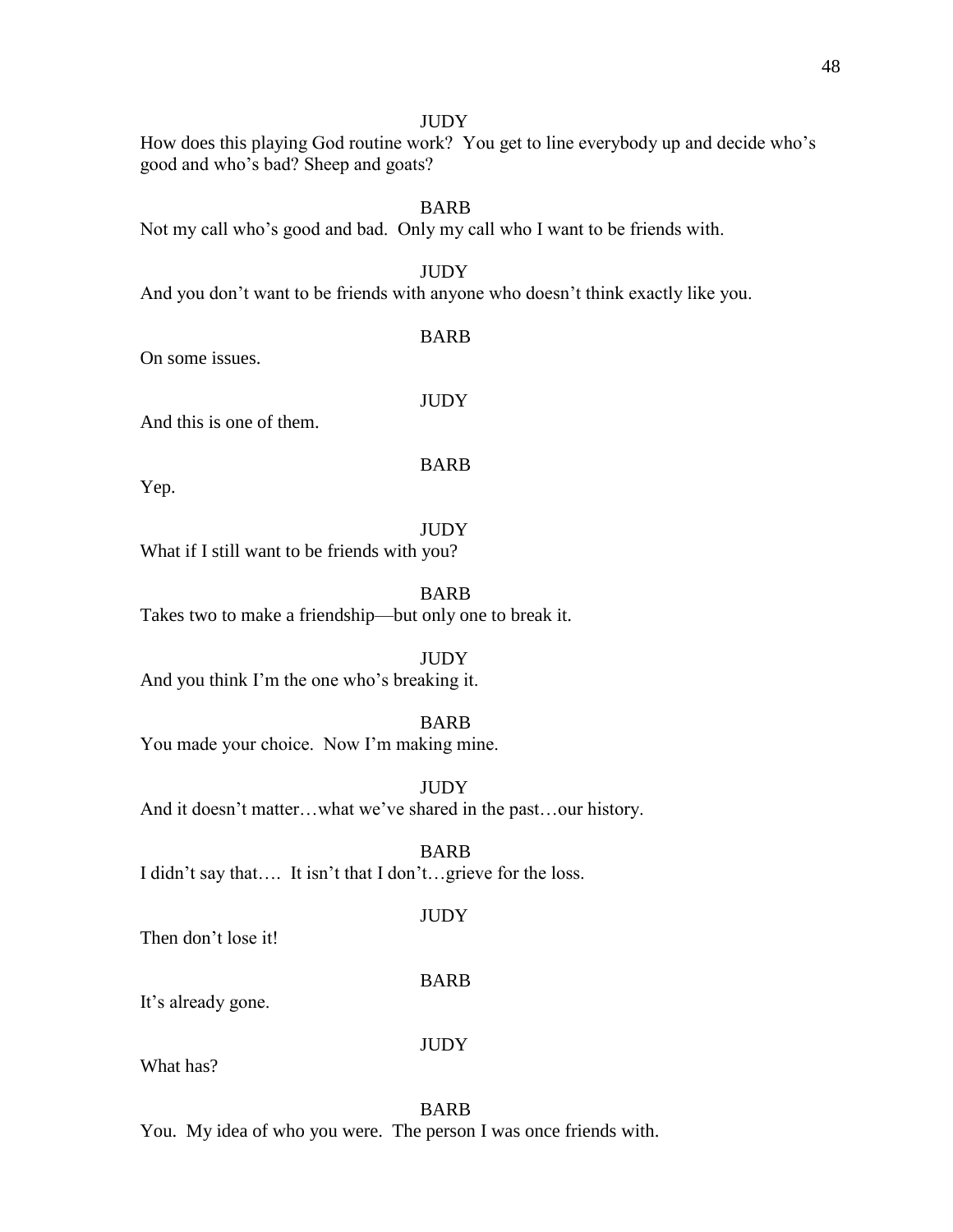# JUDY

So when you weigh all the good experiences we've shared, all the things we agree on, against this one act—

# BARB

This one act of critical cowardice.

# **JUDY**

—you find me wanting. And deserving of…being cast off.

# BARB

Look. It's not like I have the power to condemn you to hell. And I wouldn't if I did. I don't wish you any harm. I hope you have a long and happy life. I just don't have any interest in being a part of it.

*(Beat.)* 

#### **JUDY**

It makes me very sad.

BARB

Me too.

*(Lights. Music.)*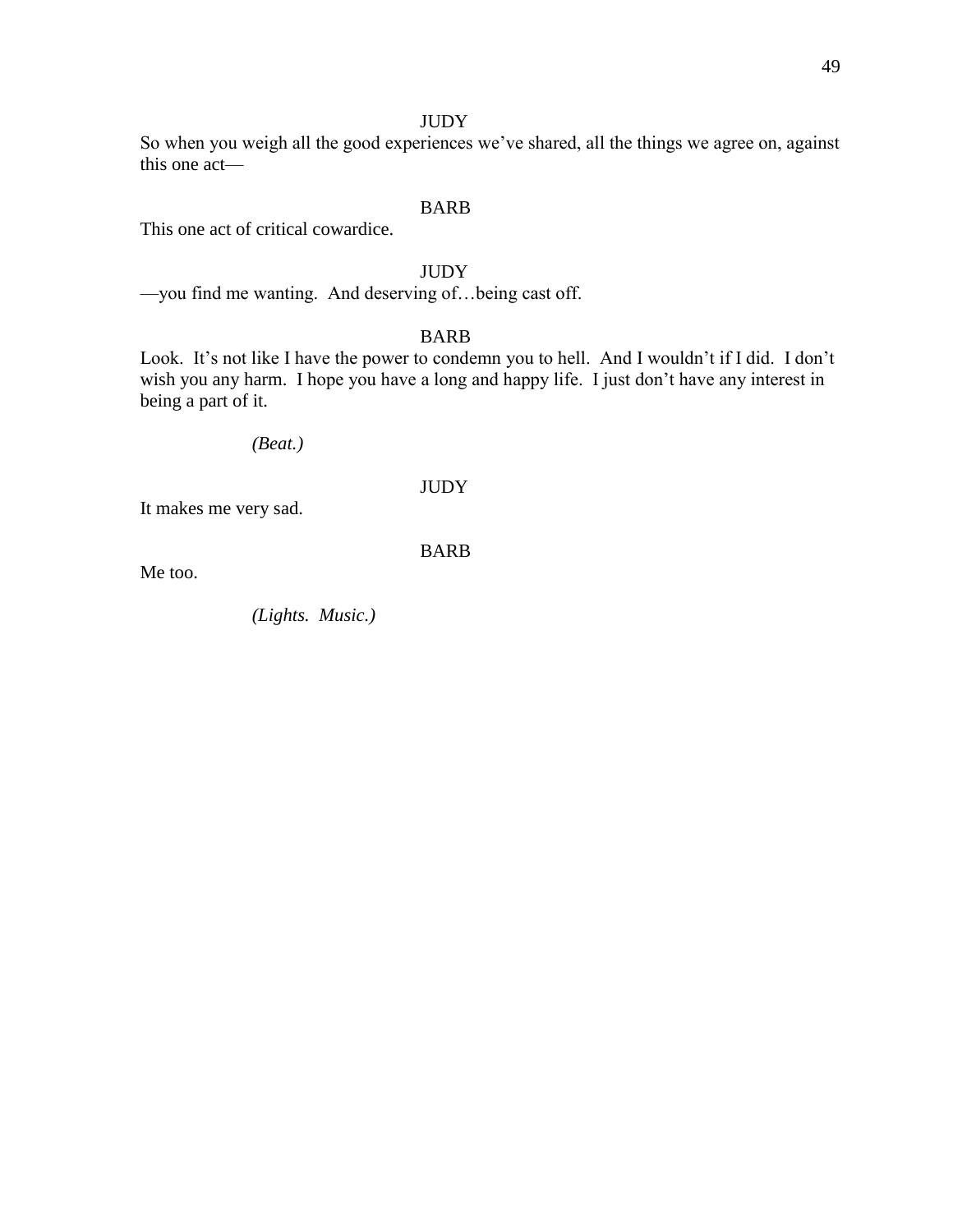# **Scene 11: Prison Visit**

*Metallic sound of prison door closing. Lights up on NOZ, an inmate sitting at a small table. BESSIE enters and sits opposite him.*

| I forgive you.                                               | <b>BESSIE</b>                                                                                     |
|--------------------------------------------------------------|---------------------------------------------------------------------------------------------------|
| You're lying.                                                | <b>NOZ</b>                                                                                        |
| No. It's the truth.                                          | <b>BESSIE</b>                                                                                     |
| Did the chaplain ask you to come here?                       | <b>NOZ</b>                                                                                        |
| Yes, but-                                                    | <b>BESSIE</b>                                                                                     |
| So you don't really mean it.                                 | <b>NOZ</b>                                                                                        |
| I do.                                                        | <b>BESSIE</b>                                                                                     |
|                                                              | <b>NOZ</b><br>What I did to your son wassomething a mother couldn't forgive. I don't believe you. |
| That's your business.                                        | <b>BESSIE</b>                                                                                     |
|                                                              | <b>NOZ</b><br>It just doesn't seem possibleunless you secretly wanted How can you do it?          |
| That's my business.                                          | <b>BESSIE</b>                                                                                     |
| (Sarcastic.)<br>Is it because you believe "God" forgives me? | <b>NOZ</b>                                                                                        |
| That's God's business.                                       | <b>BESSIE</b>                                                                                     |
|                                                              | <b>NOZ</b>                                                                                        |

Can you possibly think I deserve it?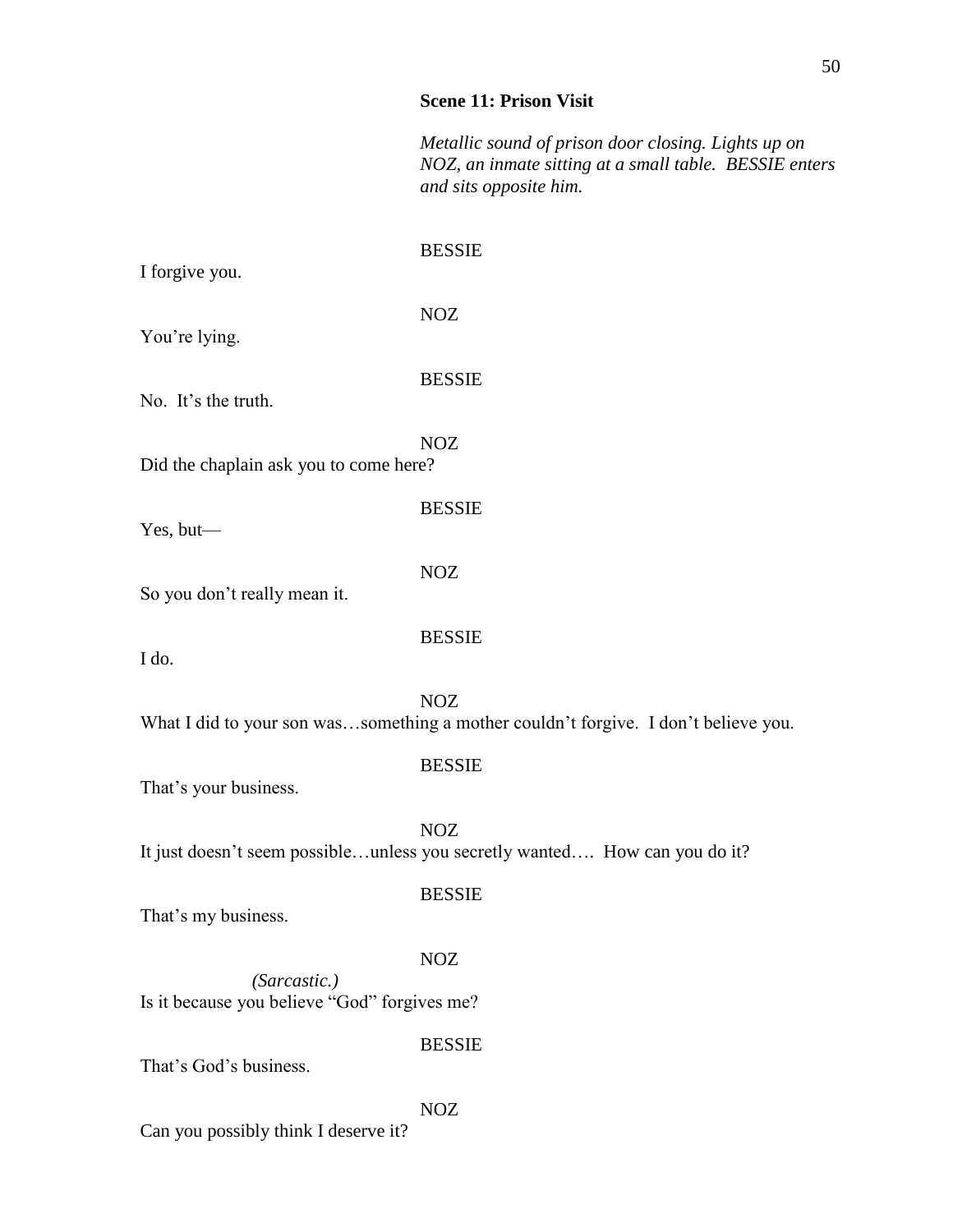## NOZ *(Cont.)*

Then why? Is it because you want to be a good person?

# BESSIE

I am a good person. I was a good person long before you…did what you did.

#### NOZ

So was I. *(Gets another look.)* I *was*. Sometimes. Nobody's good all the time. Not even you. Right?

#### BESSIE

*(Coolly.)*

Right.

NOZ

There was a time when good people took and eye for an eye.

### BESSIE

Attitudes evolve.

#### NOZ

Not all evolution is good, is it? *(Sarcastic.)*  Monkeys to men, for example. *(Beat.)*  Is that why you forgive me? Get the monkey off your back?

#### BESSIE

*My* back?

#### NOZ

I thought I took care of that for you.

## BESSIE

You did nothing for me.

#### NOZ

Oh, I don't expect you to be grateful right away. Lawyers, reporters, do-goody neighbors… all in your face now. No time to think now. But down the road you'll see.

#### BESSIE

What will I see?

## NOZ

That your life is better…without the shame. Don't have to be embarrassed… always needing to explain the bad seed, the queer in the headlines, the nasty gene. All his goddamn self-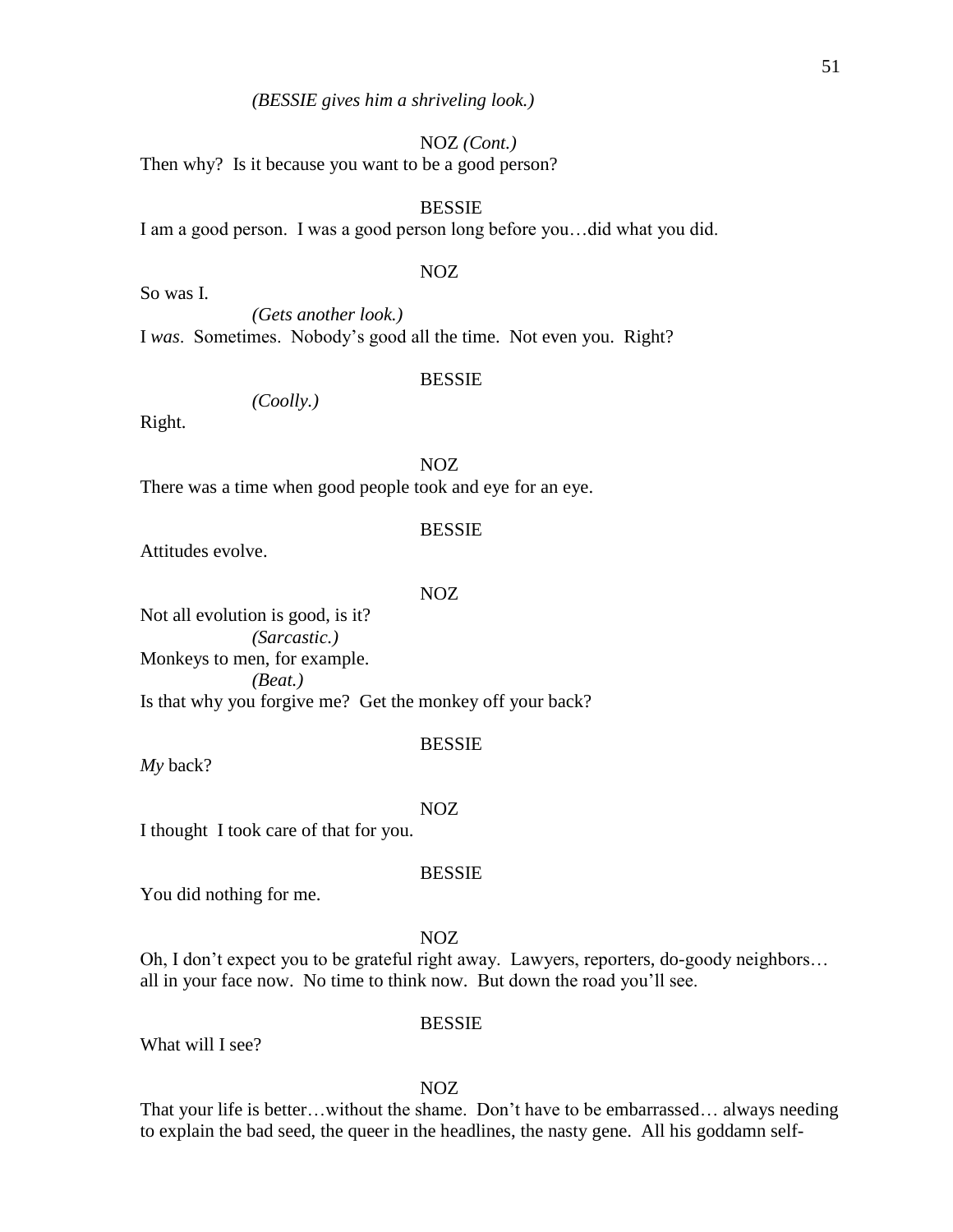## NOZ *(Cont.)*

righteous rebellion…his betrayal of everything you stand for. You know I only did what you secretly wanted somebody to do…maybe even what you wished you had the conscience-free guts to do yourself.

BESSIE You're wrong. NOZ BESSIE NOZ **BESSIE** And proud. Just like you are bad. And good. NOZ Why proud? BESSIE My boy was bright, hardworking. He was generous and caring.

NOZ

So why then? Why forgive me?

**BESSIE** 

NOZ

I can't live with the burden.

What burden?

BESSIE

The anger and hatred and resentment.

## NOZ

But I…*relieved* you of those feelings for him.

# BESSIE

You just *transferred* them. The anger and resentment I once felt for him I now feel for you—and for myself. But I can't carry all of it. So I'm letting yours go.

NOZ

So…for you…there's no relief?

You *were* ashamed.

Yes. I was…I was ashamed of him.

Well?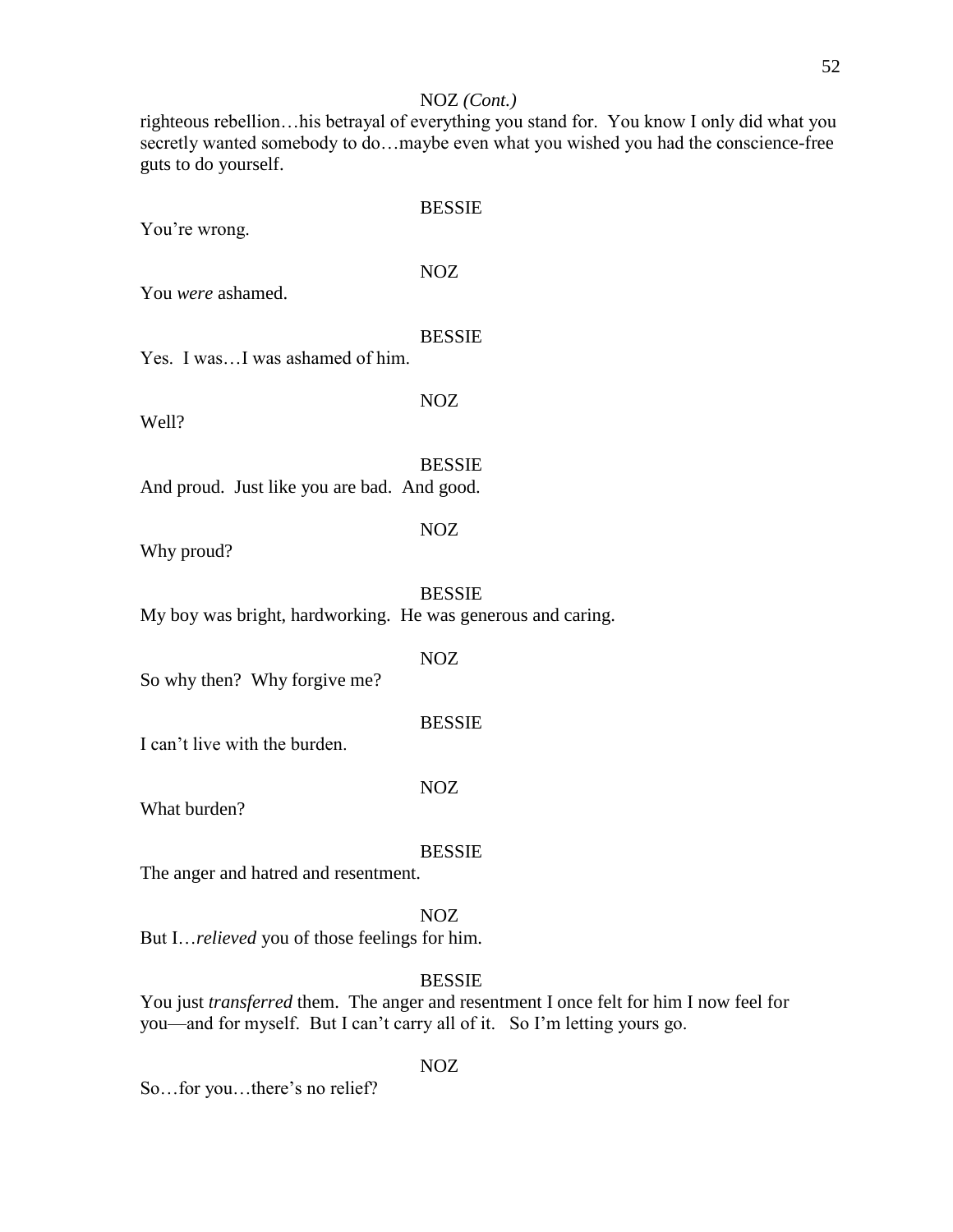## BESSIE

A life sentence.

NOZ What am I supposed to do with your fucking forgiveness?

# BESSIE

I don't care.

# NOZ

And what about forgiving yourself?

## BESSIE

*(Gets up.)*  I don't care about that either.

*(Silence, as she walks away.)*

# NOZ

Hey—

*(She turns back. He struggles with a possibility. Then…)* Tell the chaplain to go to hell.

*(Their eyes lock for a moment. She exits. Lights.)*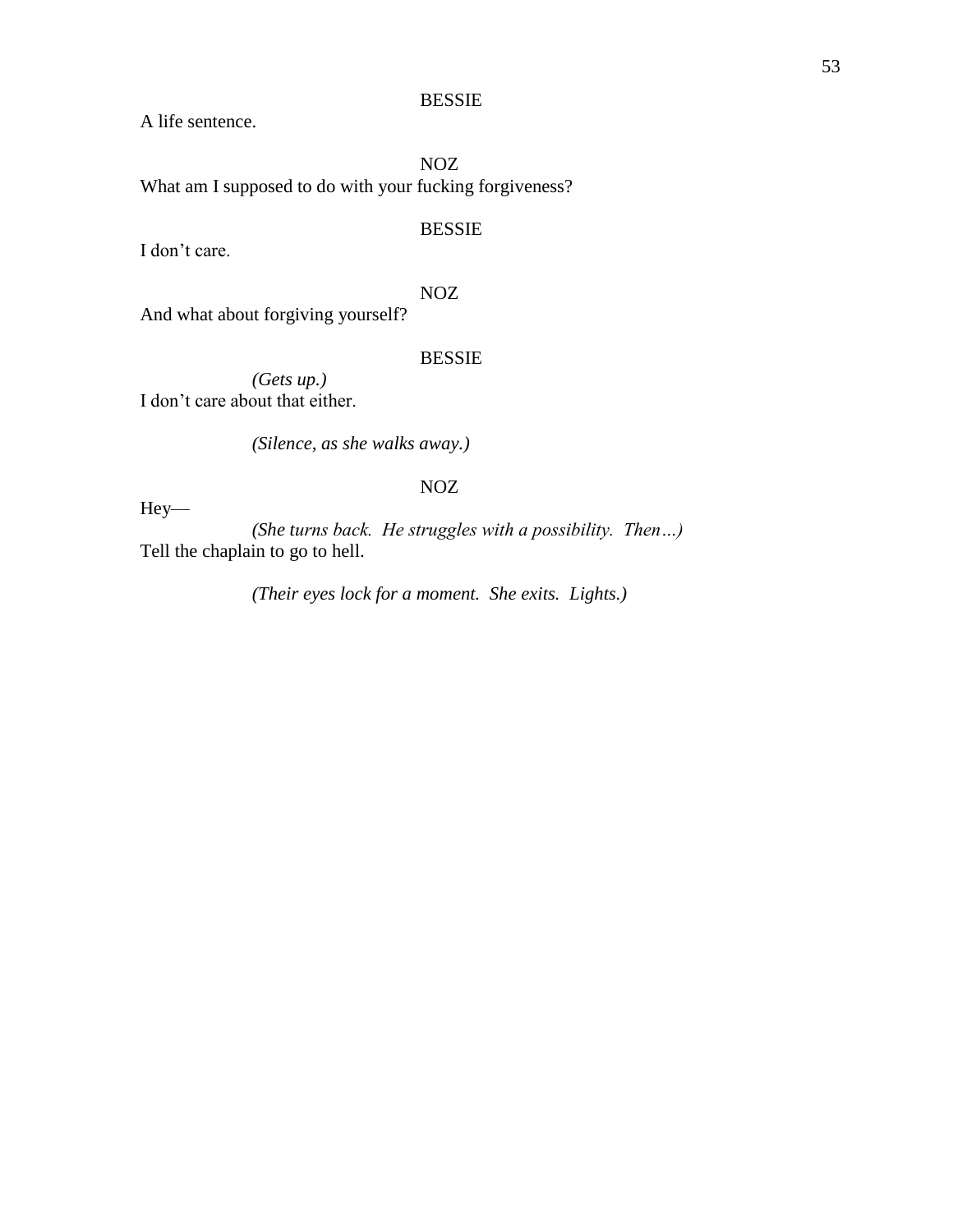## **Scene 12: Prodigal**

*Sound of someone dropping ice cubes into two glasses. Lights up on a middle-aged couple: CHARLES and MARGARET having a cocktail.*

# **CHARLES**

What does it mean?

# MARGARET

Just that.

**CHARLES** Just what? Does it mean you'll forget it ever happened?

## MARGARET

Hardly.

## **CHARLES**

That you'll *act as though* it never happened?

## MARGARET

Do you think that's possible?

## **CHARLES**

I don't know. That's what I'm asking you.

# MARGARET

No. I don't think that's possible.

# CHARLES

Then what does it mean?

MARGARET That I'll try to live with it…. To get on with life…in spite of what you did.

## CHARLES

And how will you manage that?

# MARGARET

That depends on you.

## CHARLES

You mean…on my not doing it again.

MARGARET Oh, that goes without saying. More than that.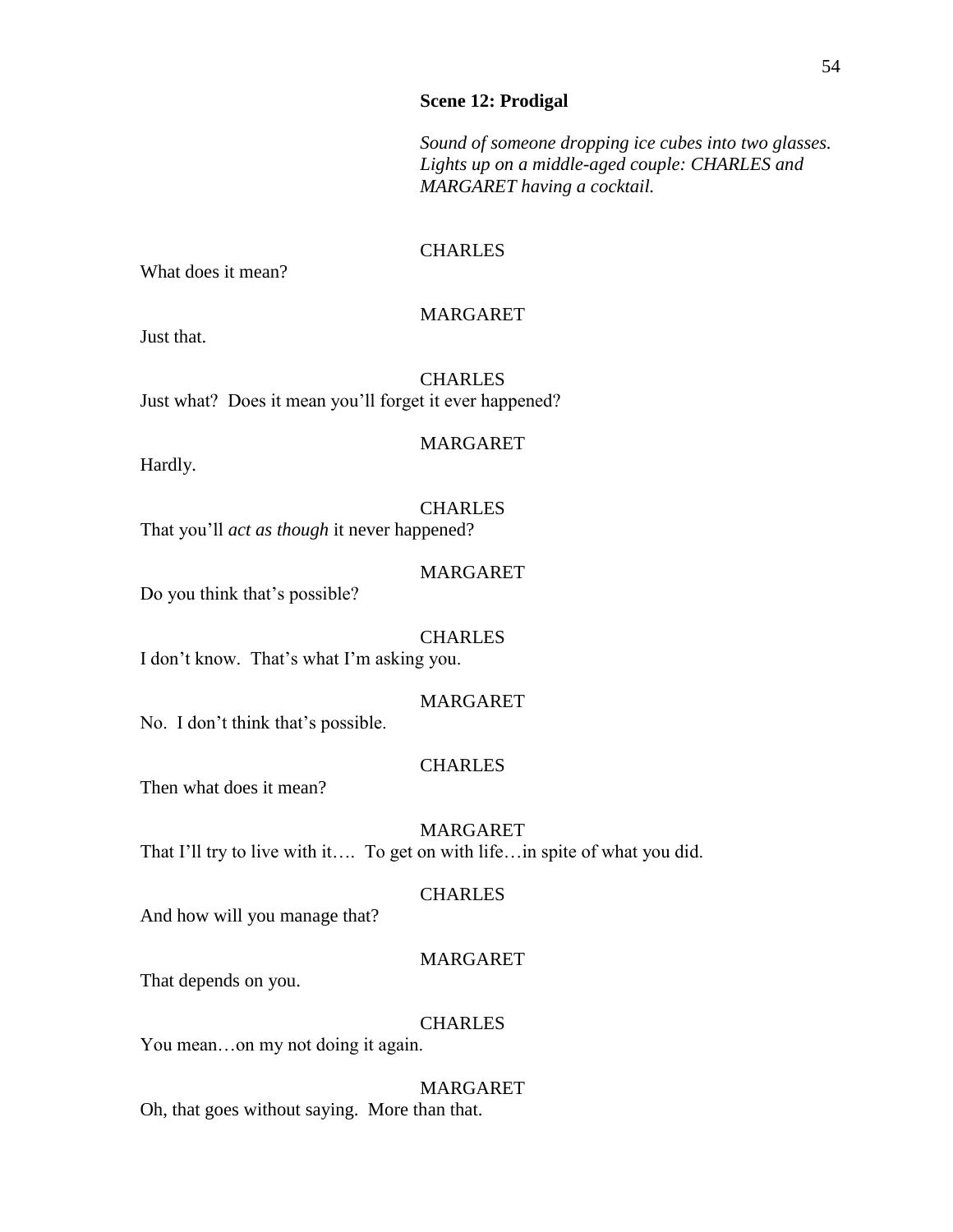## **CHARLES**

More?

# MARGARET

Much more.

# **CHARLES**

What?

# MARGARET

I don't know. That's for you to figure out.

## **CHARLES**

So you don't have some "test" in mind.

# MARGARET

Test?

# CHARLES

I guess I've already failed the test, haven't I? And now you're giving me the chance to "re-take" it. Which should be easy because now I know the hard parts, the tricky parts, the parts I have to be especially careful with. But there are always points deducted on a retake, aren't there? I mean, even if you get everything right, you still can't ever get a perfect score, can you?

# MARGARET

Nobody's perfect.

# **CHARLES**

But some people are more imperfect than others, aren't they? And some people's imperfections are…more serious than others…. Do you really believe that?

# MARGARET

What?

## **CHARLES**

That nobody's perfect.

# MARGARET

Of course.

*(Beat.)* 

# **CHARLES**

How do you suppose the Prodigal Son made out on his re-take?

# MARGARET

In the Bible?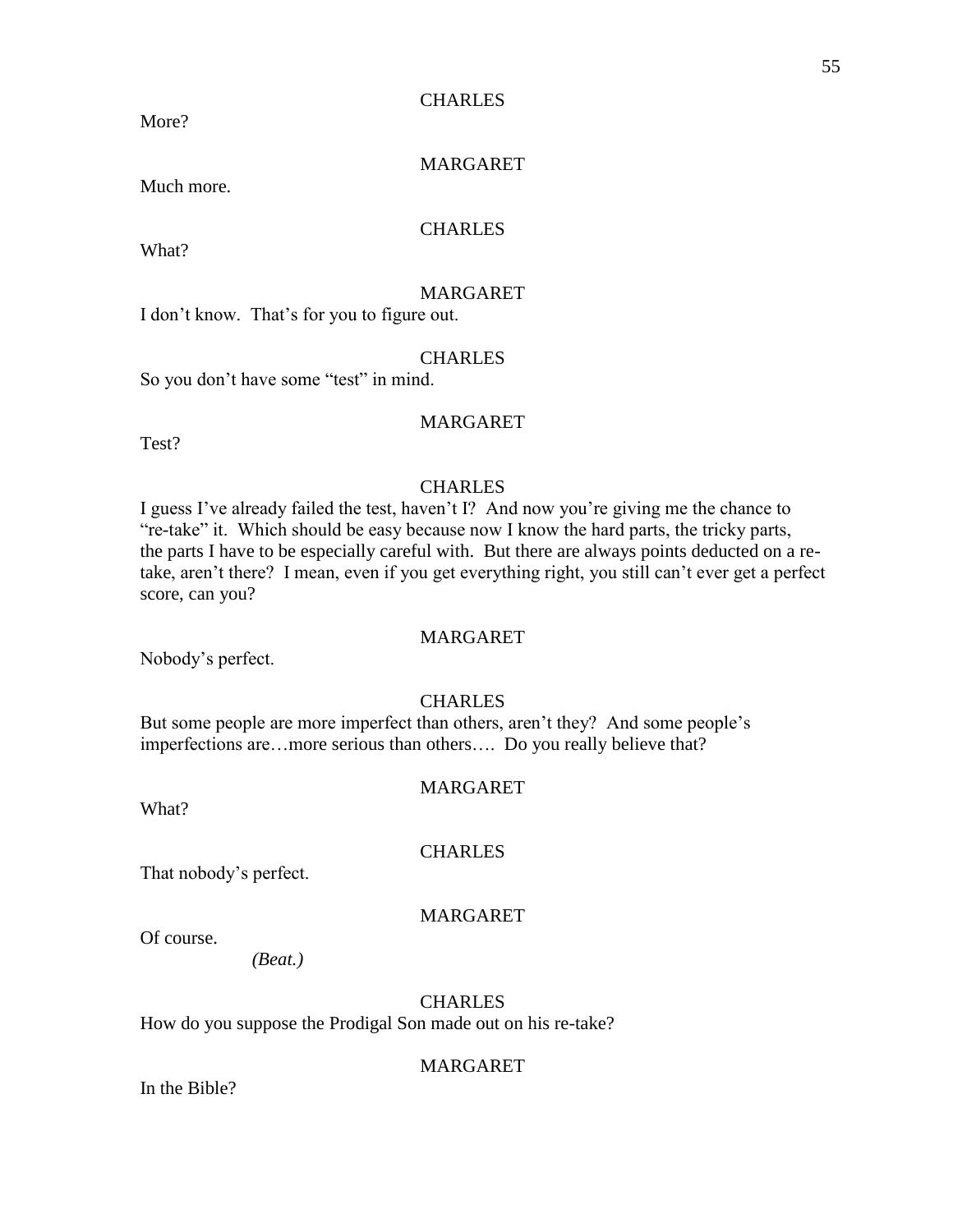## CHARLES

Yeah. The one who squanders his inheritance on "riotous living."

## MARGARET

And then comes crawling home to Daddy—

# **CHARLES**

Who kills the fatted calf to welcome him.

# MARGARET

I always thought that response was…a bit…extreme. Reinforcing bad behavior. You know…. "enabling," as they say now.

#### **CHARLES**

Maybe the father's just happy to have him back.

## MARGARET

I remember having a lot of sympathy for the resentful older brother, the one who's stayed home, the one who's been…

*(Pointedly.)* 

faithful.

# **CHARLES**

Maybe it hasn't been as hard for him. Maybe he's cut out for…life on the farm.

## MARGARET

So do you think the Prodigal will pass the retake?

## **CHARLES**

Probably depends on how his father treats him.

#### MARGARET

More likely on how he treats his father.

# **CHARLES** What does the old man say? Something about dying. "This my son was dead—"

#### MARGARET

"and is returned to life."

# **CHARLES**

Wow. Pretty dramatic, huh?

# MARGARET

Good stories always are.

## **CHARLES**

What do you think makes it possible—that return to life?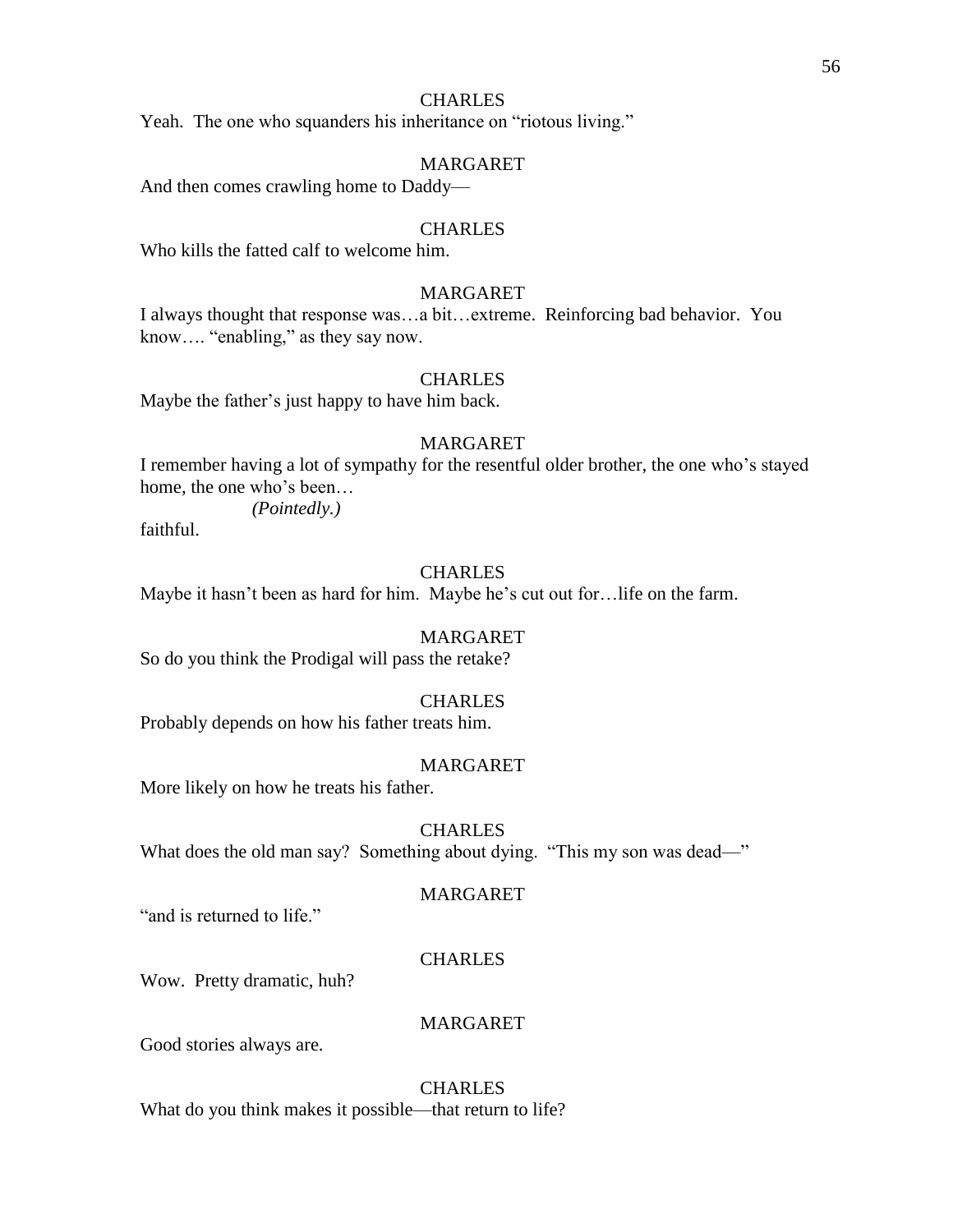#### MARGARET

**CHARLES** 

MARGARET

CHARLES

The Prodigal ran out of credit cards.

Come on.

It's true.

What else?

I don't know. What else?

**CHARLES** 

MARGARET

He missed his father.

## MARGARET

*(Sarcastic.)* 

Life on the farm?

## CHARLES

Even that. But most of all he believes…

# MARGARET

In his ability to turn over a new leaf?

## CHARLES

In his father's faith that he can do it. Without that, he'll never pass the re-take.

*(Beat.)*

## MARGARET

We're not told how the story ends.

# CHARLES

No. We have to make it up ourselves, don't we?

*(Beat.)*

## MARGARET

Yes. I guess we do.

*(They look at each other. Lights. Music.)*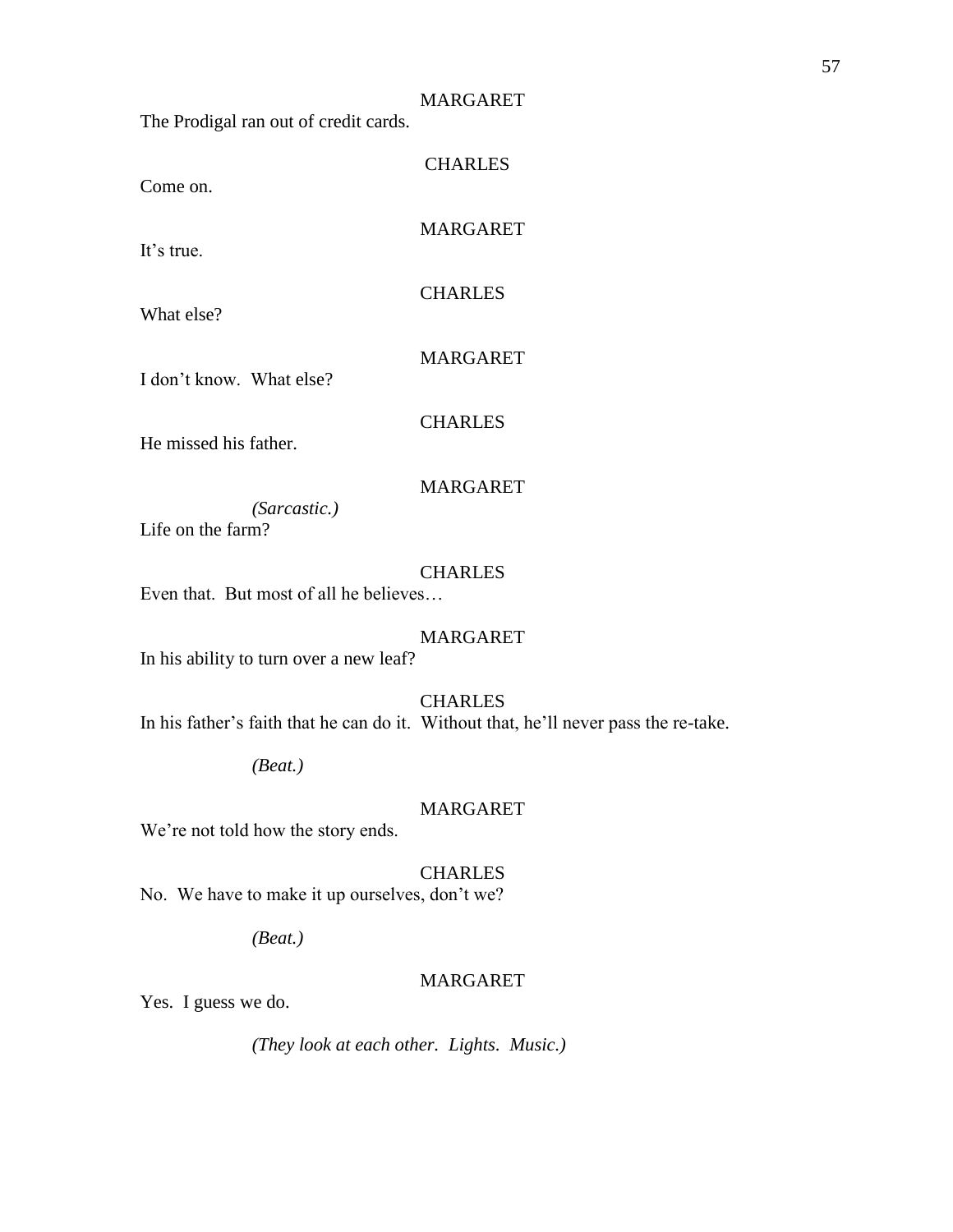## **Scene 13: Fencing Match**

*Music fades as lights come up on NICKY and NAT fencing.*

# **NICKY**

I'm sorry.

NAT

What exactly are you sorry for?

# NICKY

I'm sorry you feel that way.

**NAT** 

Well *I'm* sorry *you* feel *that* way—your *pseudo* regret.

# **NICKY**

It's not pseudo. It's real. I really do feel regret that you feel that way.

NAT

What kind of half-assed apology is that?

# **NICKY**

It's not half-assed.

# NAT

You're right. It's full-assed.

**NICKY** 

If you're going to be…belligerent, there's nothing I can say.

NAT

No psycho-babble for dealing with belligerence? The King/Queen of Conflict Resolution subdued to silence? Call in the cameras!

# **NICKY**

You have a right to your feelings.

# NAT

Ah—there it is!

# NICKY

Want to talk about them?

NAT

Talking about them is not *feeling* them. You said I have a right to my *feelings*. To *feel* my feelings.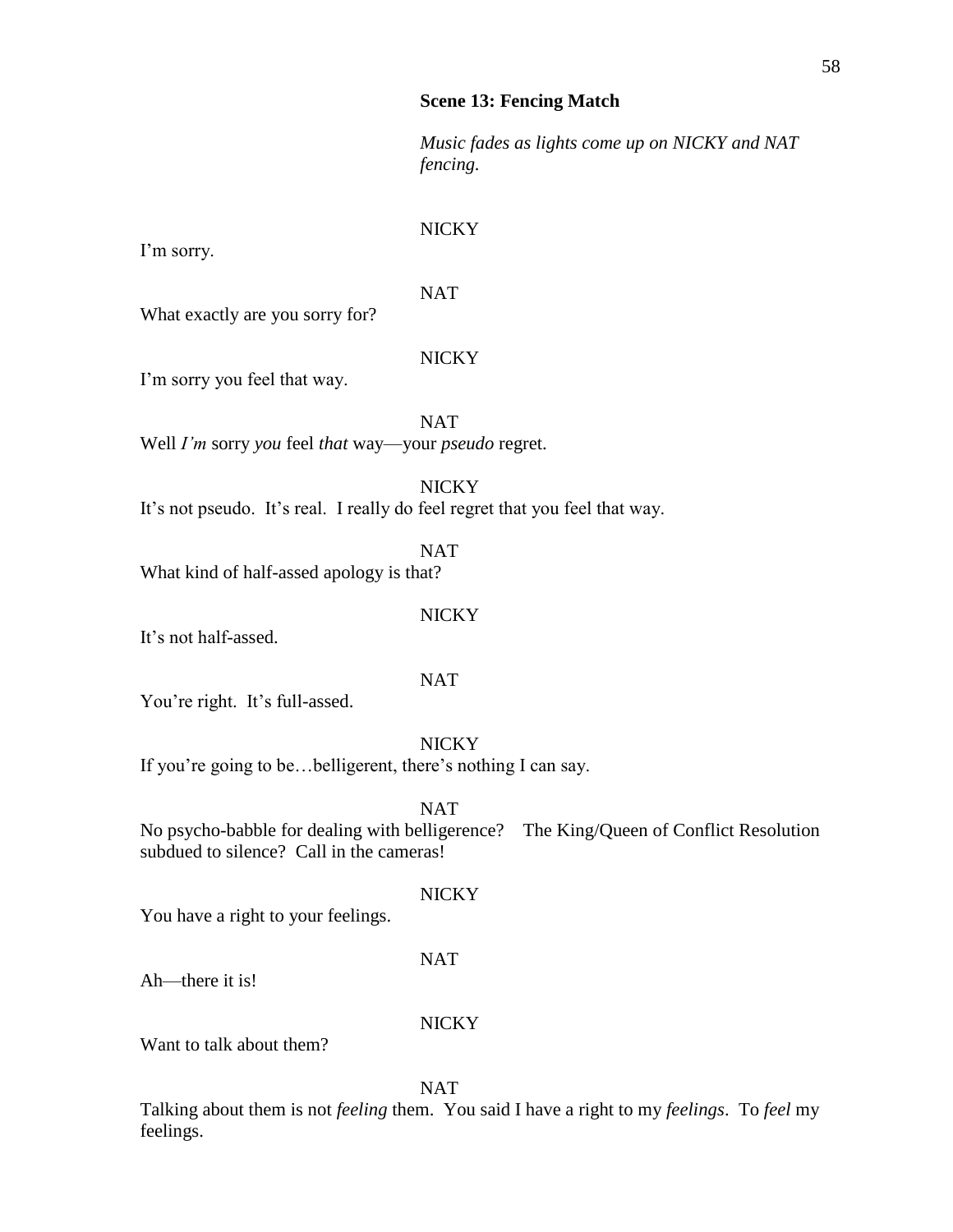Okay…. Okay, what do you feel?

**NAT** 

I feel pissed that you did what you did.

**NICKY** 

NAT

You were offended by my behavior.

Damn right.

Why?

**NICKY** 

**NAT** Because your behavior was offensive!

**NICKY** 

I don't feel that way.

NAT

*(Stops fencing.)* Then what's the point of apologizing?

#### NICKY

*(Stops fencing.)* I thought it would…help.

NAT And it *would*—*if* it were real. Give it to me.

#### **NICKY**

What?

NAT

That Oxford-dictionary AP you carry around to embarrass people.

## NICKY

That's not the way to—

## NAT

*(Gesturing "Gimme.")*  No, no…we'll use *your* weapon of choice. *(Exasperated, NICKY hands over the phone. NAT thumbs it.)* Here it is. "Apologize. To acknowledge and express regret for a *fault or injury*." *(Looking up.)* It's not "I'm sorry *you*…." It's "I'm sorry *I….*" Get it?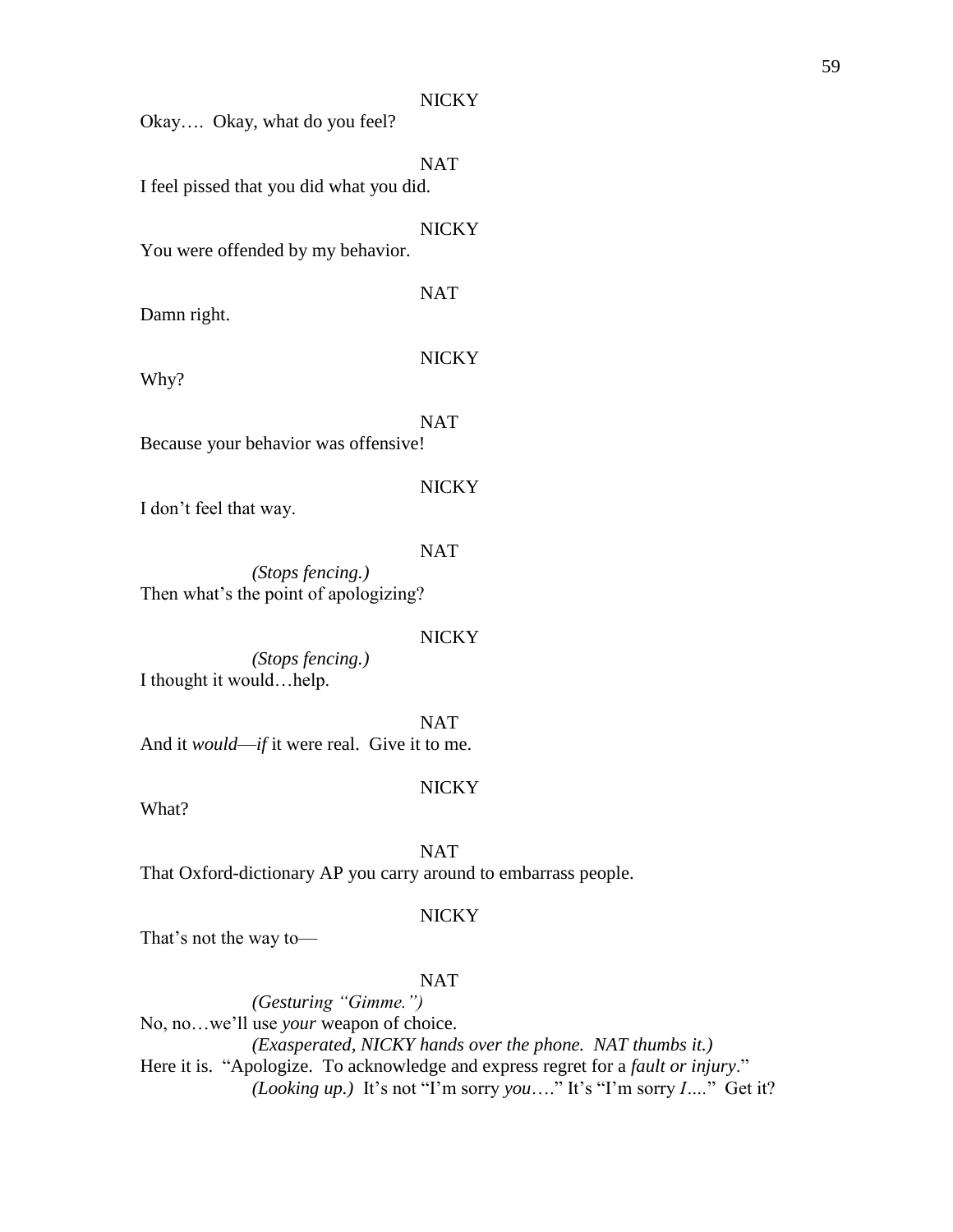*(Retrieves phone, thumbs down sreen.)* There's a second meaning: "To make a formal defense of a position in speech or writing."

## NAT

What?

## NICKY

*(Pocketing phone.)* As in *Apologia. Apologia* of Socrates…Pascal…Newman.

NAT

Now there's a trio that had a lot to be sorry for. *(NICKY smiles. NAT points a "Gotcha.")*  Made you smile.

### **NICKY**

You always do.

*(They resume fencing.)*

NAT

So now I have to listen to your pathetic "*apologia*" for your offensive behavior?

# **NICKY**

No.

What then?

**NICKY** I can be sorry that my behavior offends you even if it doesn't offend me.

NAT

And where does that leave us?

It *could* leave us with *(Pointedly.)* Conflict Resolution…if…

If what?

NICKY If we mutually accept our differing criteria for offensiveness.

And if we don't?

## NAT

# NAT

NAT

# **NICKY**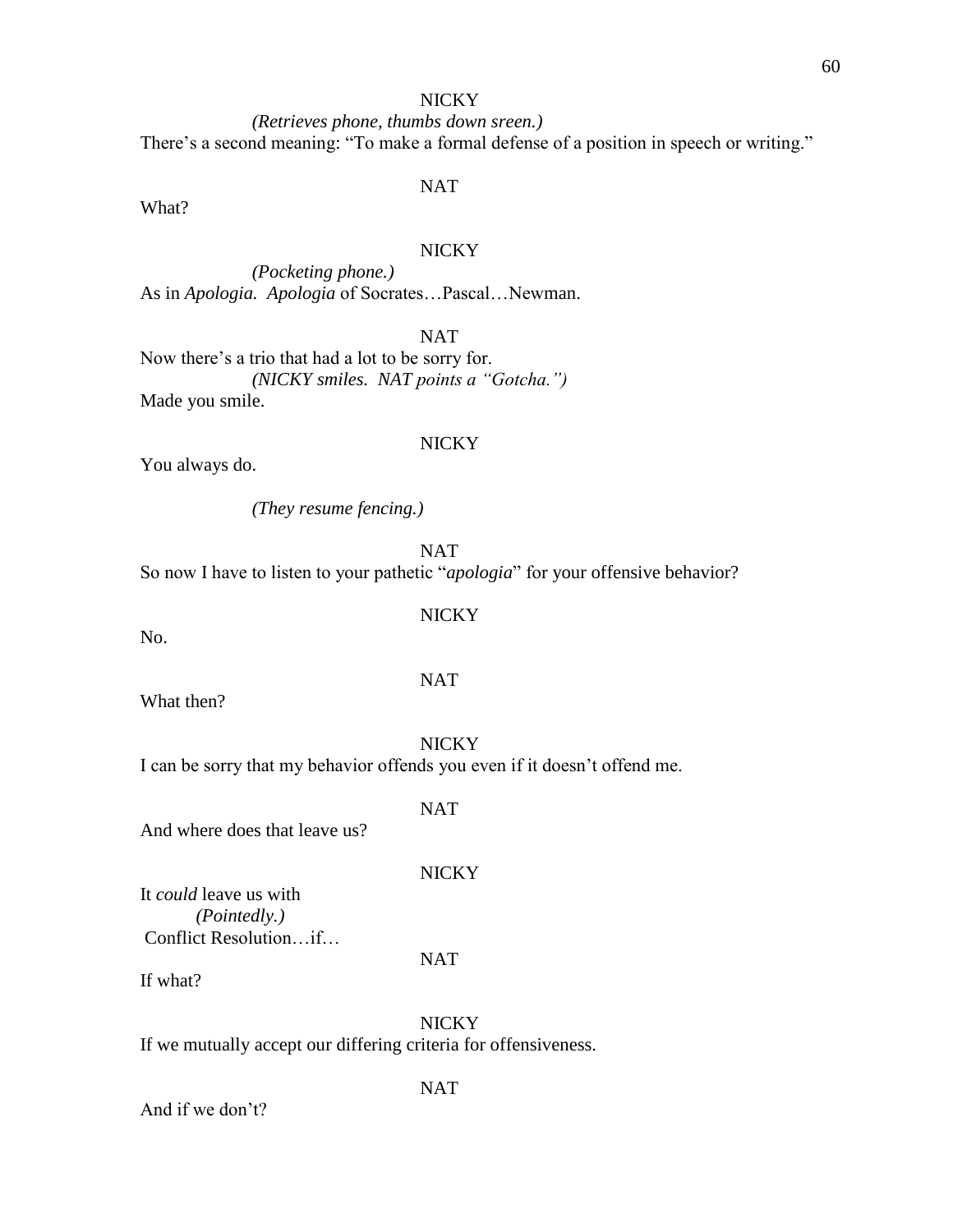Then…I guess one of us has to accept the other's criteria…

NAT

And behave accordingly?

Yes.

NICKY

NAT

Or?

## **NICKY**

Live in unresolved conflict.

NAT

So.... How do we decide who does the accepting?

# **NICKY**

The person who is Great-of-Heart and Noble-of-Spirit always does the accommodating.

# NAT

Yeah right.

Or…

# **NICKY**

*(They drop their foils, approach each other.)*

# NAT

We could…

 *(Each raises a fist to eye level. They hold this pose for a moment, then do a round of "Paper, Scissors, Rock.")*

# **NICKY**

*(Who has won.)*

Ah!

# NAT

Two out of three.

*(They start again. Lights down.)*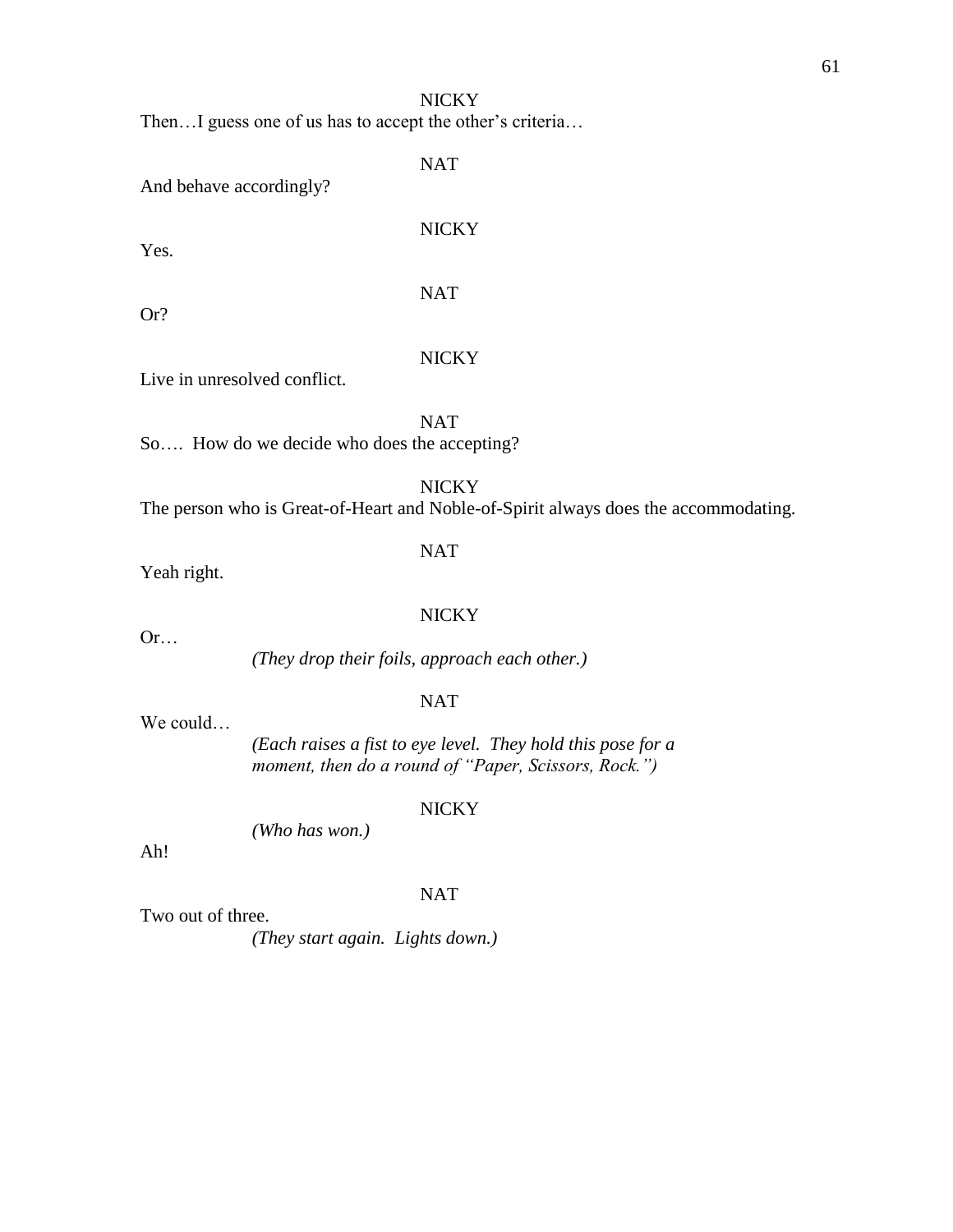#### **Scene 14: The Lonely Goatherd**

*Sound effects: an audience booing. As sound fades, MAGNUS enters in a hurry, disgusted. PRU pursues him, grabs him, roughly turning him around until they face each other.*

#### PRU

What were you *thinking*? Shit! What *were* you thinking?!

It's true.

MAGNUS

PRU

What's true?

**MAGNUS** 

**MAGNUS** 

What I said.

**PRU** It's true my sister-in-law's got pasta brains, but I don't tell her that.

Why not?

PRU Because she outweighs me by a hundred pounds.

## **MAGNUS**

What's that got to do with—?

PRU You've screwed up real bad here and we've got to think of a way out.

**MAGNUS** 

Out?

# PRU Of the media meltdown. Don't play stupid. We don't have time.

**MAGNUS** Well, I'm not apologizing, if that's where you're heading.

Why not?

## MAGNUS

PRU

Because what I said is true.

## 62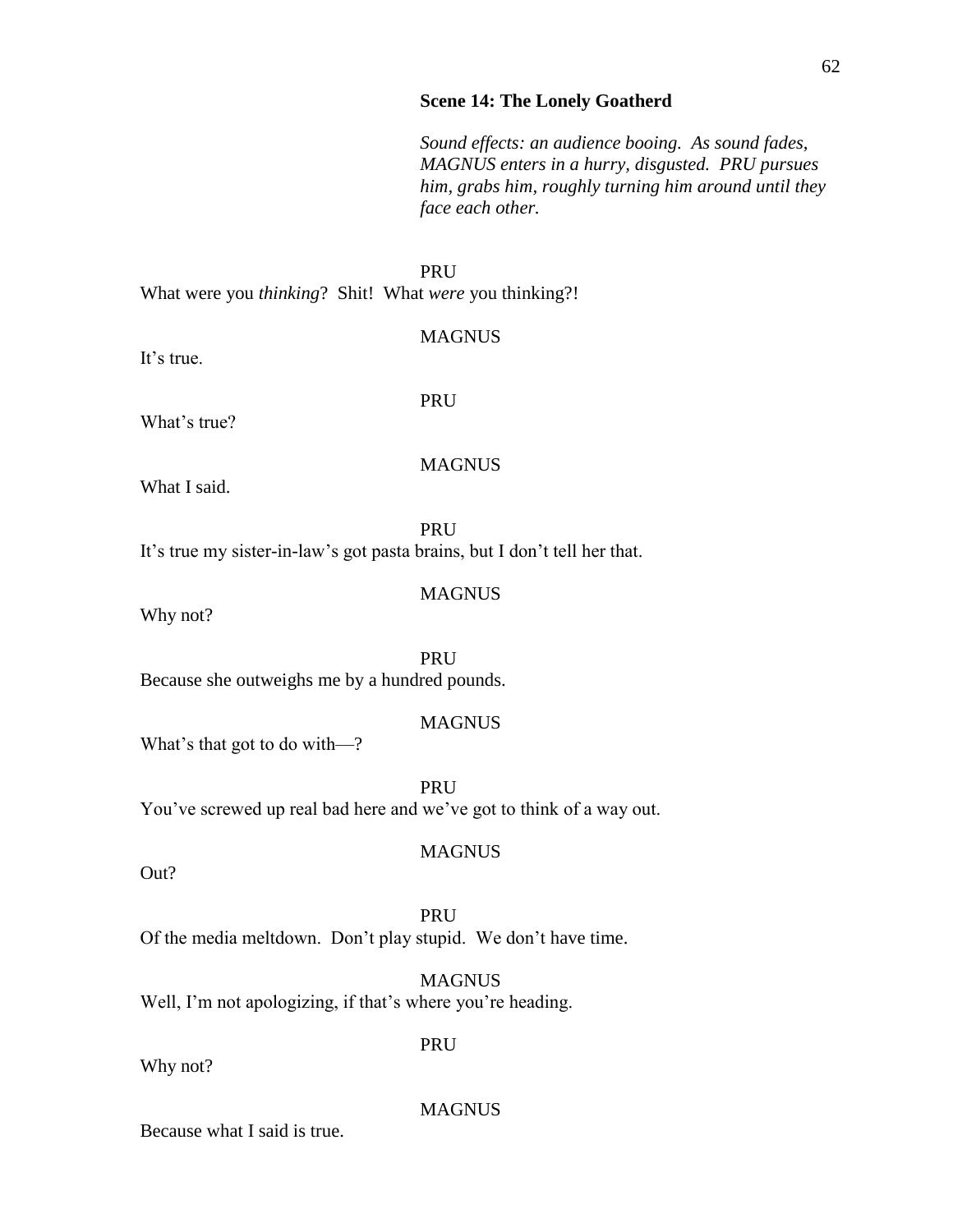What you said was insulting. And inflammatory. And NEANDERTHAL!

# **MAGNUS**

Don't give me that politically correct crap.

PRU

You think I care about PC any more than you do? That's not the point.

# **MAGNUS**

**MAGNITS** 

What is?

# PRU

*They* care. Your followers. Your fans. Your constituents. Your name-in-the-books, moneyin-the-bank, bread-on-the-table, supporters. And—by extension—mine!

| You think this one little-?                            | <b>MUTOTTOP</b> |
|--------------------------------------------------------|-----------------|
| Yes.                                                   | <b>PRU</b>      |
| Fickle.                                                | <b>MAGNUS</b>   |
| (Beat.)<br>Look. You don't have to mean it.            | PRU             |
| What?                                                  | <b>MAGNUS</b>   |
| The apology.                                           | <b>PRU</b>      |
| I told you I'm not—                                    | <b>MAGNUS</b>   |
| You just say you're sorry if some people wereoffended. | <b>PRU</b>      |
| $\Gamma$ m not.                                        | <b>MAGNUS</b>   |

I'm not.

PRU

You're not sorry some people were offended?

# **MAGNUS**

I meant for them to be offended. They deserved to be offended. They were begging to be offended.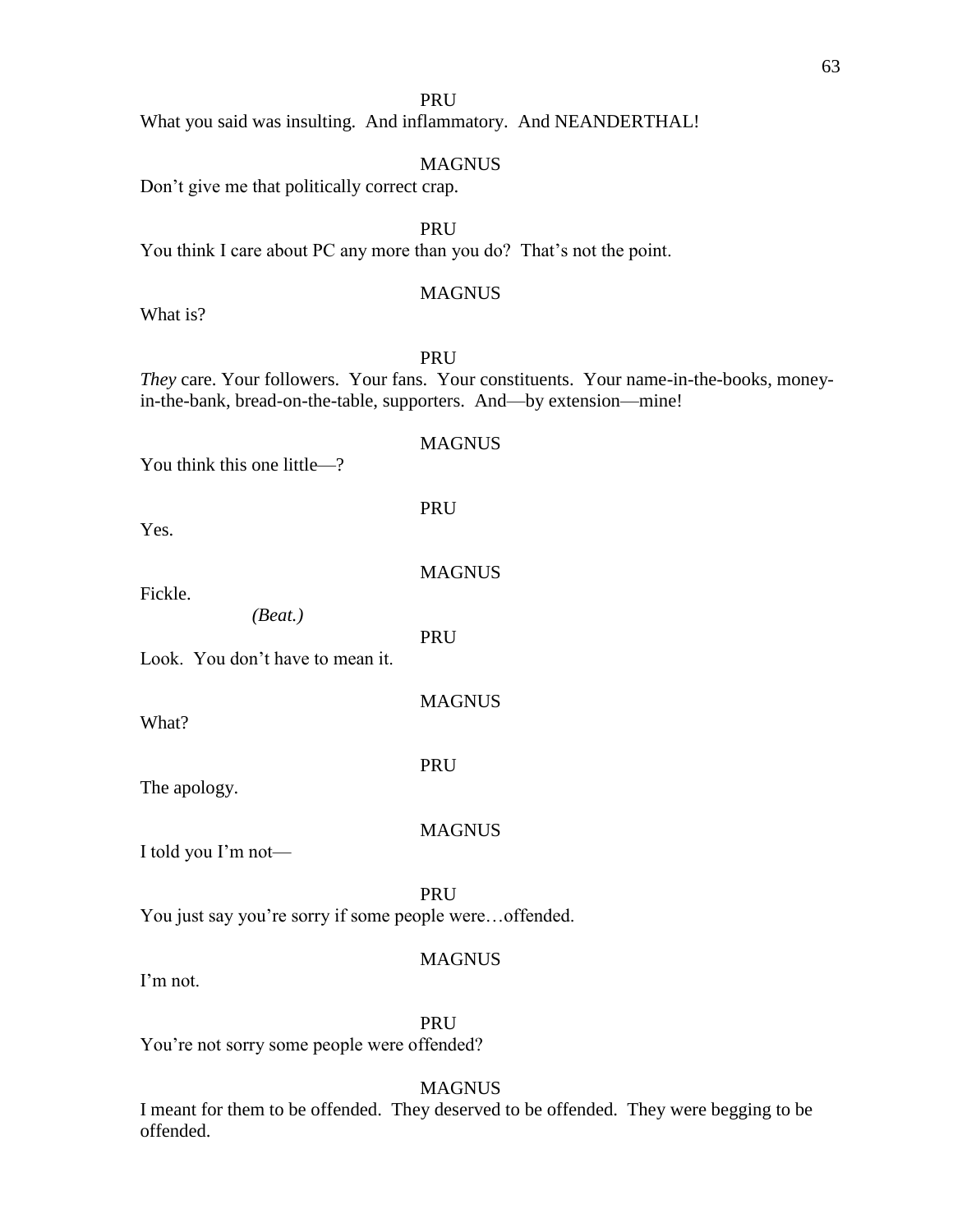# PRU

Okay. Fine. But did *you* have to be the one to offend them?

#### MAGNUS

Everybody else is too scared.

PRU

Oh great. So you've been ordained the Prophet of Reproach.

#### MAGNUS

I just said what everybody else thinks.

Right.

PRU

## MAGNUS

You don't think so?

PRU

No.

## MAGNUS

Well then, I just said what everybody else *should* think.

## PRU

*(Sarcastic.)* Oh, much better. Get a grip. Look it doesn't matter what you think. It only matters what you *say*. And it matters even more what the media people say. So let's just think of what you can *say now* that will sound good in the news. Okay?

## MAGNUS

I told you I'm not gonna—

PRU Yeah, yeah. We'll think of a way to word it so it's not some kind of pansy retraction.

**MAGNUS** 

Some what?

PRU

PRU

Taking back.

MAGNUS

I know what retraction means.

Then what?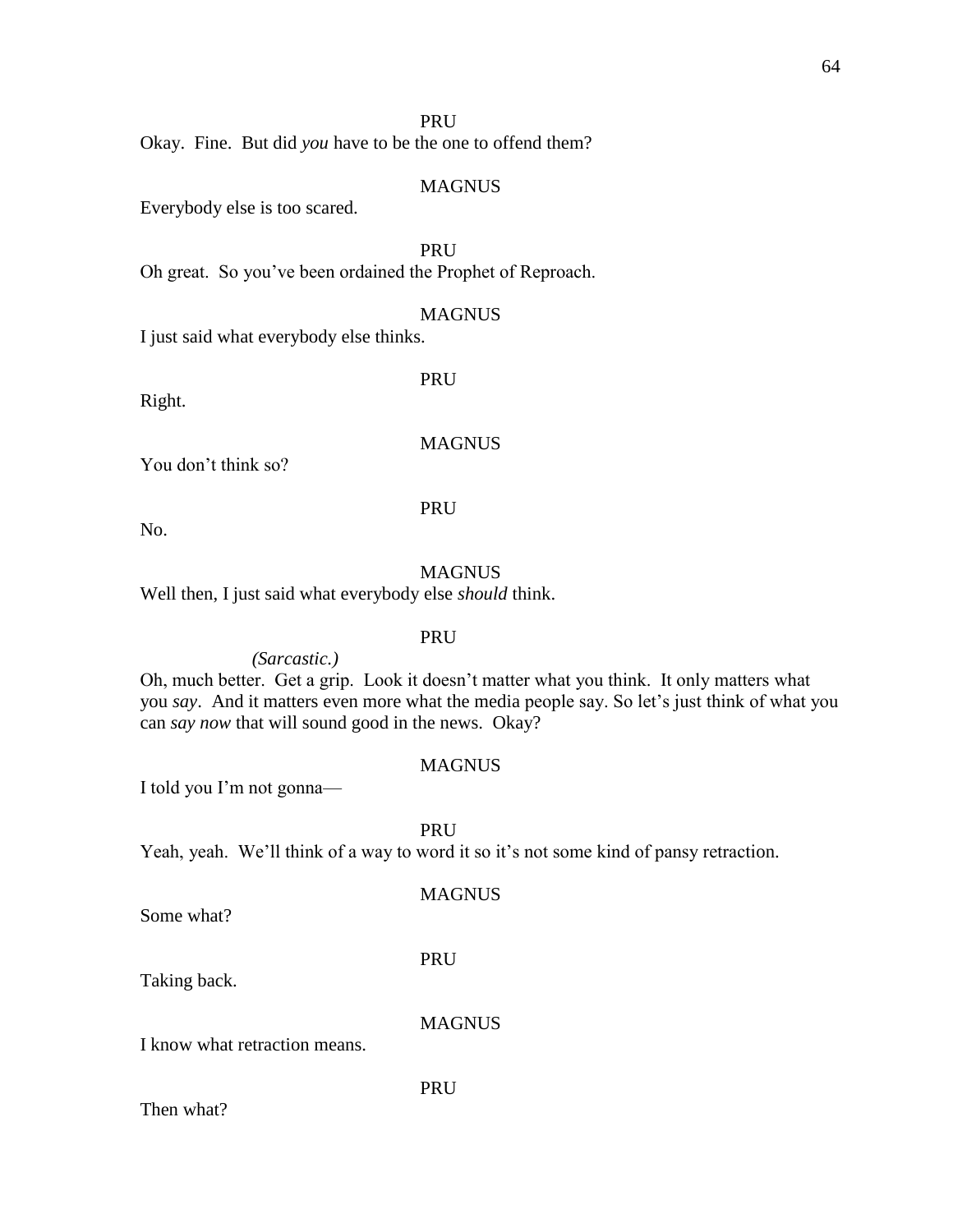| o. |
|----|
|----|

PRU

What about it?

It…*offends* me.

It does?

Yes.

MAGNUS

MAGNUS

PRU

PRU

PRU

But I thought you were…straight.

MAGNUS

Just because I look…doesn't mean I…

You mean you…?

MAGNUS

You never know, do you?

PRU

Well...I guess not.

**MAGNUS** 

So maybe you should think about…apologizing.

PRU

Listen—I…um… *(Beat. They look at each other.)*

MAGNUS

Gotcha!

PRU We don't have time for cute. Think of an addiction.

# MAGNUS

What?

PRU

Something you can blame, then get rehabbed for. You were drunk, high, low, medicated.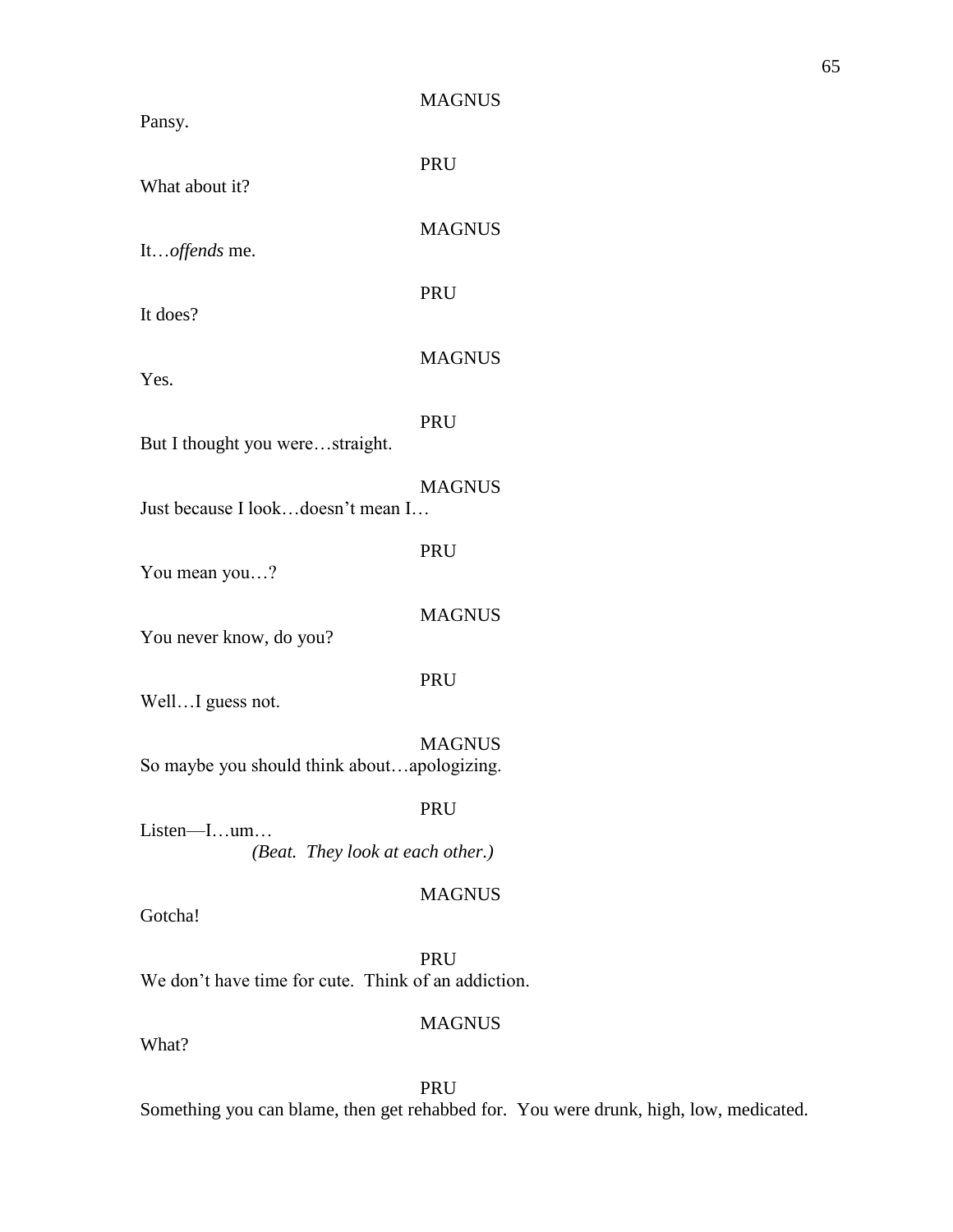# **MAGNUS**

I wasn't. And I don't want to spend six months in some nowhere halfway house.

PRU

Would you rather spend the rest of your life in the national doghouse?

**MAGNUS** What happened to free speech? People should be able to say what they think.

PRU

They can. They just have to be willing to live with the consequences.

## **MAGNUS**

I am. I'm willing.

PRU

Fine. Then say goodbye to your career.

# MAGNUS

Goodbye. Not like it was revving up for takeoff.

PRU Yeah, well…. Wait. Is that what this is about?

## **MAGNUS**

What?

PRU

Jump-starting your grinding engine with a little attention. Because believe me, this is not the kind of attention to get you up off the runway.

Nah, nah.

# MAGNUS

Then what?

PRU

**MAGNUS** 

I'm tired of it. I don't want to fly anymore.

PRU

No more Peter Pan?

MAGNUS

Right.

PRU

What will you do instead?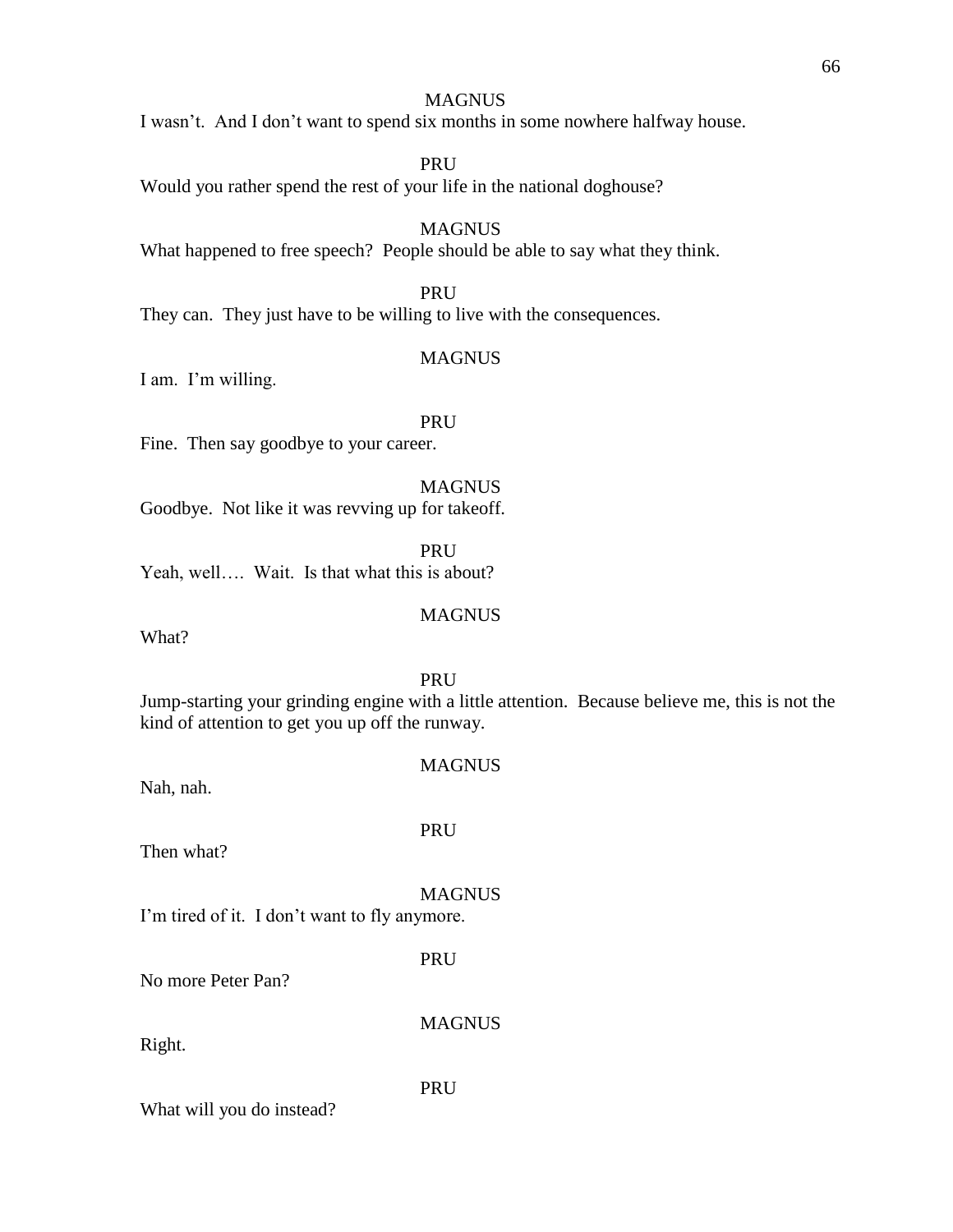# MAGNUS

Grow up.

# PRU

And…?

# MAGNUS

Get a job where I can say what I think.

# PRU

And that would be…?

# MAGNUS

*(Shrugs. Beat. Then.)* 

Goatherd?

# PRU

*(Sarcastic.)*

Perfect.

*(Music: first couple lines of "Lonely Goatherd." Lights.)*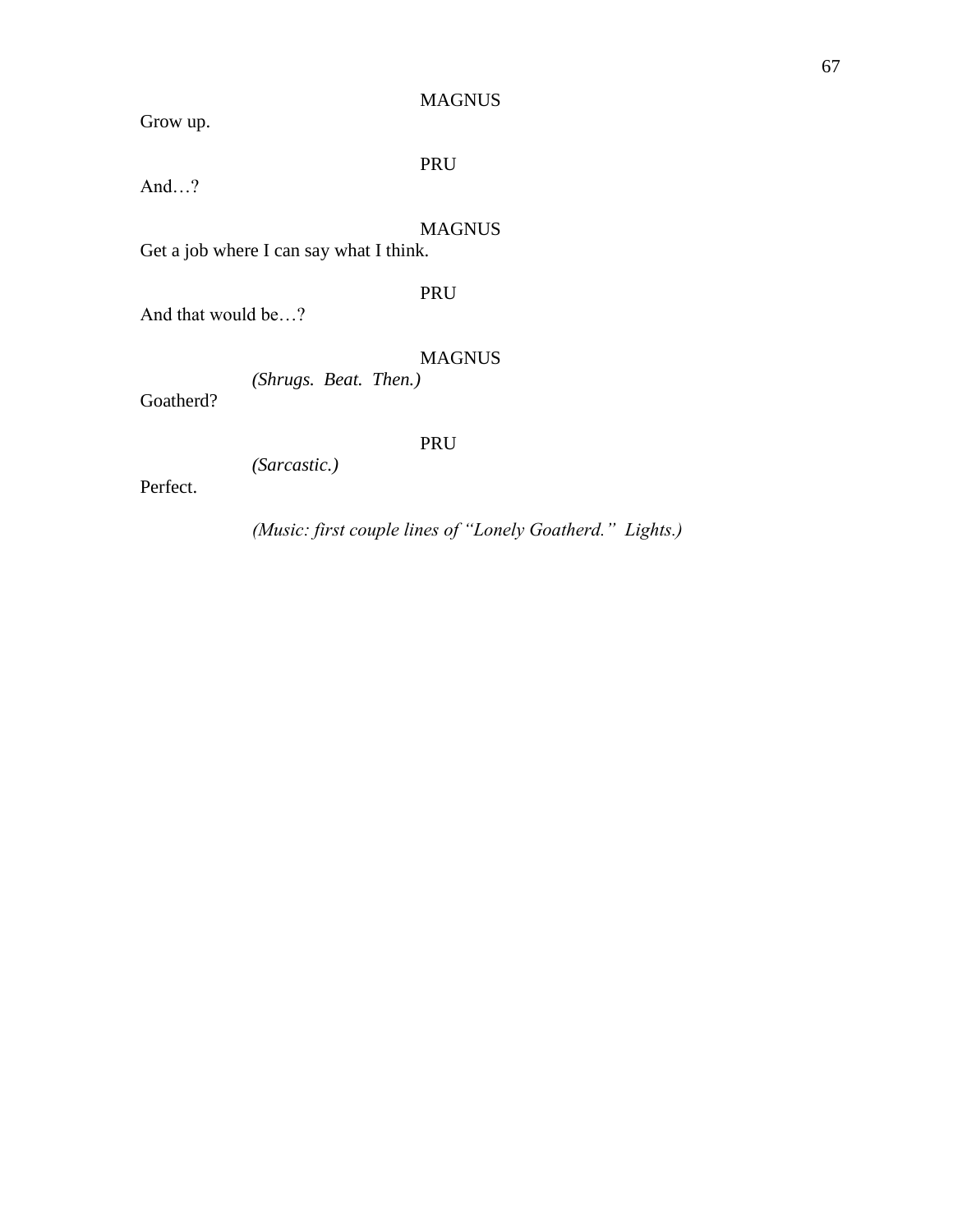*A Tibetan gong. It reverberates in the darkness. Then, lights up on TORI laying out yoga mat. After a few seconds, SAM enters, putting on clothing. They are young, new in the relationship.*

#### SAM

I want to apologize for…last night.

#### TORI

It doesn't matter. I'm letting it go.

# SAM

I don't see how you can. Some of the things I said were…well, pretty hurtful.

## TORI

They're gone. Rain on slanted shingles; noise on deaf ears; Roman candles in a sunny sky. They're not registering. Not sticking. Gone.

*(TORI gets into a yoga positions. Takes a deep breath.)*  Inhale good energy; exhale stress.

*(Lets it out. Continues with yoga throughout the rest of the scene as SAM tries to get her attention.)*

#### SAM

Well. Good. I'm glad you can...I'm relieved you're dealing with it in such a healthy....But don't you want to…eh, talk it through?

# TORI

No.

SAM

So you're just…you're going to be able to forgive and forget? Without any talking.

TORI

SAM

No talking.

Ever?

## Possibly.

SAM

TORI

About *this,* you mean. No talking about *this*. But there will still be talking. Between us. I mean, including you to me.

# Possibly.

## TORI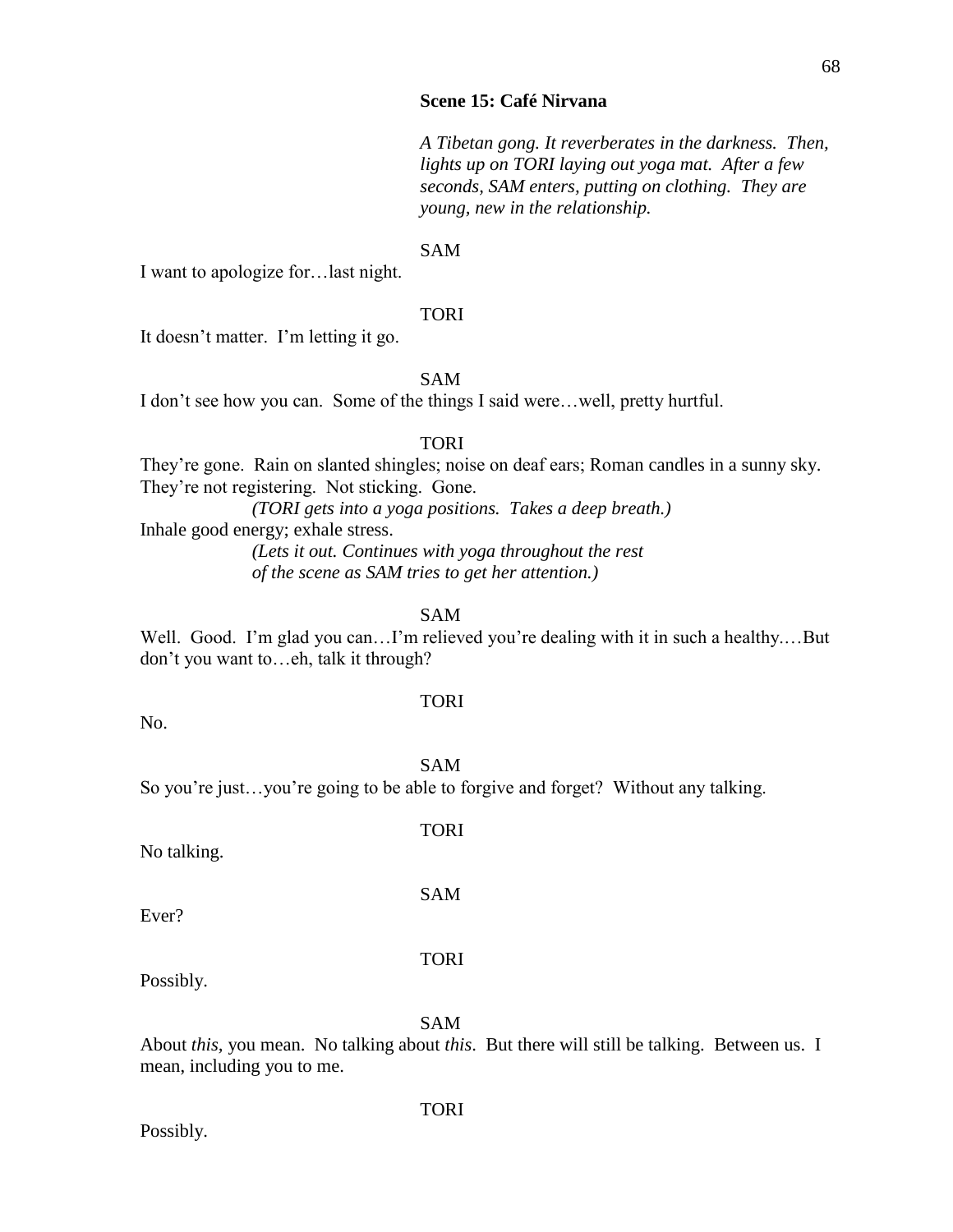Because I was thinking maybe I should explain *why* I…said some of those things I said. TORI Not interested. SAM Oh. Well. If it doesn't matter… TORI

SAM

Doesn't matter. *(Beat.)*

What *does* matter?

TORI

SAM

Peace of soul.

SAM

TORI

TORI

Yes, of course. And you…you can get peace of soul without…? *(Gestures back and forth between them.)*

I'm trying.

SAM And you get that by thinking about last night as...by thinking of me as...?

Illusion.

SAM Illusion as in not really here or illusion as in not important?

Yes.

SAM

TORI

I see. So…I'm invisible and unimportant. *(No response.)* Well... I don't want to bother you... *(No response.)* So, you're not thinking at all about last night?

TORI

No.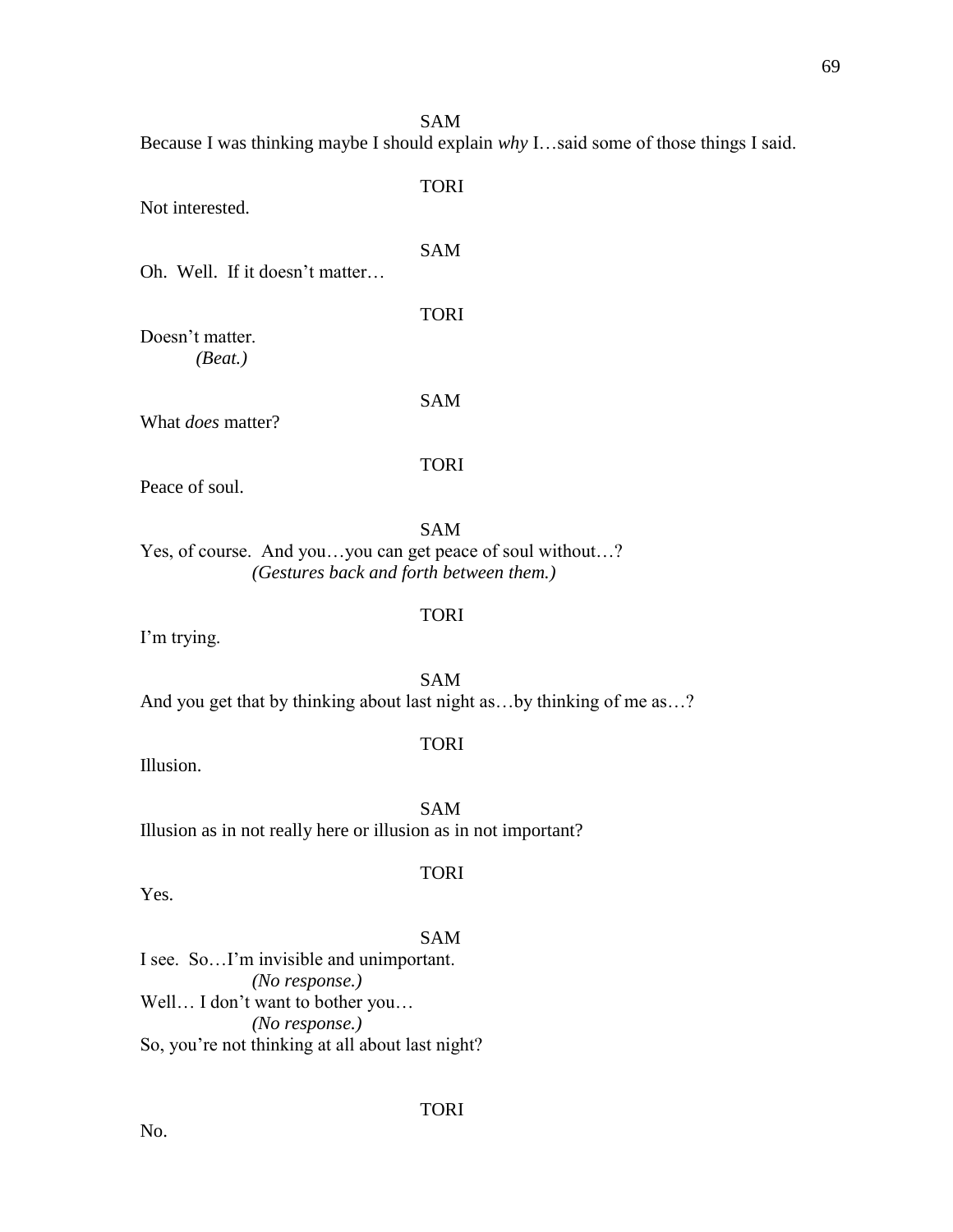|                                                                                                       | <b>SAM</b>                                                                                                |  |
|-------------------------------------------------------------------------------------------------------|-----------------------------------------------------------------------------------------------------------|--|
| But are you thinking at all about me?                                                                 |                                                                                                           |  |
| Of course.                                                                                            | <b>TORI</b>                                                                                               |  |
| What are you thinking? I mean if it's not toopersonal.                                                | <b>SAM</b>                                                                                                |  |
| I'm extending Metta.                                                                                  | <b>TORI</b>                                                                                               |  |
| Metta?                                                                                                | <b>SAM</b>                                                                                                |  |
| Loving Kindness.                                                                                      | <b>TORI</b>                                                                                               |  |
| Oh. That's good Isn't it?                                                                             | <b>SAM</b>                                                                                                |  |
| It gets rid of anger.                                                                                 | <b>TORI</b>                                                                                               |  |
| So you admit you're angry with me?                                                                    | <b>SAM</b>                                                                                                |  |
| (Ignoring this.)<br>Metta encompasses all living beings<br>(Pointedly.)<br>down to the vilest insect. | <b>TORI</b>                                                                                               |  |
| feelings you'd like to express. You probably want to-                                                 | <b>SAM</b><br>I see. Listen, are you sure you wouldn't like to talk about this. I mean you must have some |  |

TORI

No wants.

# SAM

What?

TORI

SAM

I'm extinguishing all cravings, desires and attachments.

You can do that?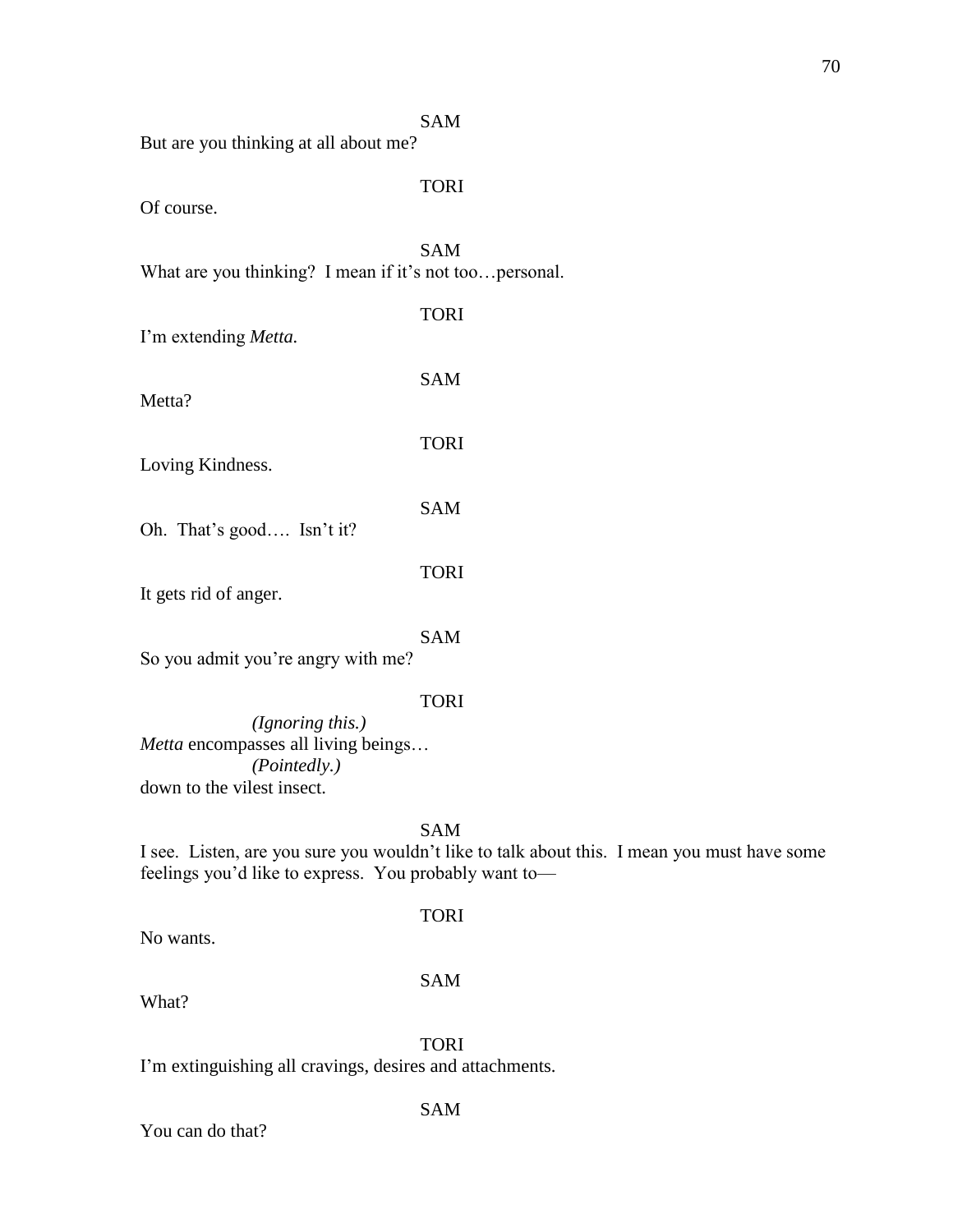TORI

Working on it.

SAM

All?

## TORI

That's the goal.

still eat, won't you?

# SAM

Wow. That's really...admirable. I guess. So...um...where does that leave us? *(No response.)* I mean…no cravings…none. Hmm…. That's something. So what about eating? You'll

A little.

# SAM

TORI

TORI

Because you need food to live. And suicide can't be part of *Metta*, right? Because Loving Kindness encompasses *all* living beings, doesn't it? Even yourself.

Yes.

SAM So then…What about… other cravings, for example, say…oh, I don't know…sex?

# TORI

You don't need sex to live.

SAM

True. Well, some people don't. But I didn't think…I mean you didn't seem to me to be… one of those people. I mean last night I had the impression you were definitely not one of those people. You're…um…not thinking of…becoming one of those people, are you?

Possibly.

# TORI

*(Beat.)*

# SAM

With all due respect for your...eh...spiritual life, I'm wondering if I... if we might try a little one-on-one Loving Kindness again before you…accomplish all your goals. Would you consider that?

# TORI

*(Takes time exhaling. Then.)* 

I might.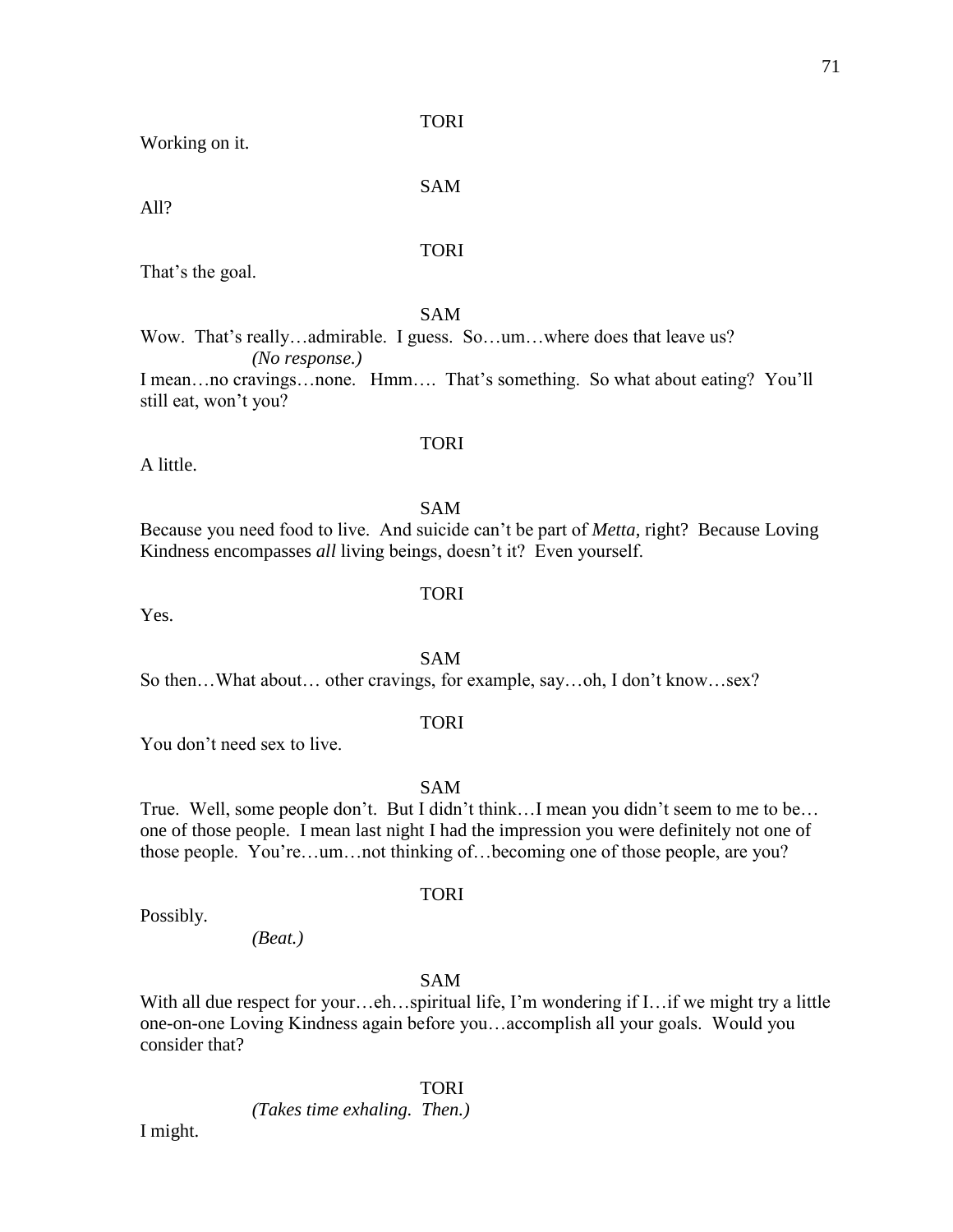## SAM

Ah…good. So…so when you're finished here, say around seven tonight, do you think you might meet me for…a very small vegetarian dinner?

| No attachments?        | <b>TORI</b> |
|------------------------|-------------|
| No, no, of course not. | <b>SAM</b>  |
| Where?                 | <b>TORI</b> |
| You pick.              | <b>SAM</b>  |
|                        | TORI        |

Place on the corner of Eighth and Grove. It's called—

*(They finish the sentence together.)*

## TORI & SAM

Café Nirvana.

*(Lights. Music.)*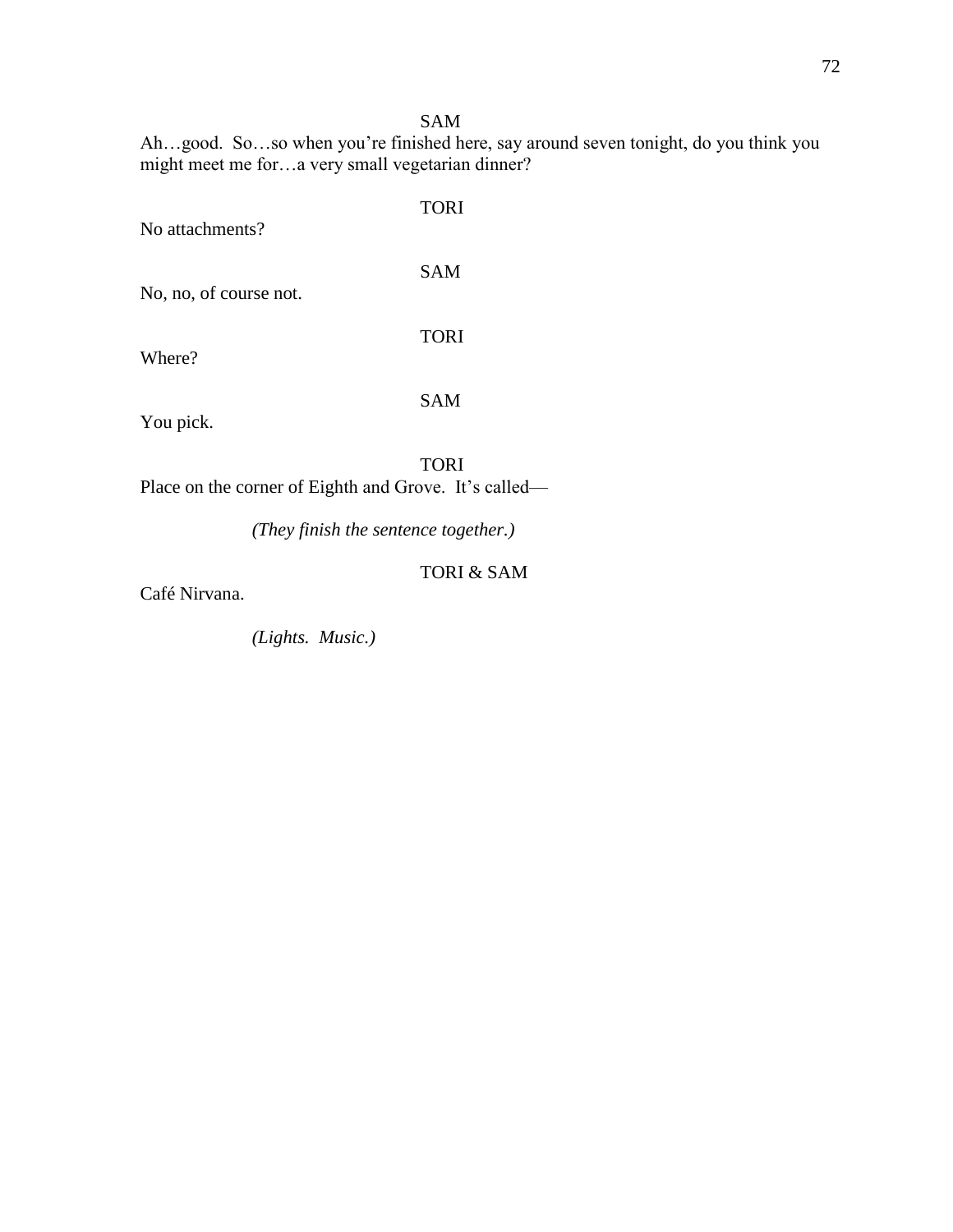## **Scene 16: Forget and Forgive**

*Music: Nana Mouskouri singing "Forgive and Forget." RUTH is sitting, knitting. REGGIE enters on a walker. They are elderly.*

| I'm sorry about Yvette.                                        | <b>REGGIE</b> |
|----------------------------------------------------------------|---------------|
| Did she die?                                                   | <b>RUTH</b>   |
| No! I mean, I don't think so.                                  | <b>REGGIE</b> |
| Then why are you sorry?                                        | <b>RUTH</b>   |
| For havingI meanwellwe had sex.                                | <b>REGGIE</b> |
| Reggie, that was forty years ago.                              | <b>RUTH</b>   |
| Was it?                                                        | <b>REGGIE</b> |
| Yes. You already apologized. I forgave you.                    | <b>RUTH</b>   |
| Thank you.                                                     | <b>REGGIE</b> |
| It was a long time ago. Forget it.                             | <b>RUTH</b>   |
| Okay.<br>(Beat.)                                               | <b>REGGIE</b> |
| You still think about that? I mean, remember what it was like? | <b>RUTH</b>   |
| What?                                                          | <b>REGGIE</b> |
|                                                                | <b>RUTH</b>   |

Sex with Yvette.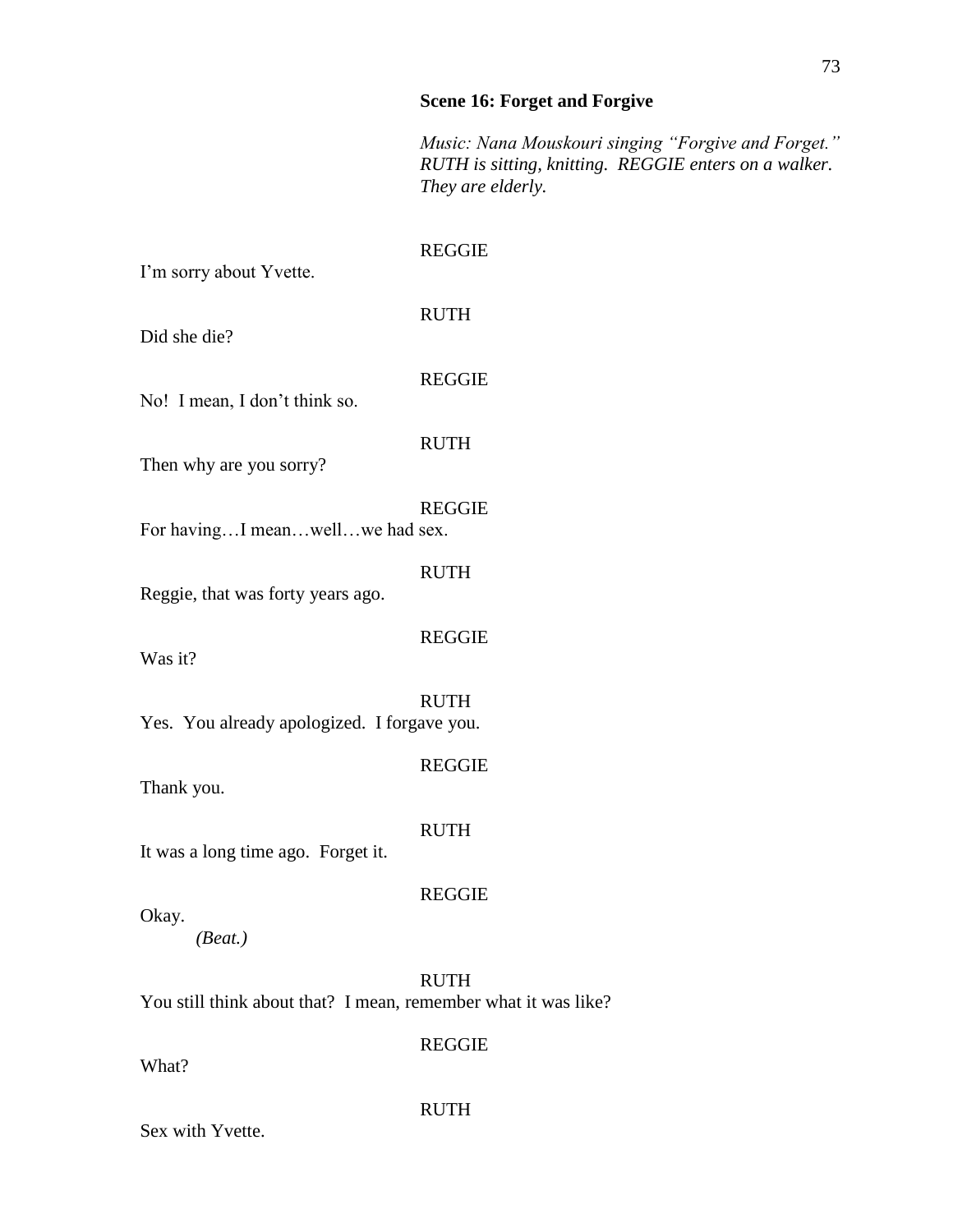| <b>REGGIE</b> |
|---------------|
|               |

| v no :                                          |               |
|-------------------------------------------------|---------------|
| Yvette.                                         | <b>RUTH</b>   |
| Um. I think so. Yes.                            | <b>REGGIE</b> |
| Do you remember sex with me?                    | <b>RUTH</b>   |
| Of course. It was last night.                   | <b>REGGIE</b> |
| Notquite.                                       | <b>RUTH</b>   |
| No? Well, I remember it like it was last night. | <b>REGGIE</b> |
| That's very sweet. Is it is it a good memory?   | <b>RUTH</b>   |
| Oh, yes. I have lots of good memories of sex.   | <b>REGGIE</b> |
| With me.                                        | <b>RUTH</b>   |
| Certainly.                                      | <b>REGGIE</b> |
| (Beat.)<br>Did it take long?                    |               |
| Did what take long?                             | <b>RUTH</b>   |
| For you to forgive me?                          | <b>REGGIE</b> |
|                                                 | ז זידי ז ח    |

RUTH Well, what do you think? Something like that—it has an effect.

REGGIE Sure. I bet. It's not an easy thing to forgive.

## Or forget.

# RUTH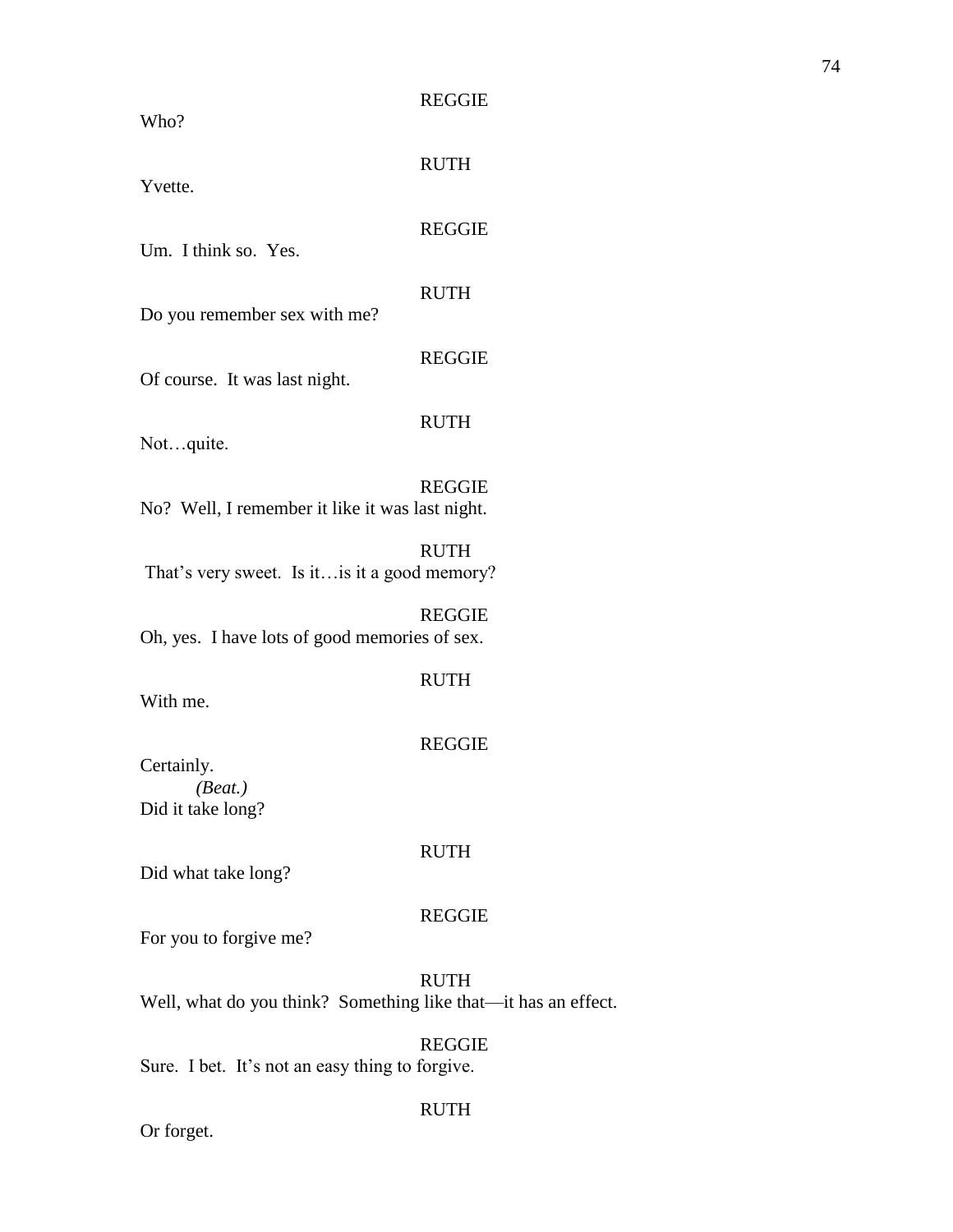| How did you manage it?                                                 | <b>REGGIE</b> |
|------------------------------------------------------------------------|---------------|
| Which?                                                                 | <b>RUTH</b>   |
| Forgetting.                                                            | <b>REGGIE</b> |
| IumI put another memory in its place.                                  | <b>RUTH</b>   |
| Oh. Clever. A good memory, huh?                                        | <b>REGGIE</b> |
| Yes, a very good memory.<br>(Beat.)                                    | <b>RUTH</b>   |
| What was it?                                                           | <b>REGGIE</b> |
| It's been so long, I—<br>(She waves the air.)                          | <b>RUTH</b>   |
| Forget?                                                                | <b>REGGIE</b> |
| No.                                                                    | <b>RUTH</b>   |
| What then?                                                             | REGGIE        |
| Ohnothing.                                                             | <b>RUTH</b>   |
| (Pause.)                                                               |               |
| (Looking out.)<br>She had this amazing birthmarkunder her left breast. | <b>REGGIE</b> |

## RUTH

You've never mentioned that.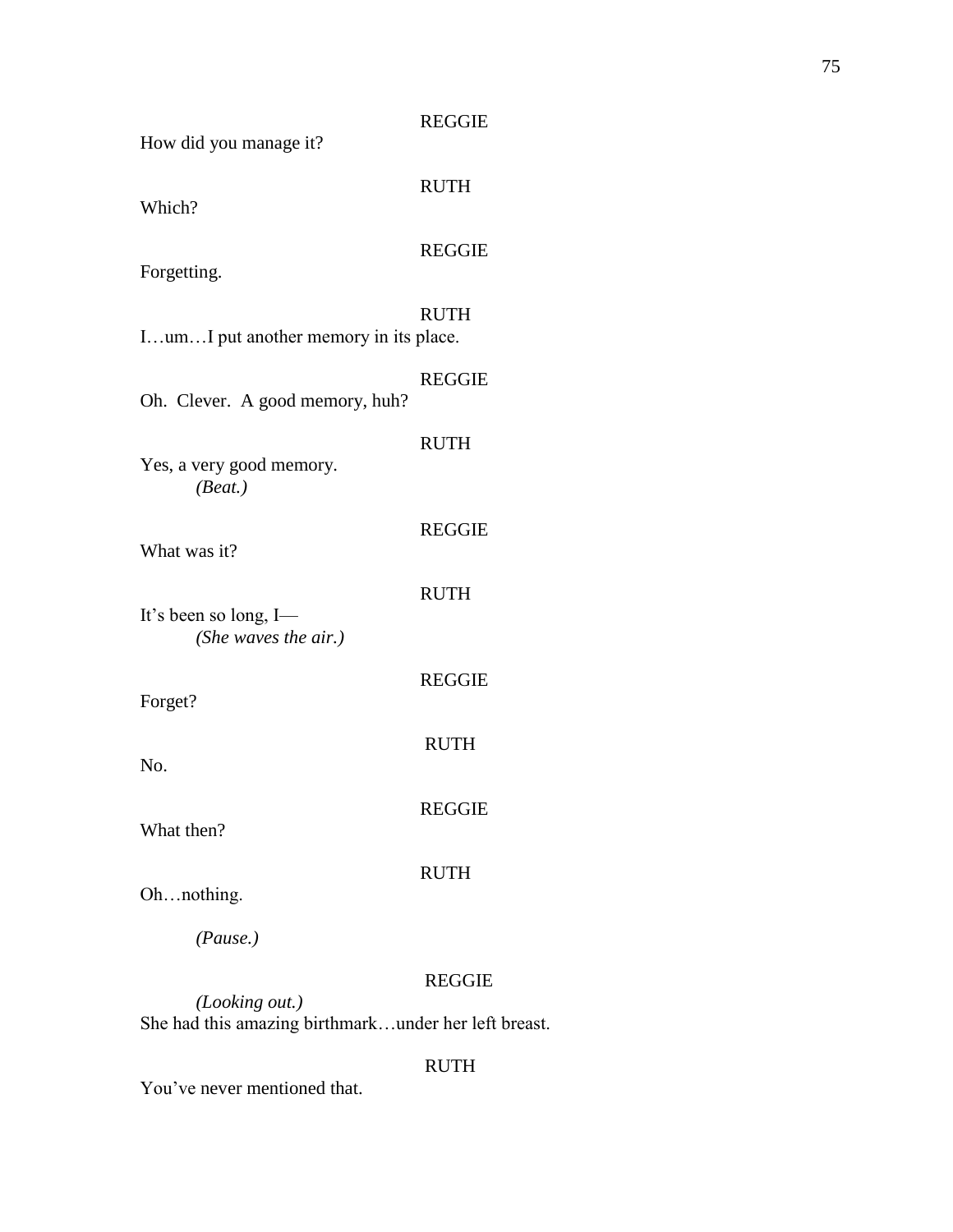## REGGIE

It was deep red and silky to touch…and shaped like a…like a… *(He reaches for the memory.)*

## RUTH

*(Looking out.)* Like a unicorn.

*(He looks at her. She turns to him, smiles.)*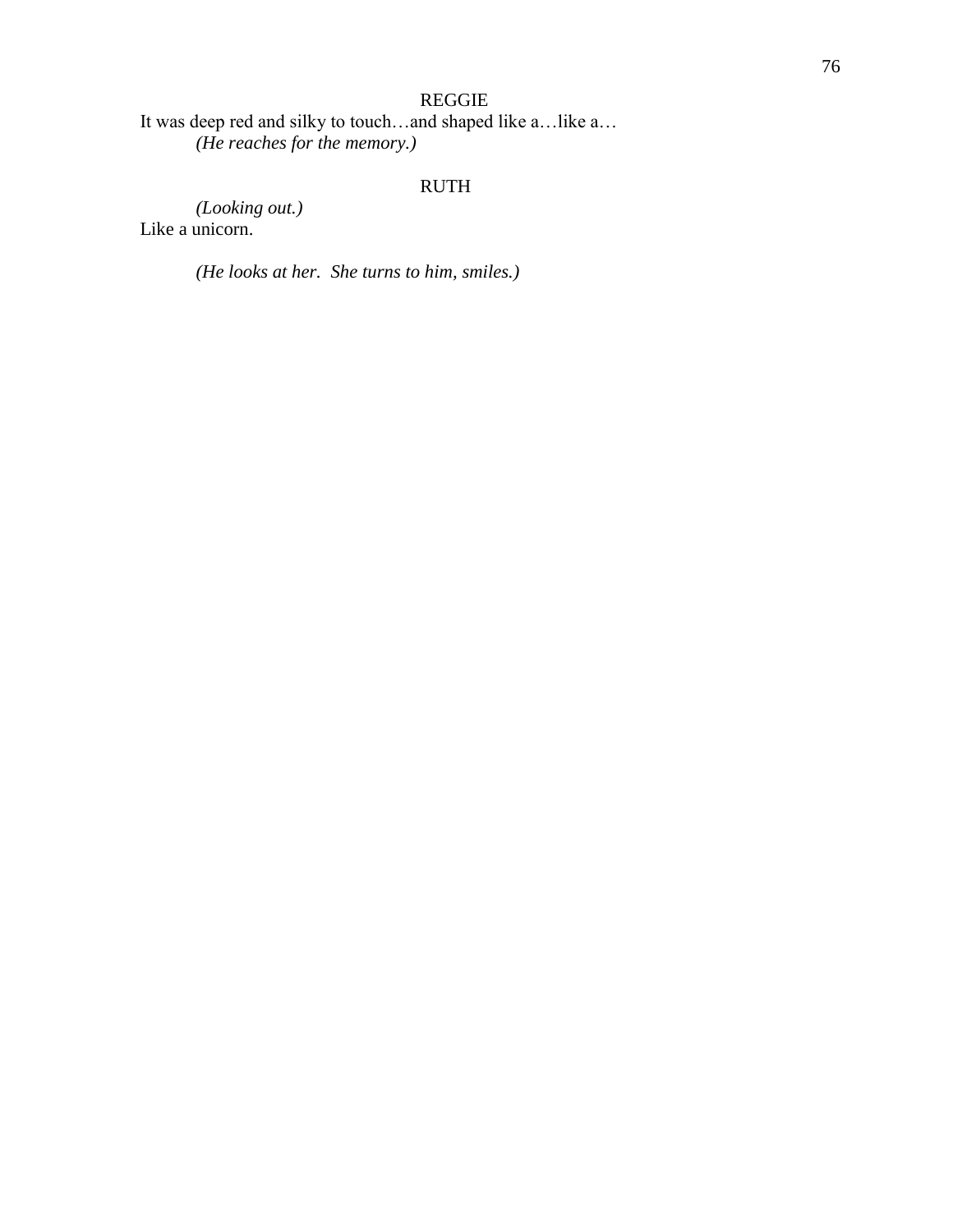#### **Scene 17: Wake-up**

*Sound of an alarm clock going off then being silenced by the snooze button. Lights up on GABBY sitting with an open book. ADAM enters, stands for a moment.)*

#### ADAM

Excuse me. *(GABBY looks up.)*

I don't suppose…I guess there's not any chance of my getting in.

#### **GABBY**

What makes you think that?

ADAM

Well, popular sentiment has it that—

GABBY

Popular sentiment doesn't count here.

ADAM

Oh? What does?

**GABBY** 

You tell me.

ADAM How would I know what counts with the powers that be?

## GABBY

What counts with you?

ADAM

With me? Let's see.... Following the rules... putting other people first... going to church.

That's not true.

#### ADAM

**GABBY** 

How do you know?

#### GABBY

This is no time for games.

## ADAM

Okay, okay. Truth. What counts with me? The same thing that counts with everybody else if they'd be honest.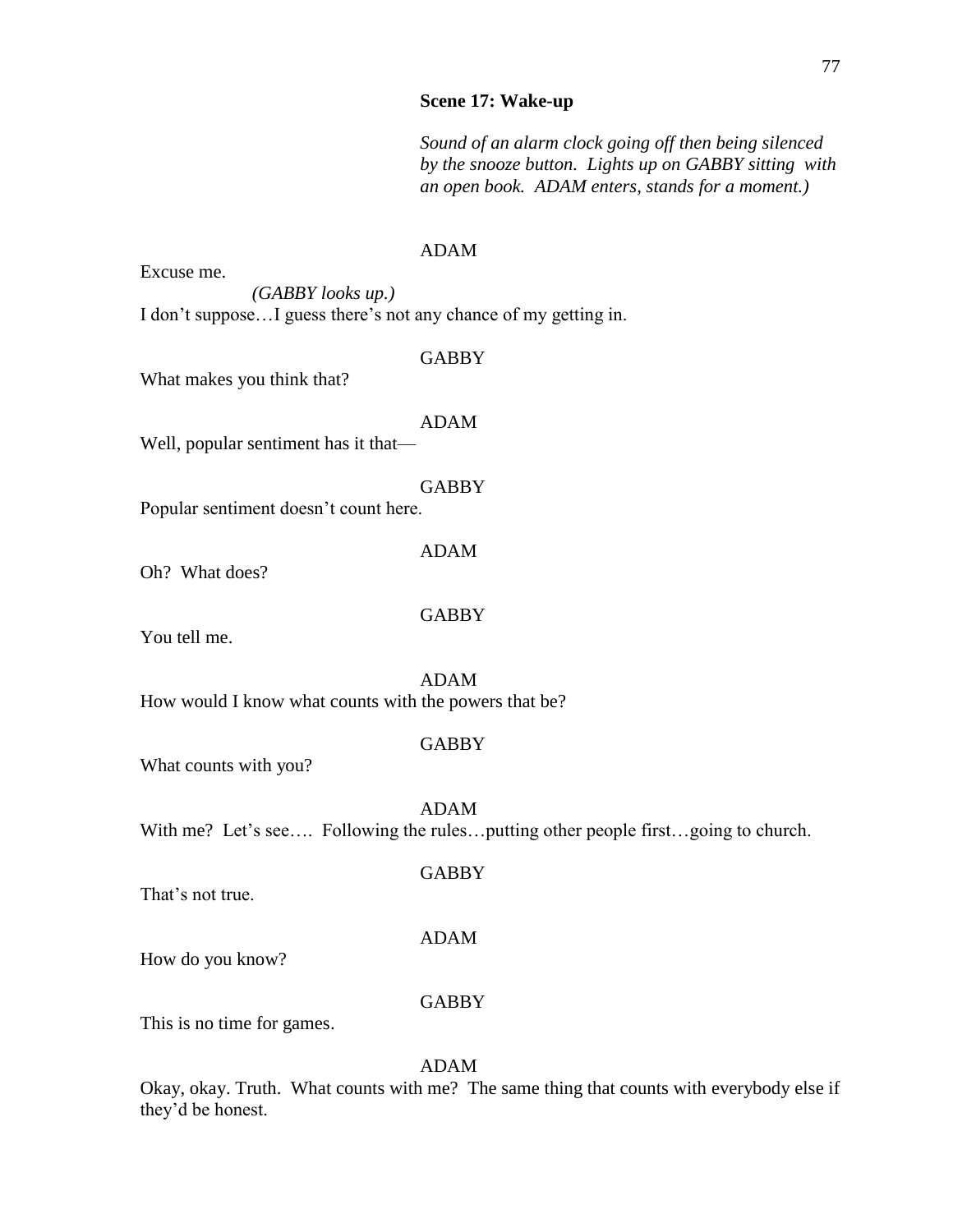#### **GABBY**

What's that?

#### ADAM

I like people to notice me. I like having my opinions valued, my advice sought after. I like my possessions to be admired for their worth and tastefulness, my body envied for its beauty, my family unrivaled in its health and happiness. I like being richer and more powerful than everyone else so I can afford to be selectively gracious and generous and... stress-free.

#### GABBY

And *are* you—stress-free?

#### ADAM

Well, not anymore. Not right this minute.

GABBY

And how did you get all those things you like having?

#### ADAM

The usual way. Hard work. *(GABBY gives a "Yeah right" look. ADAM gestures "Okay, okay.")*

Unscrupulous disregard for honesty and the well-being of others.

#### **GABBY**

I see.

#### ADAM

So. I guess there's no chance of…

GABBY

That depends.

On what?

#### **GABBY**

ADAM

On whether you repent.

## ADAM

Now? Well of course I repent *now*. Who wouldn't? What's to lose? *(Beat. ADAM waits for GABBY to speak, but there is no response.)*  What do you mean by "repent"?

#### GABBY

Have remorse. Reproach yourself for your bad behavior—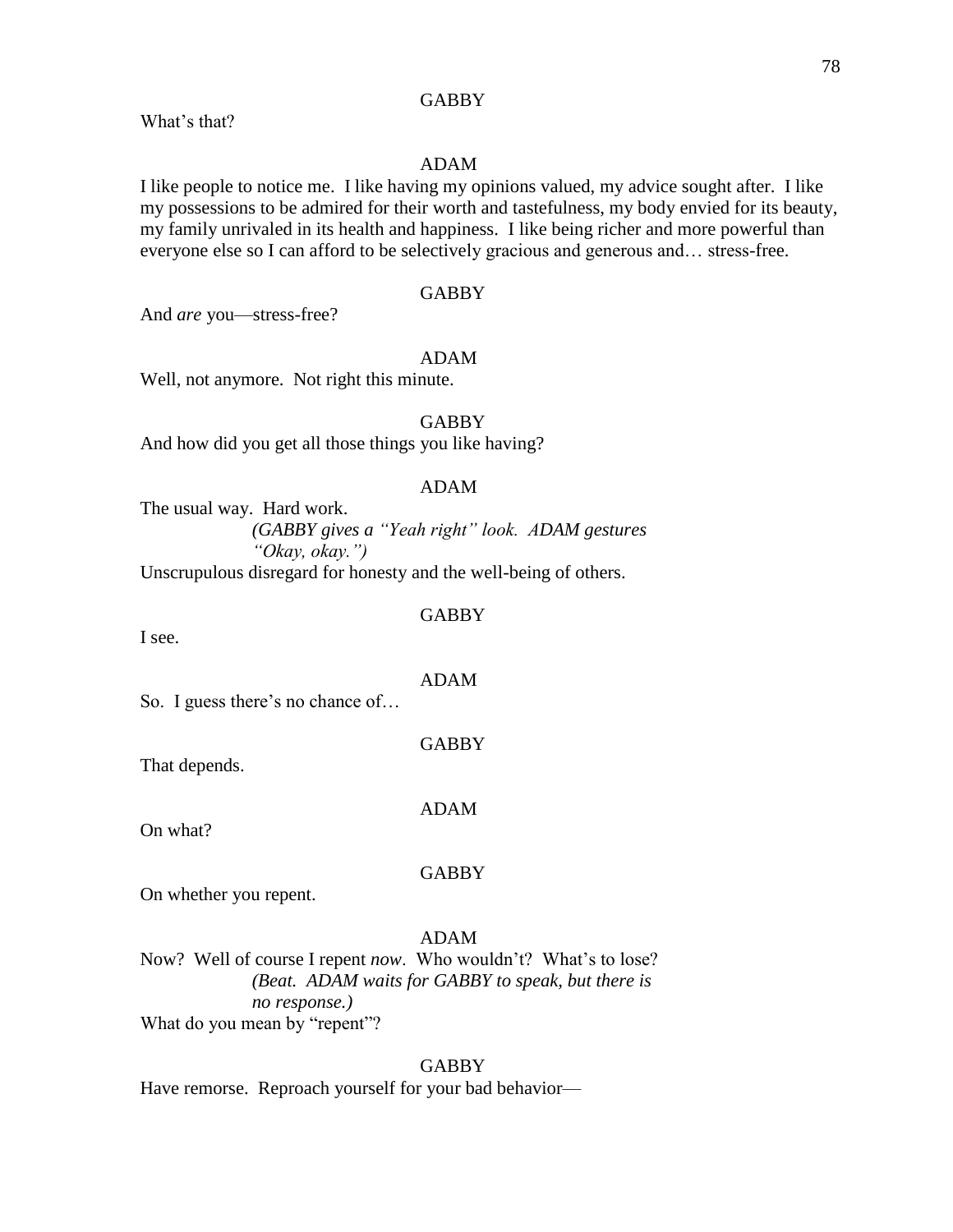#### ADAM

Oh I *do,* I *do.*

## GABBY

*(Ignoring interruption.)* —so much that you would do anything to make up for the damage it caused.

#### ADAM

Oh. How would I do that?

#### GABBY

I don't know. What would you suggest?

ADAM Um…well…some people think…suffering…punishment.

#### GABBY

Yes, some do choose that.

#### ADAM

So…how long would I have to suffer?

Depends.

Hmm…. And others choose…?

Other ways.

Like what?

What do you propose?

Well, the problem is I don't really have... remorse.

## **GABBY**

ADAM

Oh?

ADAM

You see, the "others whose well-being I disregarded" were weak or stupid or lazy.

#### **GABBY**

How do you know?

## **GABBY**

ADAM

**GABBY** 

ADAM

**GABBY**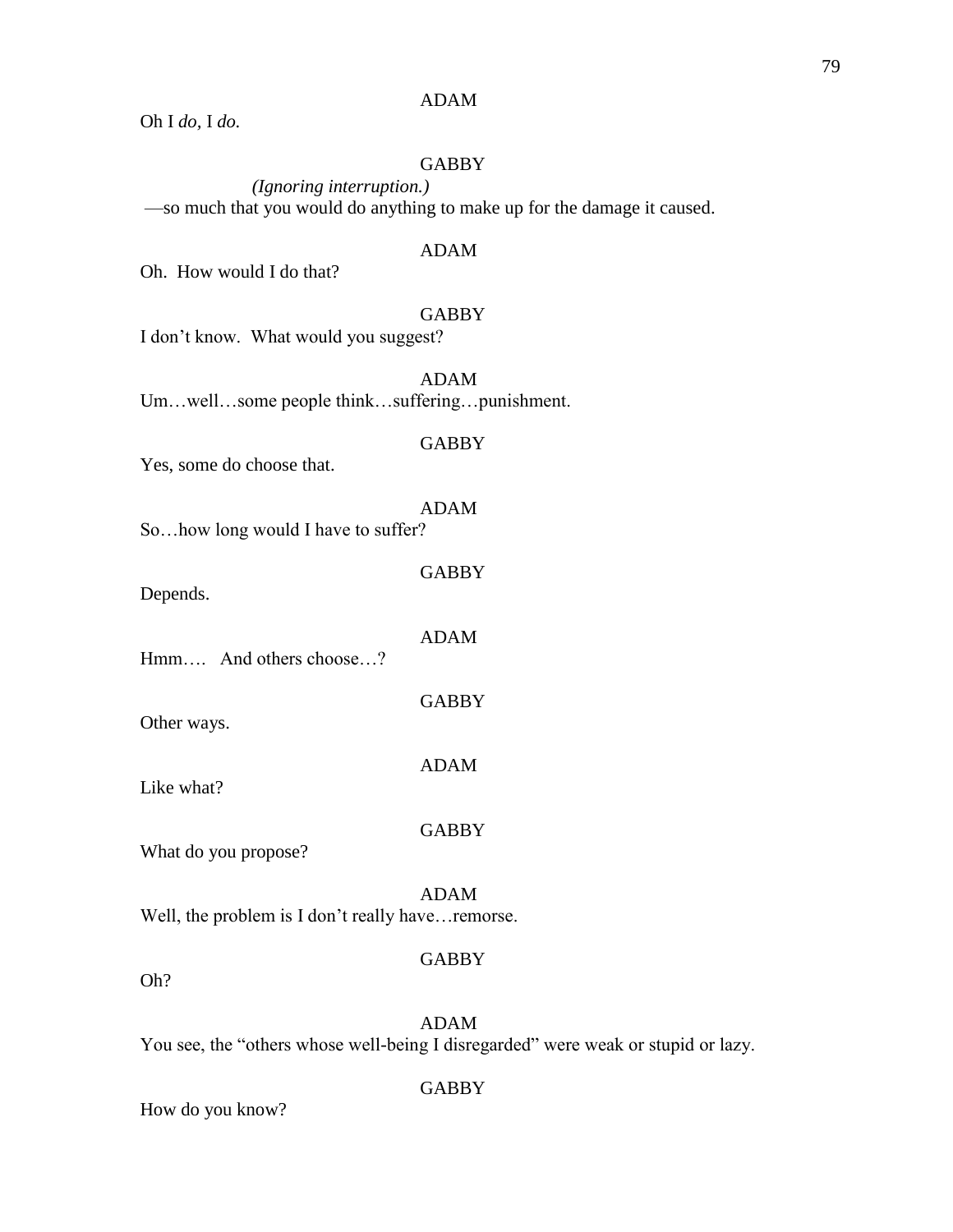ADAM Because they would have behaved differently if they weren't.

| You're sure?                                                     | <b>GABBY</b> |
|------------------------------------------------------------------|--------------|
| Far as I could see.                                              | <b>ADAM</b>  |
| Ah!                                                              | <b>GABBY</b> |
| Ah what?                                                         | <b>ADAM</b>  |
| What if you weren't an observer? What if, instead of seeing then | <b>GABBY</b> |
|                                                                  |              |

What if you weren't an observer? What if, instead of *seeing* them, you could *be* one of them?

## ADAM

What? Now? You mean like reincarnation?

## **GABBY**

Some do choose that way?

## ADAM

Won't work. How can I feel remorse for what I've done if I go back as someone that isn't the "I" who needs to develop remorse?

*What* then?

# ADAM

GABBY

I need to go back as me.

**GABBY** How will that work—given your…attitude?

## ADAM

Take it away from me.

## GABBY

What?

## ADAM

All of it. Take away the money, the status, the power. My home, my health. Everything. But leave my mind intact.

## GABBY

Like Job.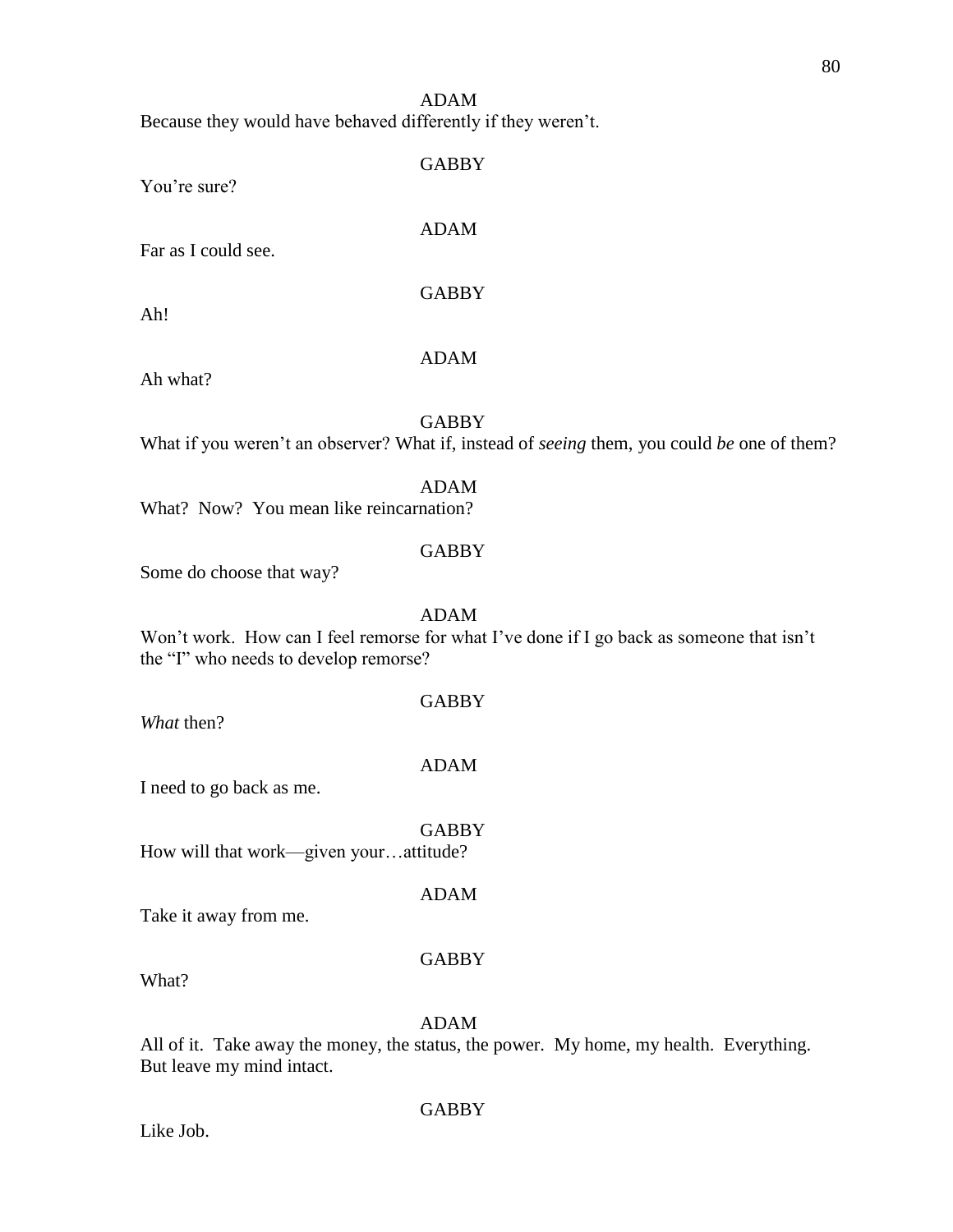| Never mind. Why?                                     |              |
|------------------------------------------------------|--------------|
| So I can understandwhat it's like to beone of them.  | <b>ADAM</b>  |
| Are you sure?                                        | <b>GABBY</b> |
| Yes.                                                 | <b>ADAM</b>  |
| Seems likean extreme change of heart.                | <b>GABBY</b> |
| Desperate situations require extreme measures.       | <b>ADAM</b>  |
| Maybethere'sanother way.                             | <b>GABBY</b> |
| What?                                                | <b>ADAM</b>  |
| Go back as you. But change.                          | <b>GABBY</b> |
| Is it possible?                                      | <b>ADAM</b>  |
| Find out.                                            | <b>GABBY</b> |
| That doesn't seem fair. I mean it's not hard enough. | <b>ADAM</b>  |
| $\mathbf{V}$ $1 \cdot 24 \cdot 1 \cdot 1 \cdot 1$    | <b>GABBY</b> |

You don't think so?

Who?

ADAM

ADAM

**GABBY** 

And anyway, what about the people I've already screwed. I can't give back what I've taken from them.

**GABBY** 

Maybe not. But you can give it to others—in their name.